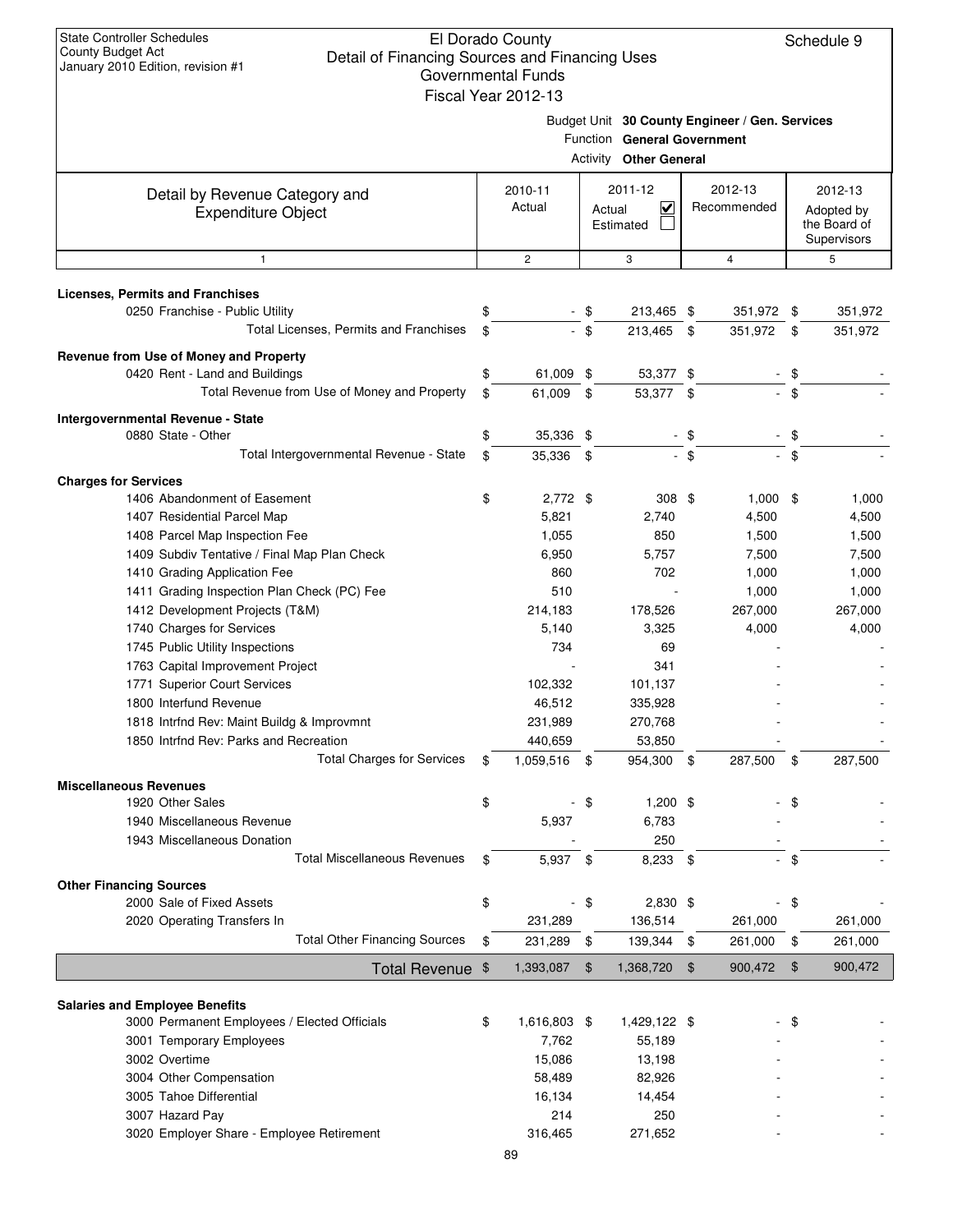| Budget Unit 30 County Engineer / Gen. Services |
|------------------------------------------------|
|                                                |

Function **General Government**

|                                                 | <b>Activity Other General</b> |                          |                |                                           |
|-------------------------------------------------|-------------------------------|--------------------------|----------------|-------------------------------------------|
| Detail by Revenue Category and                  | 2010-11                       | 2011-12                  | 2012-13        | 2012-13                                   |
| <b>Expenditure Object</b>                       | Actual                        | K<br>Actual<br>Estimated | Recommended    | Adopted by<br>the Board of<br>Supervisors |
| 1                                               | $\overline{2}$                | 3                        | 4              | 5                                         |
| 3022 Employer Share - Medi Care                 | 23,704                        | 20,721                   |                |                                           |
| 3040 Employer Share - Health Insurance          | 470,470                       | 439,682                  |                |                                           |
| 3041 Employer Share - Unemployment Insurance    | 22,193                        | 23,343                   |                |                                           |
| 3042 Employer Share - Long Term Disab Insurance | 5,760                         | 4,029                    |                |                                           |
| 3043 Employer Share - Deferred Compensation     | 400                           |                          |                |                                           |
| 3046 Retiree Health - Defined Contributions     | 41,202                        | 39,221                   |                |                                           |
| 3060 Employer Share - Workers' Compensation     | 97,811                        | 35,305                   |                |                                           |
| 3080 Flexible Benefits                          | (575)                         | 340                      |                |                                           |
| Total Salaries and Employee Benefits            | \$<br>2,691,918               | \$<br>2,429,432 \$       | $\blacksquare$ | \$                                        |
| <b>Services and Supplies</b>                    |                               |                          |                |                                           |
| 4020 Clothing and Personal Supplies             | \$<br>$2,962$ \$              | $3,800$ \$               |                | \$                                        |
| 4040 Telephone Company Vendor Payments          | 1,290                         | 1,734                    |                |                                           |
| 4041 Cnty Pass thru Telephone Chrges to Depts   | 502                           | 488                      |                |                                           |
| 4080 Household Expense                          | 36,235                        | 35,290                   |                |                                           |
| 4083 Household Expense - Laundry                | 29,743                        | 31,172                   |                |                                           |
| 4085 Household Expense - Refuse Disposal        | 93,552                        | 95,131                   |                |                                           |
| 4086 Household Expense - Janitorial/Custodial   | 22,499                        | 18,924                   |                |                                           |
| 4087 Household Expense - Exterm/Fumigation Serv | 7,615                         | 7,090                    |                |                                           |
| 4100 Insurance - Premium                        | 109,295                       | 73,639                   |                |                                           |
| 4140 Maintenance - Equipment                    | 1,102                         | 337                      |                |                                           |
| 4143 Maintenance - Service Contracts            | 27,138                        | 46,731                   |                |                                           |
| 4144 Maintenance - Computer System Supplies     | 2,721                         | 2,629                    |                |                                           |
| 4145 Maintenance - Equipment Parts              | 5,932                         | 5,658                    |                |                                           |
| 4162 Maintenance Vehicles - Supplies            |                               | 176                      |                |                                           |
| 4180 Maintenance - Building and Improvements    | 160,915                       | 115,123                  |                |                                           |
| 4183 Maintenance - Grounds                      | 1,314                         | 2,275                    |                |                                           |
| 4184 Maintenance - Cemetery                     | 290                           | 229                      | 5,000          | 5,000                                     |
| 4185 Maintenance - Park                         | 8,706                         | 305                      |                |                                           |
| 4187 Maintenance - Trail                        | 683                           |                          |                |                                           |
| 4189 Maintenance - Water System                 |                               | 10                       |                |                                           |
| 4197 Maintenance - Building Supplies            | 141,183                       | 189,438                  | 200            | 200                                       |
| 4220 Memberships                                | 230                           | 60                       |                |                                           |
| 4260 Office Expense                             | 1,678                         | 2,068                    |                |                                           |
| 4261 Postage                                    |                               | 51                       |                |                                           |
| 4264 Books / Manuals                            | 35                            | 85                       |                |                                           |
| 4266 Printing / Duplicating                     |                               |                          | 1,500          | 1,500                                     |
| 4300 Professional and Specialized Services      | 53,926                        | 24,137                   | 149,000        | 149,000                                   |
| 4313 Legal Services                             |                               |                          |                | 20,000                                    |
| 4324 Medical, Dental and Lab Services           | 872                           | 3,112                    |                |                                           |
| 4333 Burial Services                            | 2,420                         | 3,620                    | 4,000          | 4,000                                     |
| 4334 Fire Prevention and Inspection             | 38,781                        | 38,656                   |                |                                           |
| 4337 Other Governmental Agencies                | 4,822                         | 6,738                    | 25,000         | 25,000                                    |
| 4400 Publication and Legal Notices              |                               |                          | 2,500          | 2,500                                     |
| 4420 Rents and Leases - Equipment               | 23,716                        | 19,203                   |                |                                           |
| 4421 Security System                            | 4,147                         | 5,584                    |                |                                           |
| 4460 Small Tools and Instruments                | 5,328                         | 7,597                    |                |                                           |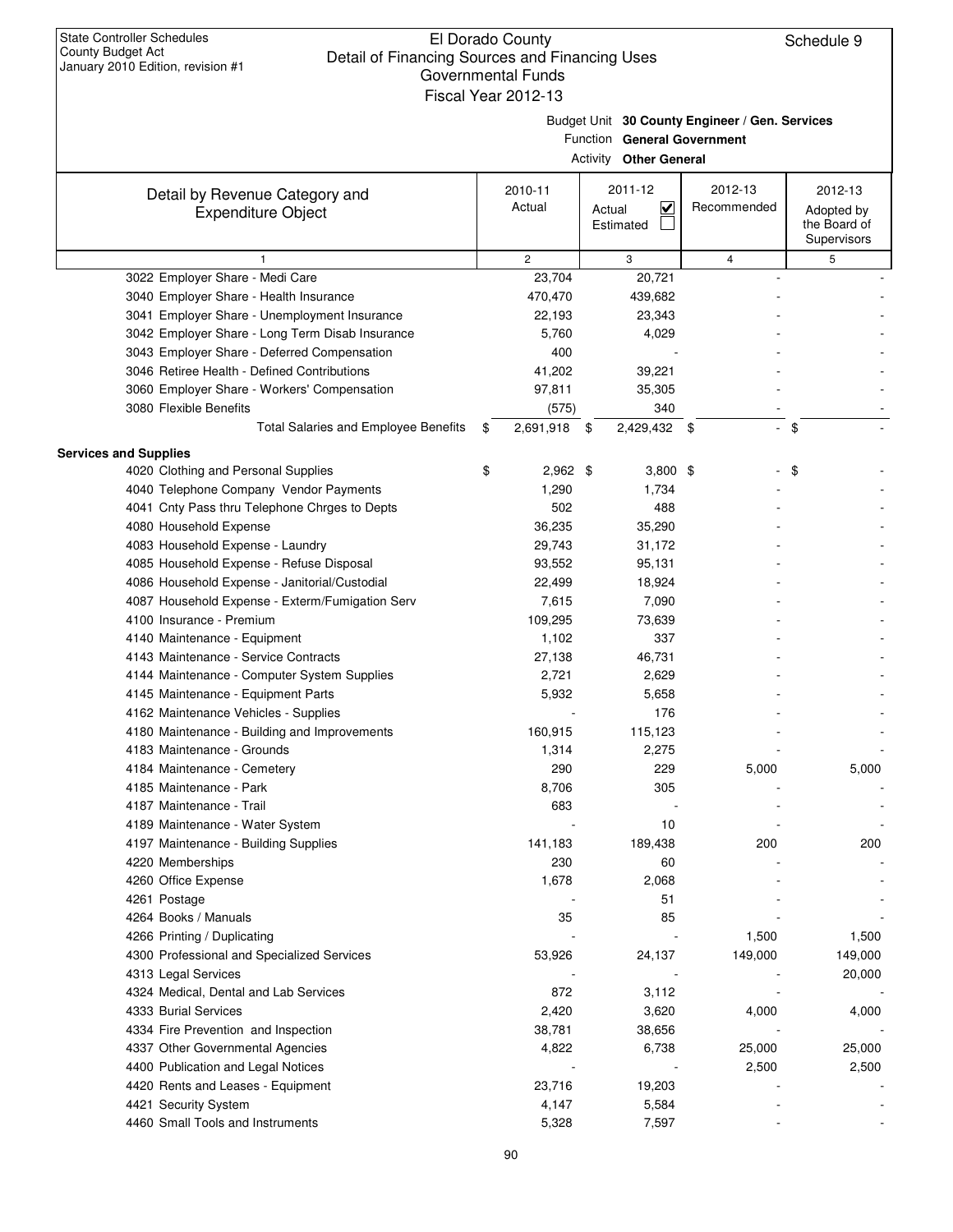|                                                |               | GUVUNNIULIILAI LUNUS<br>Fiscal Year 2012-13 |      |                                                |               |                |                |                             |
|------------------------------------------------|---------------|---------------------------------------------|------|------------------------------------------------|---------------|----------------|----------------|-----------------------------|
|                                                |               |                                             |      | Budget Unit 30 County Engineer / Gen. Services |               |                |                |                             |
|                                                |               |                                             |      | Function General Government                    |               |                |                |                             |
|                                                |               |                                             |      | <b>Activity Other General</b>                  |               |                |                |                             |
| Detail by Revenue Category and                 |               | 2010-11                                     |      | 2011-12                                        |               | 2012-13        |                | 2012-13                     |
| <b>Expenditure Object</b>                      |               | Actual                                      |      | $\checkmark$<br>Actual                         |               | Recommended    |                | Adopted by                  |
|                                                |               |                                             |      | Estimated                                      |               |                |                | the Board of<br>Supervisors |
| 1                                              |               | $\overline{2}$                              |      | 3                                              |               | $\overline{4}$ |                | 5                           |
| 4461 Minor Equipment                           |               | 10,033                                      |      | 9,475                                          |               |                |                |                             |
| 4500 Special Departmental Expense              |               | 15,168                                      |      | 33,553                                         |               | 18,750         |                | 18,750                      |
| 4503 Staff Development                         |               | 1,050                                       |      | 220                                            |               |                |                |                             |
| 4507 Fire and Safety Supplies                  |               | 677                                         |      | 553                                            |               |                |                |                             |
| 4508 Snow Removal                              |               |                                             |      | 72,433                                         |               |                |                |                             |
| 4564 Road: Herbicide                           |               | 1,100                                       |      |                                                |               | 1,500          |                | 1,500                       |
| 4600 Transportation and Travel                 |               | 80                                          |      |                                                |               |                |                |                             |
| 4602 Employee - Private Auto Mileage           |               | 3,244                                       |      | 3,507                                          |               |                |                |                             |
| 4605 Vehicle - Rent or Lease                   |               | 29,384                                      |      | 17,108                                         |               |                |                |                             |
| 4606 Fuel Purchases                            |               | 36,485                                      |      | 42,287                                         |               |                |                |                             |
| 4608 Hotel Accommodations                      |               | 289                                         |      |                                                |               |                |                |                             |
| 4620 Utilities                                 |               | 943,103                                     |      | 789,460                                        |               |                |                |                             |
| <b>Total Services and Supplies</b>             | \$            | 1,830,246                                   | - \$ | 1,709,685                                      | - \$          | 207,450        | \$             | 227,450                     |
| <b>Other Charges</b>                           |               |                                             |      |                                                |               |                |                |                             |
| 5060 Retirement of Other Long Term Debt        | \$            | 114,857 \$                                  |      | 119,477 \$                                     |               |                | \$             |                             |
| 5100 Interest: Other Long Term Debt            |               | 13,213                                      |      | 8,593                                          |               |                |                |                             |
| 5180 Taxes & Assessments                       |               | 233                                         |      | 234                                            |               | 234            |                | 234                         |
| 5240 Contribution To Non-county Governmental   |               | 50,000                                      |      | 28,750                                         |               |                |                |                             |
| 5300 Interfund Expenditures                    |               | 715,997                                     |      | 593,870                                        |               | 54,405         |                | 54,405                      |
| 5301 Intrfnd Exp: Telephone Equip & Support    |               | 40                                          |      |                                                |               |                |                |                             |
| 5306 Intrfnd Exp: Central Duplicating          |               | $\overline{7}$                              |      |                                                |               | 1,500          |                | 1,500                       |
| 5350 Intrfnd Exp: IS Programming Support       |               | 39,779                                      |      | 2,920                                          |               |                |                |                             |
| 5351 Intrfnd Exp: County Engineer              |               | 788,701                                     |      | 977,313                                        |               | 1,248,869      |                | 1,248,869                   |
| 5353 Intrfnd Exp: Sac Pvlle Trns Corr (SP)     |               | 741                                         |      |                                                |               |                |                |                             |
| <b>Total Other Charges</b>                     | \$            | 1,723,567                                   | \$   | 1,731,156                                      | \$            | 1,305,008      | \$             | 1,305,008                   |
| <b>Fixed Assets</b>                            |               |                                             |      |                                                |               |                |                |                             |
| 6040 Fixed Assets - Equipment                  |               | 16,353                                      | ደ    |                                                |               |                |                |                             |
| <b>Total Fixed Assets</b>                      | \$            | 16,353 \$                                   |      |                                                | \$            |                | \$             |                             |
| <b>Intrafund Transfers</b>                     |               |                                             |      |                                                |               |                |                |                             |
| 7200 Intrafund Transfers                       | \$            | 15,408 \$                                   |      | 8,560 \$                                       |               | $30,000$ \$    |                | 30,000                      |
| 7220 Intrafnd: Telephone Equipment and Support |               | 12,858                                      |      | 10,686                                         |               |                |                |                             |
| 7223 Intrafnd: Mail Service                    |               | 2,253                                       |      |                                                |               |                |                |                             |
| 7224 Intrafnd: Stores Support                  |               | 9,889                                       |      | 3,506                                          |               |                |                |                             |
| 7225 Intrafnd: Central Duplicating             |               |                                             |      | 33                                             |               | 30             |                | 30                          |
| 7227 Intrafnd: Internal Data Processing        |               | 28,941                                      |      | 29,455                                         |               |                |                |                             |
| 7229 Intrafnd: PC Support                      |               |                                             |      | 180                                            |               |                |                |                             |
| 7231 Intrafnd: IS Programming Support          |               | 60                                          |      | 540                                            |               |                |                |                             |
| 7234 Intrafnd: Network Support                 |               | 11,616                                      |      | 20,548                                         |               |                |                |                             |
| <b>Total Intrafund Transfers</b>               | \$            | 81,025 \$                                   |      | 73,509 \$                                      |               | 30,030         | \$             | 30,030                      |
| <b>Intrafund Abatement</b>                     |               |                                             |      |                                                |               |                |                |                             |
| 7350 Intrfnd Abatemnt: Only General Fund       | \$            | $(175,037)$ \$                              |      |                                                | -\$           |                | \$             |                             |
| 7366 Intrfnd Abatemnt: Maint Bldg & Improvmnts |               | (17, 761)                                   |      | (27, 190)                                      |               |                |                |                             |
| <b>Total Intrafund Abatement</b>               | \$            | (192, 798)                                  | \$   | $(27, 190)$ \$                                 |               |                | \$             |                             |
| <b>Total Expenditures/Appropriations</b>       | $\frac{1}{2}$ | 6,150,310                                   | \$   | 5,916,591                                      | $\sqrt[6]{3}$ | 1,542,488      | $\mathfrak{F}$ | 1,562,488                   |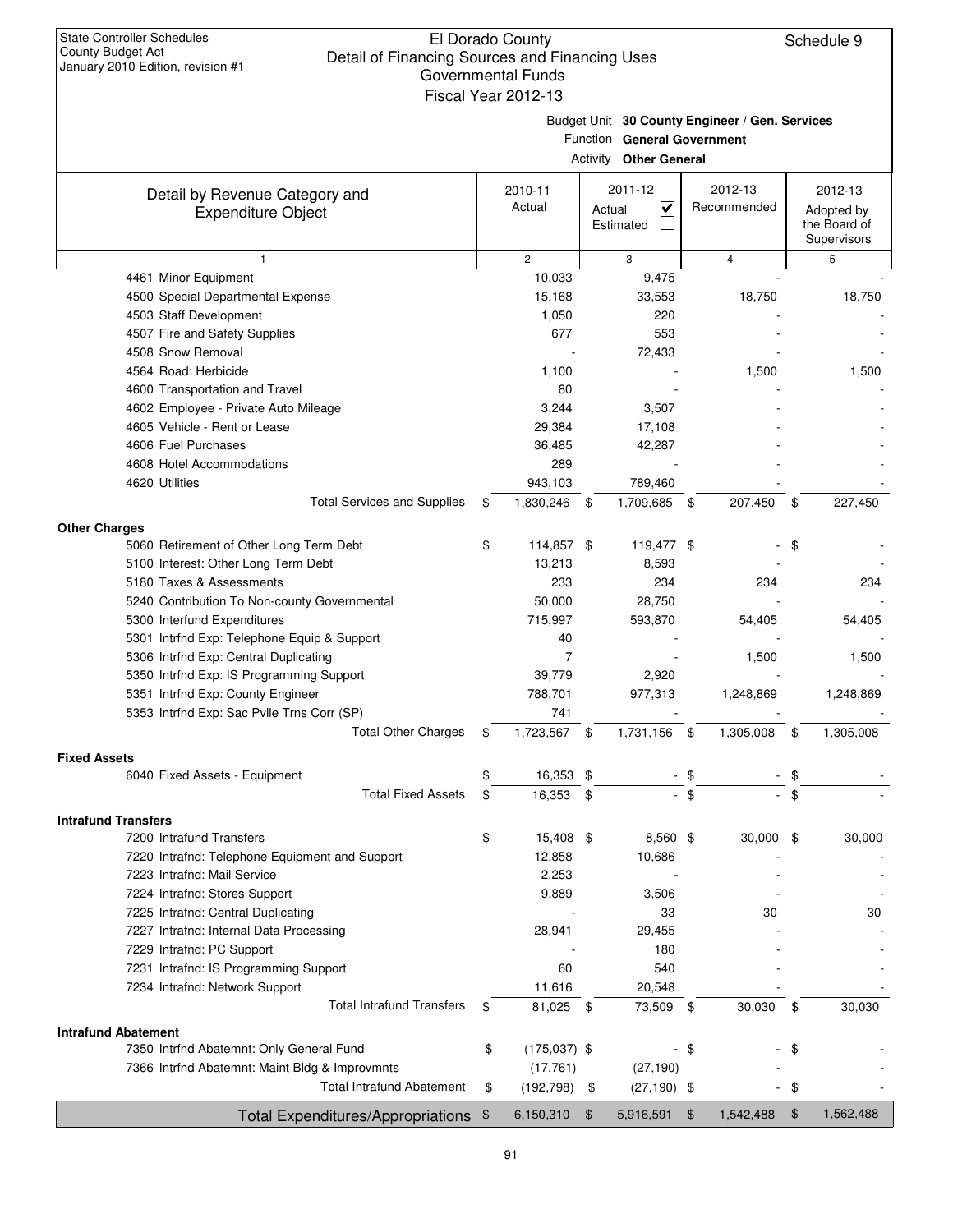| <b>State Controller Schedules</b><br>County Budget Act<br>January 2010 Edition, revision #1                    | El Dorado County<br>Schedule 9<br>Detail of Financing Sources and Financing Uses<br>Governmental Funds<br>Fiscal Year 2012-13 |                     |                                     |                        |                                                      |  |  |  |  |  |  |
|----------------------------------------------------------------------------------------------------------------|-------------------------------------------------------------------------------------------------------------------------------|---------------------|-------------------------------------|------------------------|------------------------------------------------------|--|--|--|--|--|--|
| Budget Unit 30 County Engineer / Gen. Services<br>Function General Government<br><b>Activity Other General</b> |                                                                                                                               |                     |                                     |                        |                                                      |  |  |  |  |  |  |
| Detail by Revenue Category and<br><b>Expenditure Object</b>                                                    |                                                                                                                               | 2010-11<br>Actual   | 2011-12<br>V<br>Actual<br>Estimated | 2012-13<br>Recommended | 2012-13<br>Adopted by<br>the Board of<br>Supervisors |  |  |  |  |  |  |
|                                                                                                                |                                                                                                                               | 2                   | 3                                   | 4                      | 5                                                    |  |  |  |  |  |  |
|                                                                                                                | <b>Net Cost</b>                                                                                                               | (4,757,223)<br>- 35 | $(4,547,871)$ \$<br>- 56            | (642, 016)             | (662, 016)<br>\$.                                    |  |  |  |  |  |  |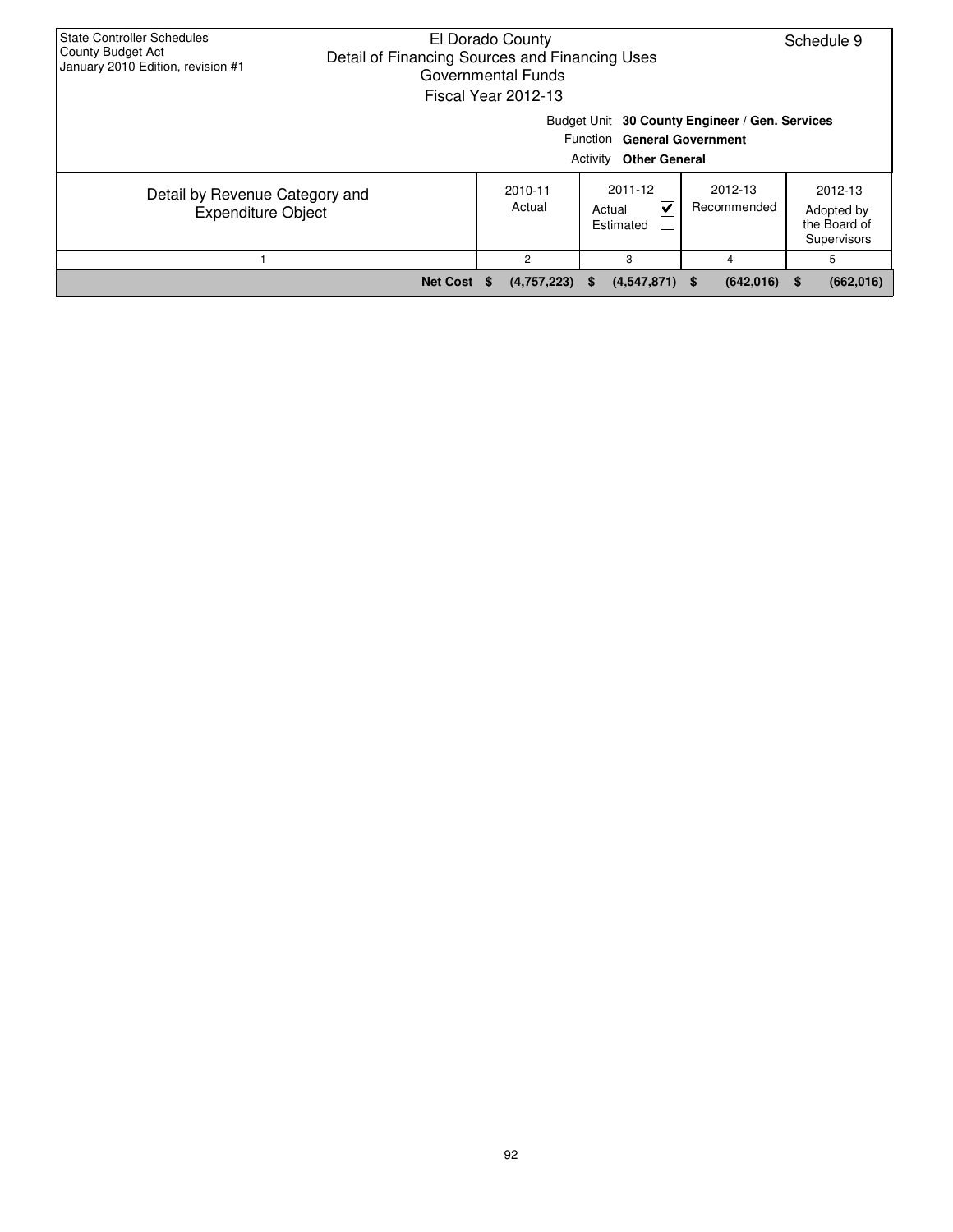Schedule 9

| January ZUTU Edition, revision # i                          | Governmental Funds<br>Fiscal Year 2012-13 |        |                                                              |      |                                             |                |                                                      |
|-------------------------------------------------------------|-------------------------------------------|--------|--------------------------------------------------------------|------|---------------------------------------------|----------------|------------------------------------------------------|
|                                                             |                                           |        | Budget Unit 30 Erosion Control<br>Function Public Protection |      |                                             |                |                                                      |
|                                                             |                                           |        |                                                              |      | Activity Flood Contr. & Soil/Water Conserv. |                |                                                      |
| Detail by Revenue Category and<br><b>Expenditure Object</b> | 2010-11<br>Actual                         | Actual | 2011-12<br>$\overline{\mathbf{v}}$<br>Estimated              |      | 2012-13<br>Recommended                      |                | 2012-13<br>Adopted by<br>the Board of<br>Supervisors |
| $\mathbf{1}$                                                | $\overline{c}$                            |        | 3                                                            |      | $\overline{4}$                              |                | 5                                                    |
| Revenue from Use of Money and Property                      |                                           |        |                                                              |      |                                             |                |                                                      |
| 0400 Interest                                               | \$<br>$(811)$ \$                          |        | 1,661 \$                                                     |      |                                             | \$             |                                                      |
| Total Revenue from Use of Money and Property                | \$<br>$(811)$ \$                          |        | 1,661                                                        | \$   |                                             | \$             |                                                      |
| Intergovernmental Revenue - State                           |                                           |        |                                                              |      |                                             |                |                                                      |
| 0742 State - California Tahoe Conservancy                   | \$<br>936,069 \$                          |        | 122,584 \$                                                   |      | 723,000 \$                                  |                | 848,000                                              |
| 0880 State - Other                                          |                                           |        |                                                              |      |                                             |                | 50,000                                               |
| Total Intergovernmental Revenue - State                     | \$<br>936,069 \$                          |        | 122,584 \$                                                   |      | 723,000 \$                                  |                | 898,000                                              |
| Intergovernmental Revenue - Federal                         |                                           |        |                                                              |      |                                             |                |                                                      |
| 1054 Federal - U.S. Forest Serv - B. Santini                | \$<br>1,526,103 \$                        |        | 1,342,697 \$                                                 |      | 1,966,022                                   | -\$            | 2,023,691                                            |
| 1056 Federal - Congestion Mitig/Air Quality                 | 52,664                                    |        | 561,017                                                      |      | 632,500                                     |                | 632,500                                              |
| 1100 Federal - Other                                        | 305,080                                   |        |                                                              |      |                                             |                |                                                      |
| Total Intergovernmental Revenue - Federal                   | \$<br>1,883,847                           | -\$    | 1,903,714                                                    | -\$  | 2,598,522                                   | \$             | 2,656,191                                            |
| <b>Charges for Services</b>                                 |                                           |        |                                                              |      |                                             |                |                                                      |
| 1768 Tahoe Regional Planning Agency (TRPA)                  | \$<br>241,818 \$                          |        | 312,188 \$                                                   |      | 182,700                                     | \$             | 182,700                                              |
| <b>Total Charges for Services</b>                           | \$<br>241,818 \$                          |        | 312,188 \$                                                   |      | 182,700                                     | \$             | 182,700                                              |
| <b>Miscellaneous Revenues</b>                               |                                           |        |                                                              |      |                                             |                |                                                      |
| 1920 Other Sales                                            | \$<br>430 \$                              |        | $2,600$ \$                                                   |      |                                             | \$             |                                                      |
| 1942 Miscellaneous Reimbursement                            | 9,840                                     |        |                                                              |      | 25,673                                      |                | 25,673                                               |
| <b>Total Miscellaneous Revenues</b>                         | \$<br>$10,270$ \$                         |        | 2,600                                                        | - \$ | 25,673                                      | \$             | 25,673                                               |
| Total Revenue \$                                            | 3,071,191                                 | \$     | 2,342,746                                                    | \$   | 3,529,895                                   | $\mathfrak{F}$ | 3,762,564                                            |
| <b>Services and Supplies</b>                                |                                           |        |                                                              |      |                                             |                |                                                      |
| 4085 Household Expense - Refuse Disposal                    | \$<br>$12 \text{ } $$                     |        | 300 <sup>5</sup>                                             |      |                                             | \$             |                                                      |
| 4260 Office Expense                                         |                                           |        | 58                                                           |      |                                             |                |                                                      |
| 4266 Printing / Duplicating                                 | 1,294                                     |        | 4,031                                                        |      | 9,200                                       |                | 9,200                                                |
| 4300 Professional and Specialized Services                  | 57,097                                    |        | 149,856                                                      |      | 87,850                                      |                | 87,850                                               |
| 4302 Construction and Engineering Contracts                 | 1,461,774                                 |        | 800,624                                                      |      | 1,906,695                                   |                | 2,089,364                                            |
| 4337 Other Governmental Agencies                            | 14,735                                    |        | 33,995                                                       |      | 54,500                                      |                | 54,500                                               |
| 4400 Publication and Legal Notices                          | 2,069                                     |        | 2,779                                                        |      | 14,000                                      |                | 14,000                                               |
| 4460 Small Tools and Instruments                            | 217                                       |        |                                                              |      |                                             |                |                                                      |
| 4461 Minor Equipment                                        | 2,930                                     |        |                                                              |      |                                             |                |                                                      |
| 4500 Special Departmental Expense<br>4566 Road: Plant Mix   | 23,900                                    |        | 4,863                                                        |      | 29,000                                      |                | 29,000                                               |
| 4567 Road: AB Rock                                          |                                           |        | 7,558<br>108                                                 |      |                                             |                |                                                      |
| 4569 Road: Culverts                                         | 3,221                                     |        | 684                                                          |      |                                             |                |                                                      |
| 4571 Road: Signs                                            | 1,188                                     |        | 1,093                                                        |      | 2,400                                       |                | 2,400                                                |
| <b>Total Services and Supplies</b>                          | \$<br>1,568,437                           | \$     | 1,005,948                                                    | \$   | 2,103,645                                   | \$             | 2,286,314                                            |
| <b>Other Charges</b>                                        |                                           |        |                                                              |      |                                             |                |                                                      |
| 5160 Rights of Way                                          | \$<br>40,479 \$                           |        | 36,820 \$                                                    |      | 213,000 \$                                  |                | 213,000                                              |
| 5300 Interfund Expenditures                                 | 325                                       |        | 405                                                          |      |                                             |                |                                                      |
| 5306 Intrfnd Exp: Central Duplicating                       | 336                                       |        | 900                                                          |      |                                             |                |                                                      |
| 5310 Intrfnd Exp: County Counsel                            | 36,027                                    |        | 14,206                                                       |      | 15,000                                      |                | 15,000                                               |
| <b>Total Other Charges</b>                                  | \$<br>77,168 \$                           |        | 52,331 \$                                                    |      | 228,000                                     | \$             | 228,000                                              |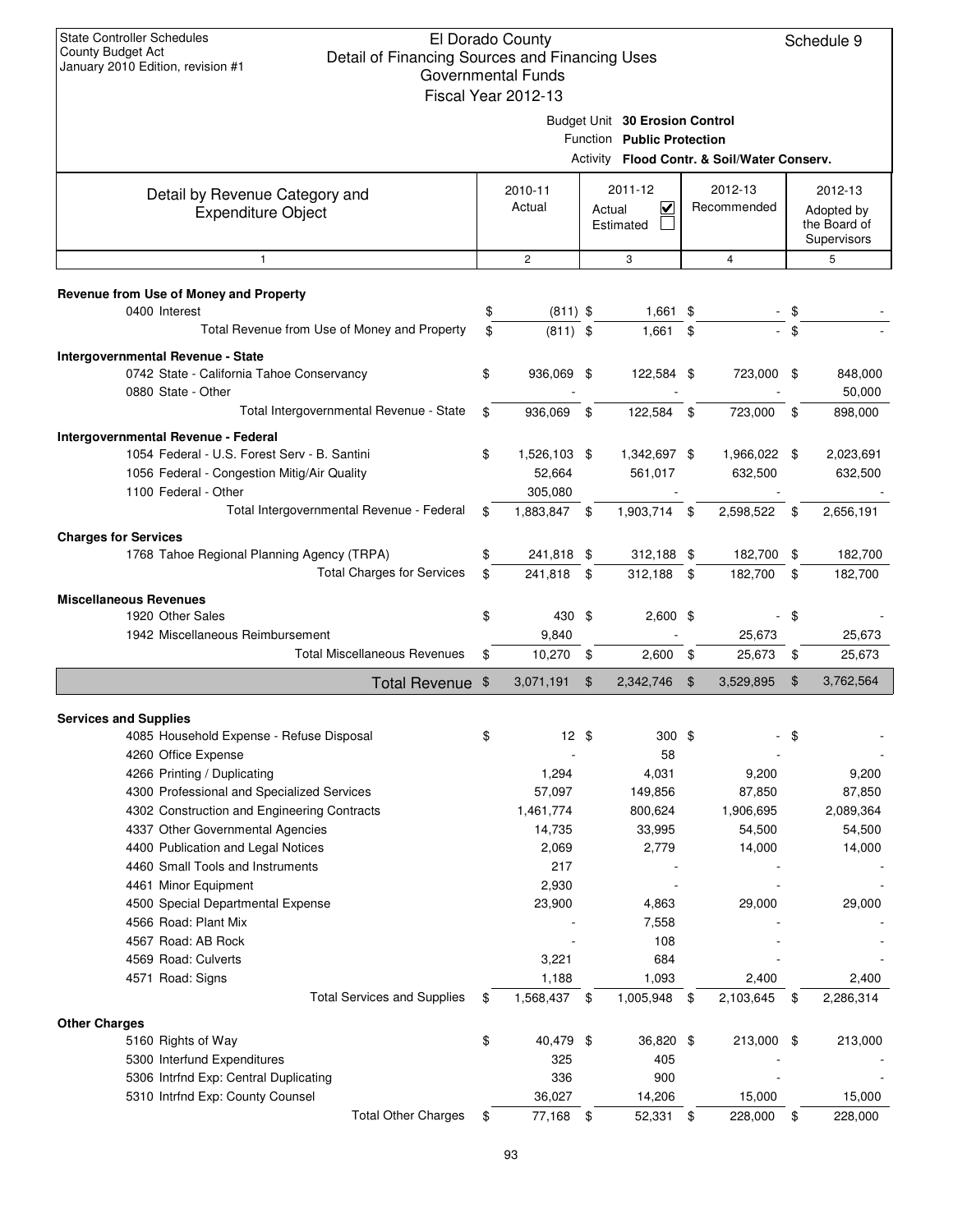| <b>State Controller Schedules</b><br>County Budget Act<br>January 2010 Edition, revision #1 | El Dorado County<br>Schedule 9<br>Detail of Financing Sources and Financing Uses<br>Governmental Funds<br>Fiscal Year 2012-13 |                   |                |                                                           |                |                        |                |                                                      |  |  |  |  |
|---------------------------------------------------------------------------------------------|-------------------------------------------------------------------------------------------------------------------------------|-------------------|----------------|-----------------------------------------------------------|----------------|------------------------|----------------|------------------------------------------------------|--|--|--|--|
|                                                                                             | Budget Unit 30 Erosion Control<br>Function Public Protection                                                                  |                   |                |                                                           |                |                        |                |                                                      |  |  |  |  |
| Activity Flood Contr. & Soil/Water Conserv.                                                 |                                                                                                                               |                   |                |                                                           |                |                        |                |                                                      |  |  |  |  |
| Detail by Revenue Category and<br><b>Expenditure Object</b>                                 |                                                                                                                               | 2010-11<br>Actual |                | 2011-12<br>$\overline{\mathbf{v}}$<br>Actual<br>Estimated |                | 2012-13<br>Recommended |                | 2012-13<br>Adopted by<br>the Board of<br>Supervisors |  |  |  |  |
| $\mathbf{1}$                                                                                |                                                                                                                               | $\overline{2}$    |                | 3                                                         |                | 4                      |                | 5                                                    |  |  |  |  |
| <b>Intrafund Transfers</b>                                                                  |                                                                                                                               |                   |                |                                                           |                |                        |                |                                                      |  |  |  |  |
| 7253 Intrafnd: Erosion Control                                                              | \$                                                                                                                            | 1,542,924         | \$             | 1,183,120                                                 | \$             | 1,375,150              | \$             | 1,375,150                                            |  |  |  |  |
| <b>Total Intrafund Transfers</b>                                                            | \$                                                                                                                            | 1,542,924         | \$             | 1,183,120                                                 | \$             | 1,375,150              | \$             | 1,375,150                                            |  |  |  |  |
| <b>Intrafund Abatement</b>                                                                  |                                                                                                                               |                   |                |                                                           |                |                        |                |                                                      |  |  |  |  |
| 7383 Intrind Abatemnt: Erosion Control                                                      | \$                                                                                                                            | $(63,982)$ \$     |                | $(27, 195)$ \$                                            |                | (176,900)              | \$             | (126,900)                                            |  |  |  |  |
| <b>Total Intrafund Abatement</b>                                                            | \$                                                                                                                            | (63,982)          | \$             | (27, 195)                                                 | \$             | (176,900)              | \$             | (126,900)                                            |  |  |  |  |
| <b>Appropriations for Contingencies</b>                                                     |                                                                                                                               |                   |                |                                                           |                |                        |                |                                                      |  |  |  |  |
| 7700 Contingency                                                                            | \$                                                                                                                            | $\blacksquare$    | \$             |                                                           | \$             |                        | \$             | 92,515                                               |  |  |  |  |
| <b>Total Appropriations for Contingencies</b>                                               | \$                                                                                                                            | $\sim$            | \$             | ÷.                                                        | \$             | $\sim$                 | \$             | 92,515                                               |  |  |  |  |
| <b>Total Expenditures/Appropriations</b>                                                    | $\boldsymbol{\mathsf{\$}}$                                                                                                    | 3,124,547         | $\mathfrak{L}$ | 2,214,203                                                 | $\mathfrak{L}$ | 3,529,895              | $\mathfrak{F}$ | 3,855,079                                            |  |  |  |  |
| Net Cost \$                                                                                 |                                                                                                                               | $(53,355)$ \$     |                | 128,543                                                   | - \$           |                        | \$             | (92, 515)                                            |  |  |  |  |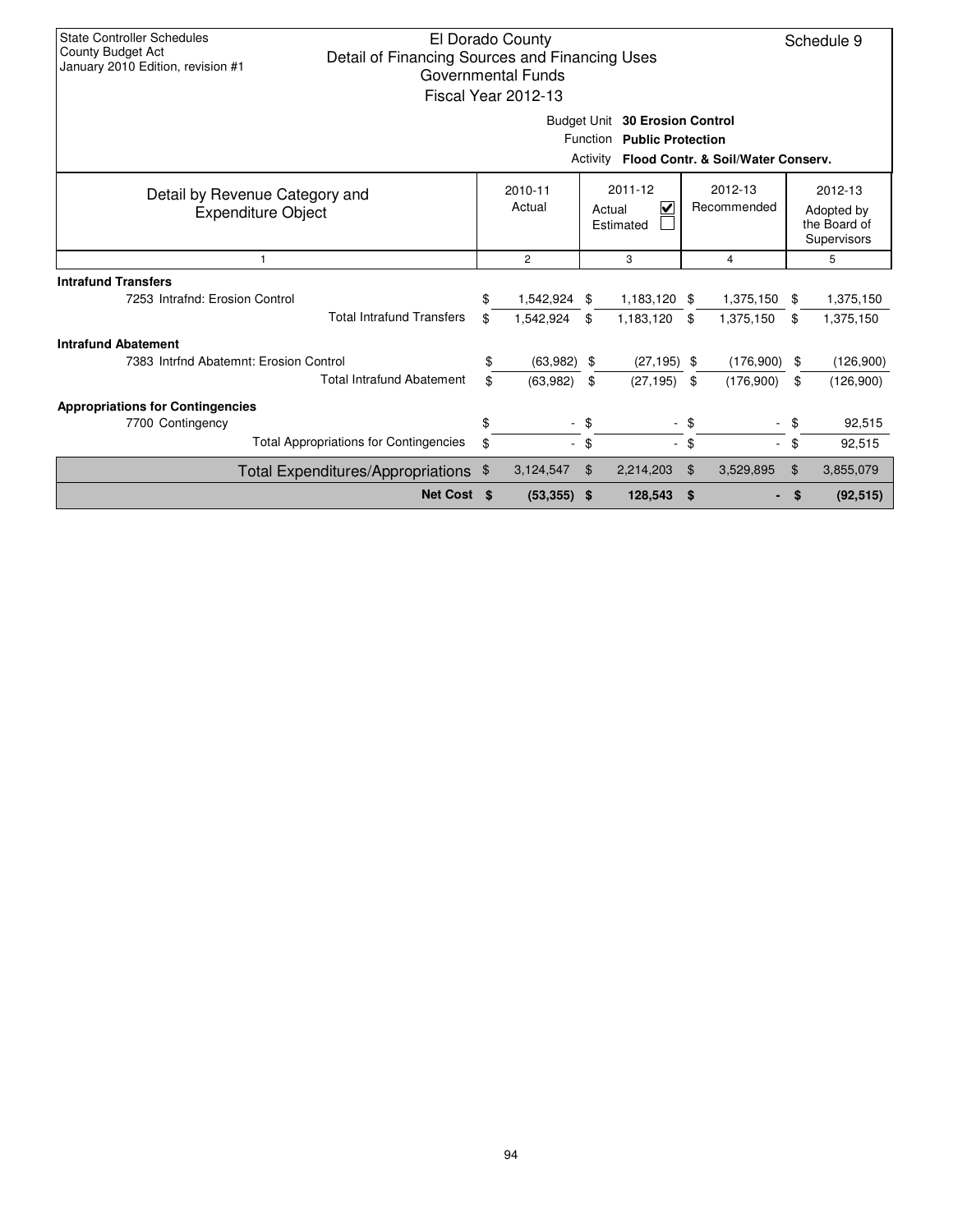了。这个网络,这样的一种人们的人们的人们的人们的一个人们的人们的人们的人们的人们,他们的人们的人们的人们,我们们的人们的人们的人们的人们的人们的人们的人们的人们,他们的人们的人们,我们的人们

*...* "f'f·••" .... .:;,."' ,;!;\,;:>'""<,;..,' .. .,.,, -::''"""<"

,,.,\_.'

| <b>Project Number/Description</b>                                 | Labor | <b>Services</b><br>and<br><b>Supplies</b> | <b>Other</b><br><b>Charges</b> | <b>Fixed</b><br><b>Assets</b> | Vehicle<br>Use | <b>Indirect</b> | Intra-Fund<br><b>Transfers</b> | <b>Operating</b><br><b>Transfers Out</b> | <b>Total</b><br><b>Expense</b> | Revenue<br><b>Source</b>                               | Revenue<br>Amount |
|-------------------------------------------------------------------|-------|-------------------------------------------|--------------------------------|-------------------------------|----------------|-----------------|--------------------------------|------------------------------------------|--------------------------------|--------------------------------------------------------|-------------------|
| 95000                                                             | 0     | 0                                         | 92,515                         | 0                             | O              |                 | 25,673<br>O                    | 0                                        |                                | 118,188 Use of Fund Balance                            | 92,515            |
| Erosion Control Roll Up                                           |       |                                           |                                |                               |                |                 |                                |                                          |                                | <b>Misc: Reimbursement</b>                             | 25,673            |
| 95153                                                             | 0     | 8,100                                     | 1,050                          | 0                             | 0              |                 | 100,000<br>0                   | 0                                        |                                | 109,150 Fed: United States Forest<br>Service (USFS)    | 99,150            |
| <b>Boulder Mountain</b><br><b>Erosion Control Project</b>         |       |                                           |                                |                               |                |                 |                                |                                          |                                | <b>TRPA - Tahoe Regional</b><br><b>Planning Agency</b> | 10,000            |
| 95155                                                             | 0     | 2,000                                     | 0                              | 0                             | 0              |                 | 15,000<br>0                    | 0                                        |                                | 17,000 Fed: United States Forest<br>Service (USFS)     | 15,000            |
| <b>Montgomery Estates</b><br><b>Erosion Control Project</b>       |       |                                           |                                |                               |                |                 |                                |                                          |                                | <b>TRPA - Tahoe Regional</b><br><b>Planning Agency</b> | 2,000             |
| 95157                                                             | 0     | 2,950                                     | 0                              | 0                             | 0              |                 | 15,200<br>0                    | 0                                        |                                | 18,150 Fed: United States Forest                       | 18,150            |
| <b>CSA 5 Erosion Control</b><br>Project                           |       |                                           |                                |                               |                |                 |                                |                                          |                                | Service (USFS)                                         |                   |
| 95161                                                             | 0     | 8,400                                     | 0                              | 0                             | 0              |                 | 9,500<br>0                     | 0                                        |                                | 17,900 ST: Ca Tahoe Conservancy                        | 17,900            |
| <b>Angora Creek Fisheries</b><br><b>Enhancement Project</b>       |       |                                           |                                |                               |                |                 |                                |                                          |                                |                                                        |                   |
| 95163<br>Lake Tahoe Boulevard -<br><b>Erosion Control Project</b> | 0     | 2,000                                     | 750                            | 0                             | 0              |                 | 54,600<br>0                    | 0                                        |                                | 57,350 Fed: United States Forest<br>Service (USFS)     | 57,350            |
| 95165                                                             | 0     | 658,695                                   | 25,000                         | 0                             | O              |                 | 12,000<br>0                    | 0                                        |                                | 695,695 Fed: United States Forest<br>Service (USFS)    | 196,695           |
| Sawmill 2 Bike Path<br><b>Erosion Control Project</b>             |       |                                           |                                |                               |                |                 |                                |                                          |                                | FED: Cmaq - Congest<br>Mitigatn Air Qualty             | 475,000           |
|                                                                   |       |                                           |                                |                               |                |                 |                                |                                          |                                | <b>TRPA - Tahoe Regional</b><br><b>Planning Agency</b> | 24,000            |
| 95169<br>Echo View 2 Erosion                                      | 0     | 323,469                                   | 1,000                          | 0                             | 0              |                 | 87,000<br>0                    | 0                                        |                                | 411,469 Fed: United States Forest<br>Service (USFS)    | 381,469           |
| <b>Control Project</b>                                            |       |                                           |                                |                               |                |                 |                                |                                          |                                | <b>TRPA - Tahoe Regional</b><br><b>Planning Agency</b> | 30,000            |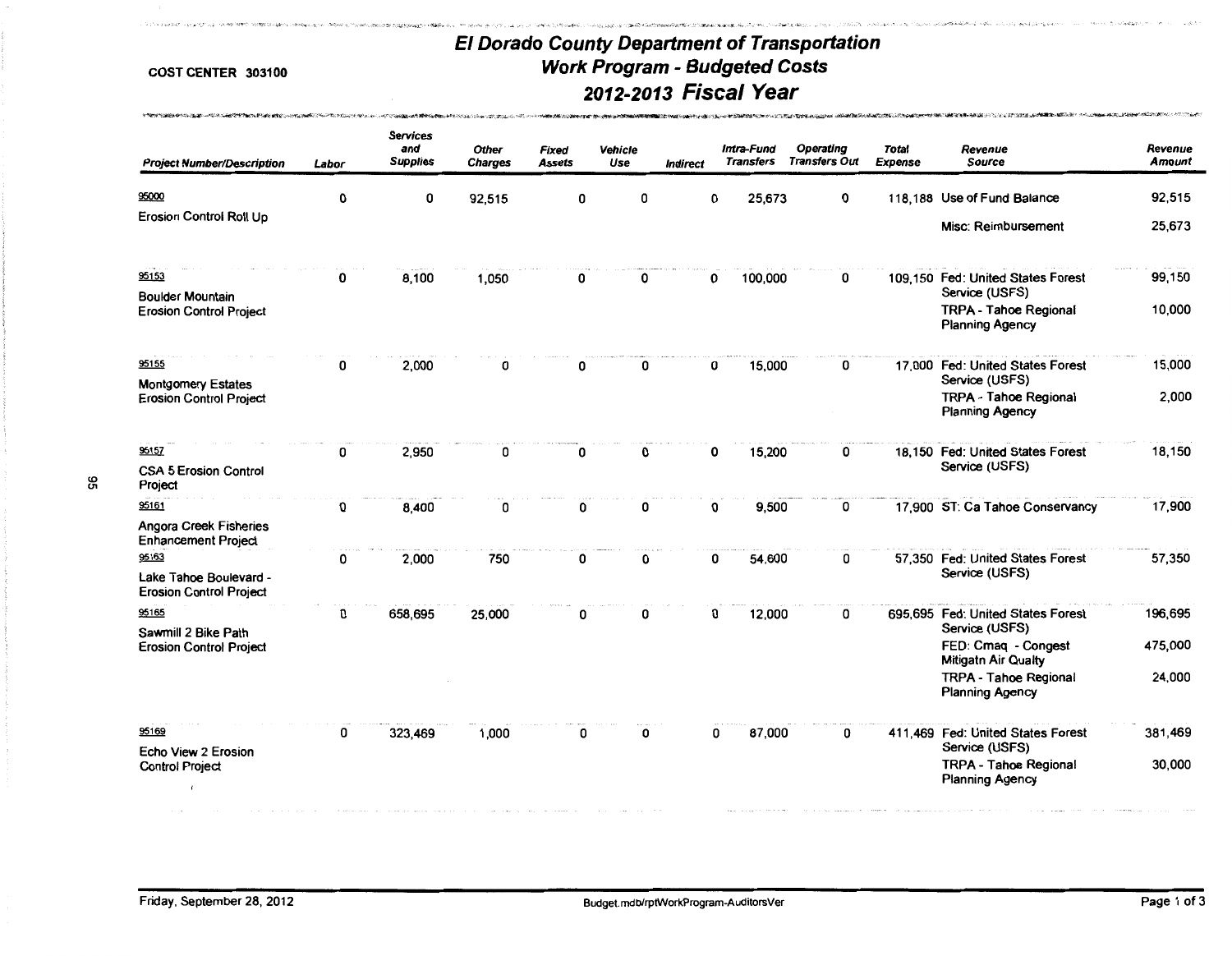whereas and store was but

مسوها الاستحداث للمتحرش ومنتصب والمراشدين

.. . •.• •

|  | COST CENTER 303100 |  |
|--|--------------------|--|
|--|--------------------|--|

| <b>Project Number/Description</b>                    | Labor | <b>Services</b><br>and<br><b>Supplies</b> | <b>Other</b><br><b>Charges</b> | <b>Fixed</b><br>Assets | <b>Vehicle</b><br>Use | <b>Indirect</b> | Intra-Fund<br><b>Transfers</b> |         | Operating<br><b>Transfers Out</b> | <b>Total</b><br><b>Expense</b> | Revenue<br><b>Source</b>                                                 | Revenue<br><b>Amount</b> |
|------------------------------------------------------|-------|-------------------------------------------|--------------------------------|------------------------|-----------------------|-----------------|--------------------------------|---------|-----------------------------------|--------------------------------|--------------------------------------------------------------------------|--------------------------|
| 95170<br><b>Montgomery Estates</b>                   | O     | 5,000                                     | 2,050                          | 0                      | 0                     |                 | O                              | 129,000 | 0                                 |                                | 136,050 Fed: United States Forest<br>Service (USFS)                      | 116,050                  |
| Area 2 Erosion Control                               |       |                                           |                                |                        |                       |                 |                                |         |                                   |                                | <b>TRPA - Tahoe Regional</b><br><b>Planning Agency</b>                   | 20,000                   |
| 95171                                                | 0     | 5,000                                     | 1,050                          | 0                      |                       |                 | 0                              | 113,000 | 0                                 |                                | 119,050 Fed: United States Forest                                        | 110,050                  |
| <b>Tahoe Hills Erosion</b><br><b>Control Project</b> |       |                                           |                                |                        |                       |                 |                                |         |                                   |                                | Service (USFS)<br><b>TRPA - Tahoe Regional</b><br><b>Planning Agency</b> | 9,000                    |
| 95172                                                | 0     | 2,000                                     | 550                            | n                      | 0                     |                 | n                              | 65,000  | 0                                 |                                | 67,550 Fed: United States Forest                                         | 62,550                   |
| <b>Montgomery Estates</b><br>Area 3 Erosion Control  |       |                                           |                                |                        |                       |                 |                                |         |                                   |                                | Service (USFS)<br><b>TRPA - Tahoe Regional</b><br><b>Planning Agency</b> | 5,000                    |
| 95175                                                | 0     | 1,000                                     | 750                            | 0                      | 0                     |                 | 0                              | 21,000  | 0                                 |                                | 22.750 Fed: United States Forest<br>Service (USFS)                       | 21,750                   |
| Lake Tahoe Boulevard -<br><b>SEZ Project</b>         |       |                                           |                                |                        |                       |                 |                                |         |                                   |                                | <b>TRPA - Tahoe Regional</b><br><b>Planning Agency</b>                   | 1,000                    |
| 95176<br><b>Golden Bear Erosion</b>                  | 0     | 34,000                                    | 1,000                          | 0                      | 0                     |                 | 0                              | 36,000  | 0                                 |                                | 71,000 Fed: United States Forest<br>Service (USFS)                       | 69,000                   |
| <b>Control Project</b>                               |       |                                           |                                |                        |                       |                 |                                |         |                                   |                                | <b>TRPA - Tahoe Regional</b><br><b>Planning Agency</b>                   | 2.000                    |
| 95178                                                | 0     | 1,000                                     | O                              | 0                      | 0                     |                 | $\mathbf 0$                    | 9,500   | $\mathbf 0$                       |                                | 10.500 Fed: United States Forest                                         | 10.500                   |
| Rubicon 5                                            |       |                                           |                                |                        |                       |                 |                                |         |                                   |                                | Service (USFS)                                                           |                          |
| 95179                                                | 0     | 1,500                                     | 1,600                          | 0                      | ი                     |                 | $\Omega$                       | 106,000 | 0                                 |                                | 109,100 Fed: United States Forest<br>Service (USFS)                      | 104,100                  |
| <b>Meyers Erosion Control</b><br>Project             |       |                                           |                                |                        |                       |                 |                                |         |                                   |                                | <b>TRPA - Tahoe Regional</b><br><b>Planning Agency</b>                   | 5,000                    |
| 95186                                                | 0     | 1,600                                     | 0                              | O                      | ი                     |                 | 0                              | 50,400  | 0                                 |                                | 52,000 ST: Other                                                         | 50,000                   |
| Lake Tahóe Boulevard -<br><b>Bike Trail Project</b>  |       |                                           |                                |                        |                       |                 |                                |         |                                   |                                | <b>TRPA - Tahoe Regional</b><br><b>Planning Agency</b>                   | 2.000                    |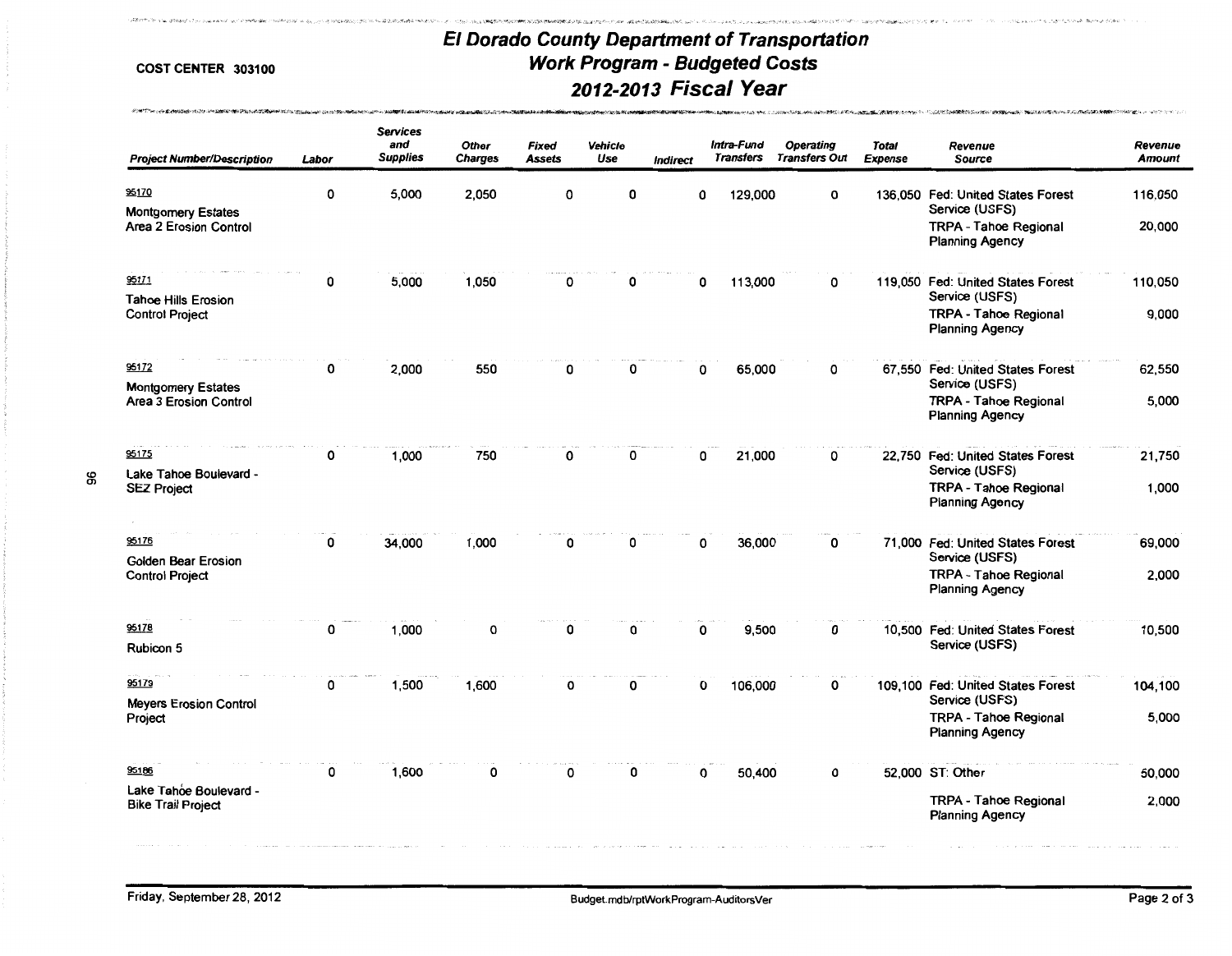$\label{eq:2.1} \nabla_{\mathcal{M}}\cdot\left(\nabla_{\mathcal{M}}\phi\right)^{\ast}\otimes\left(\nabla_{\mathcal{M}}\phi\right)^{\ast}\otimes\left(\nabla_{\mathcal{M}}\phi\right)^{\ast}\otimes\left(\nabla_{\mathcal{M}}\phi\right)^{\ast}\otimes\left(\nabla_{\mathcal{M}}\phi\right)^{\ast}\otimes\left(\nabla_{\mathcal{M}}\phi\right)^{\ast}\otimes\left(\nabla_{\mathcal{M}}\phi\right)^{\ast}\otimes\left(\nabla_{\mathcal{M}}\phi\right)^{\ast}\otimes\left(\nabla_{\mathcal{M}}\$ 

and constitution to stap to over a consti-

**DOMETRI NESSA ETTE PERSONER ETTE TA PERSONER PARTIE DE L'ARCHITECT L'ARCHITECT DE L'ARCHITECT DE L'ARCHITECT D** 

......

.<br>Model of Court of the

.<br>Anno 1970 a China a Suata a Calabara

| <b>Project Number/Description</b>                                   | Labor | <b>Services</b><br>and<br><b>Supplies</b> | <b>Other</b><br><b>Charges</b> | Fixed<br><b>Assets</b> | Vehicle<br>Use | Indirect | Intra-Fund<br><b>Transfers</b> | Operating<br><b>Transfers Out</b> | <b>Total</b><br>Expense | Revenue<br><b>Source</b>                                                                                    | Revenue<br><b>Amount</b> |
|---------------------------------------------------------------------|-------|-------------------------------------------|--------------------------------|------------------------|----------------|----------|--------------------------------|-----------------------------------|-------------------------|-------------------------------------------------------------------------------------------------------------|--------------------------|
| 95189<br><b>Christmas Valley Phase</b><br><b>2B Erosion Control</b> | 0     | 500                                       | 0                              | 0                      | 0              | 0        | 10,000                         | 0                                 |                         | 10,500 Fed: United States Forest<br>Service (USFS)                                                          | 10,500                   |
| 95190                                                               | 0     | 638,100                                   | 11,000                         | 0                      |                | 0        | 104,000                        | 0                                 |                         | 753,100 ST: Ca Tahoe Conservancy                                                                            | 745,100                  |
| <b>Christmas Valley Phase</b><br>2C Erosion Control                 |       |                                           |                                |                        |                |          |                                |                                   |                         | <b>TRPA - Tahoe Regional</b><br><b>Planning Agency</b>                                                      | 8,000                    |
| 95191                                                               | 0     | 27,500                                    | 500                            | 0                      | 0              | 0        | 46,500                         | 0                                 |                         | 74,500 Fed: United States Forest                                                                            | 74,500                   |
| Country Club Heights<br>Area 1 Erosion Control                      |       |                                           |                                |                        |                |          |                                |                                   |                         | Service (USFS)                                                                                              |                          |
| 95192                                                               | 0     | 21,500                                    | 178,700                        | 0                      | 0              | 0        | 105,000                        | 0                                 |                         | 305,200 ST: Ca Tahoe Conservancy                                                                            | 85,000                   |
| Sawmill 2B Bike Path<br>and Erosion Control                         |       |                                           |                                |                        |                |          |                                |                                   |                         | FED: Cmaq - Congest<br><b>Mitigatn Air Qualty</b><br><b>TRPA - Tahoe Regional</b><br><b>Planning Agency</b> | 157,500<br>62,700        |
| 95193                                                               |       |                                           |                                |                        |                |          |                                |                                   |                         |                                                                                                             |                          |
| <b>Montgomery Estates</b>                                           | 0     | 463,000                                   | 2,000                          | 0                      | 0              | 0        | 103,270                        | 0                                 |                         | 568,270 Fed: United States Forest<br>Service (USFS)                                                         | 566,270                  |
| Area 1B                                                             |       |                                           |                                |                        |                |          |                                |                                   |                         | <b>TRPA - Tahoe Regional</b><br><b>Planning Agency</b>                                                      | 2,000                    |
| 95194                                                               | 0     | 79,000                                    | 1,000                          | 0                      | 0              | 0        | 30,607                         | 0                                 |                         | 110,607 Fed: United States Forest                                                                           | 110,607                  |
| Apalachee Phase 3B 2<br><b>Erosion Control Project</b>              |       |                                           |                                |                        |                |          |                                |                                   |                         | Service (USFS)                                                                                              |                          |
| <b>Report Totals:</b>                                               | 0     | 2,286,314                                 | 320,515                        | 0                      | 0              | 0        |                                | 0                                 | 3,855,079               |                                                                                                             | 3,855,079                |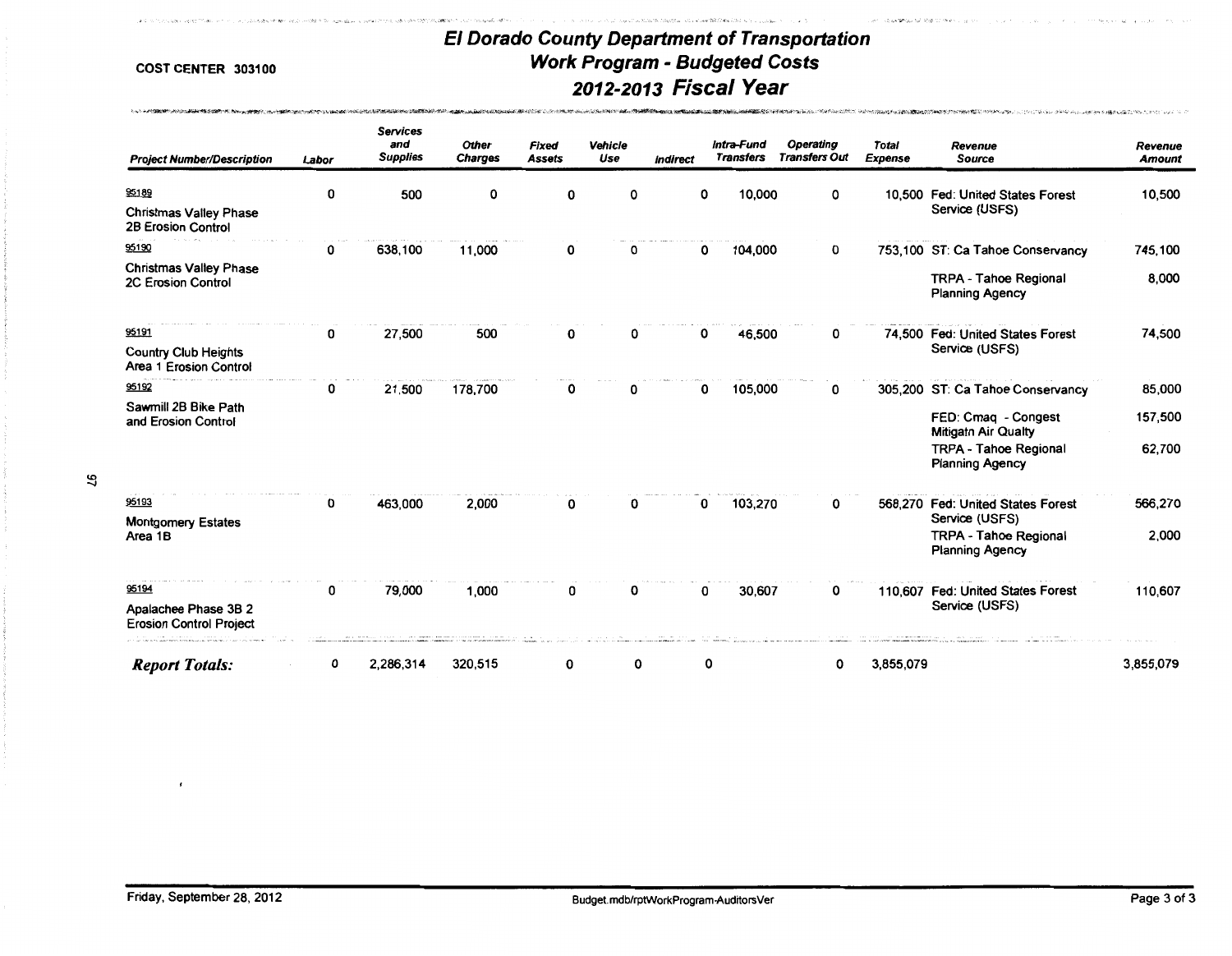Schedule 9

|       | $2010$ Edition, to not on the                 | Governmental Funds      |      |                                   |                                             |      |              |
|-------|-----------------------------------------------|-------------------------|------|-----------------------------------|---------------------------------------------|------|--------------|
|       |                                               | Fiscal Year 2012-13     |      |                                   |                                             |      |              |
|       |                                               |                         |      |                                   | Budget Unit 30 Department of Transportation |      |              |
|       |                                               |                         |      |                                   | Function Public Ways and Facilities         |      |              |
|       |                                               |                         |      | <b>Activity Public Ways</b>       |                                             |      |              |
|       | Detail by Revenue Category and                | 2010-11                 |      | 2011-12                           | 2012-13                                     |      | 2012-13      |
|       | <b>Expenditure Object</b>                     | Actual                  |      | $\overline{\mathbf{v}}$<br>Actual | Recommended                                 |      | Adopted by   |
|       |                                               |                         |      | Estimated                         |                                             |      | the Board of |
|       |                                               |                         |      |                                   |                                             |      | Supervisors  |
|       | $\mathbf{1}$                                  | $\overline{\mathbf{c}}$ |      | 3                                 | 4                                           |      | 5            |
| Taxes |                                               |                         |      |                                   |                                             |      |              |
|       | 0161 Trans Tax - Transportation Dev Act (TDA) | \$<br>$31,402$ \$       |      | $(31, 402)$ \$                    |                                             | - \$ |              |
|       | 0174 Timber Yield Tax                         | 952                     |      | 3,807                             | 2,800                                       |      | 2,800        |
|       | <b>Total Taxes</b>                            | \$<br>32,354            | \$   | $(27,595)$ \$                     | 2,800                                       | \$   | 2,800        |
|       | <b>Licenses, Permits and Franchises</b>       |                         |      |                                   |                                             |      |              |
|       | 0230 Road Privileges and Permits              | \$<br>54,625 \$         |      | 49,088 \$                         | 55,000                                      | \$   | 55,000       |
|       | 0250 Franchise - Public Utility               |                         |      | 817,298                           | 658,028                                     |      | 658,028      |
|       | Total Licenses, Permits and Franchises        | \$<br>54,625            | \$   | 866,386                           | \$<br>713,028                               | \$   | 713,028      |
|       |                                               |                         |      |                                   |                                             |      |              |
|       | Revenue from Use of Money and Property        |                         |      |                                   |                                             |      |              |
|       | 0400 Interest                                 | \$<br>24,186 \$         |      | 10,218 \$                         | $8,000$ \$                                  |      | 8,000        |
|       | 0420 Rent - Land and Buildings                | 22,483                  |      | 22,739                            | 21,742                                      |      | 21,742       |
|       | Total Revenue from Use of Money and Property  | \$<br>46,669 \$         |      | 32,957 \$                         | 29,742 \$                                   |      | 29,742       |
|       | <b>Intergovernmental Revenue - State</b>      |                         |      |                                   |                                             |      |              |
|       | 0520 State - Hwy Tax - 2104a Adm / Eng        | \$<br>20,004 \$         |      | 20,004 \$                         | 20,000 \$                                   |      | 20,000       |
|       | 0521 State - Hwy Tax - 2104b Snow Removal     | 813,302                 |      | 821,388                           | 816,000                                     |      | 816,000      |
|       | 0522 State - Hwy Tax - 2104d, e, f, Unrestric | 2,095,407               |      | 2,049,966                         | 2,106,000                                   |      | 2,106,000    |
|       | 0523 State - Hwy Tax - 2105 Prop 111          | 1,670,968               |      | 1,464,781                         | 1,516,000                                   |      | 1,516,000    |
|       | 0524 State - Hwy Tax - 2106 Unrestricted      | 727,083                 |      | 706,913                           | 726,000                                     |      | 726,000      |
|       | 0526 State - Hwy Tax - 2103 Unrestricted      | 2,831,466               |      | 4,037,952                         | 3,231,652                                   |      | 3,231,652    |
|       | 0742 State - California Tahoe Conservancy     | 32,517                  |      | 164,639                           |                                             |      |              |
|       | 0744 State - Regional Surface Trans 182.6d1   | 908,513                 |      | 1,158,556                         | 700,000                                     |      | 808,075      |
|       | 0745 State - Regional Surface Trans 182.6g    |                         |      | 347,770                           |                                             |      |              |
|       | 0746 State - Regional Surface Trans 185.6h    | 359,164                 |      | 359,164                           | 359,164                                     |      | 359,164      |
|       | 0747 State - Regional Surface Trans 182.9     | 100,000                 |      | 100,000                           | 100,000                                     |      | 100,000      |
|       | 0880 State - Other                            | 956,492                 |      | 294,396                           | 205,187                                     |      | 205,187      |
|       | 0904 State - Cal Trans                        | 296,836                 |      | 2,653,428                         | 500,000                                     |      | 500,000      |
|       | 0914 State - Prop IB                          | 15,211,774              |      | 12,231,824                        | 14,296,400                                  |      | 19,675,554   |
|       | Total Intergovernmental Revenue - State       | \$<br>26,023,526        | - \$ | 26,410,781 \$                     | 24,576,403                                  | \$   | 30,063,632   |
|       | Intergovernmental Revenue - Federal           |                         |      |                                   |                                             |      |              |
|       | 1050 Federal - Construction                   | \$                      | \$   | 493,520 \$                        |                                             | \$   | 40,000       |
|       | 1052 Federal - Highway Bridges (HBRD)         | 879,094                 |      | 3,262,364                         | 7,129,310                                   |      | 7,723,057    |
|       | 1054 Federal - U.S. Forest Serv - B. Santini  |                         |      |                                   | 150,000                                     |      | 150,000      |
|       | 1055 Federal - Hazard Elimination             | 363,125                 |      | 921,603                           | 3,008,358                                   |      | 3,383,068    |
|       | 1056 Federal - Congestion Mitig/Air Quality   |                         |      | 1,548,214                         | 5,214,200                                   |      | 4,520,373    |
|       | 1057 Federal - Trans Enhancement Activ (TEA)  |                         |      |                                   |                                             |      | 170,000      |
|       | 1058 Federal - Surface Trans Program (STP)    | 3,325,587               |      | 36,437                            |                                             |      |              |
|       | 1060 Federal - Emerg Mngt Agency (FEMA)       |                         |      | 40,031                            |                                             |      |              |
|       | 1070 Federal - Forest Reserve Revenue         | 1,295,526               |      | 1,028,492                         |                                             |      | 964,467      |
|       | 1100 Federal - Other                          |                         |      | 172,990                           | 103,441                                     |      |              |
|       | Total Intergovernmental Revenue - Federal     | \$<br>5,863,332         | -\$  | 7,503,650 \$                      | 15,605,309                                  | \$   | 16,950,965   |
|       | <b>Charges for Services</b>                   |                         |      |                                   |                                             |      |              |
|       | 1406 Abandonment of Easement                  | \$<br>924 \$            |      | $2,060$ \$                        | $1,600$ \$                                  |      | 1,600        |
|       | 1740 Charges for Services                     | 389,908                 |      | 934,311                           | 1,813,400                                   |      | 2,253,970    |
|       | 1745 Public Utility Inspections               | 83,254                  |      | 66,930                            | 65,966                                      |      | 46,893       |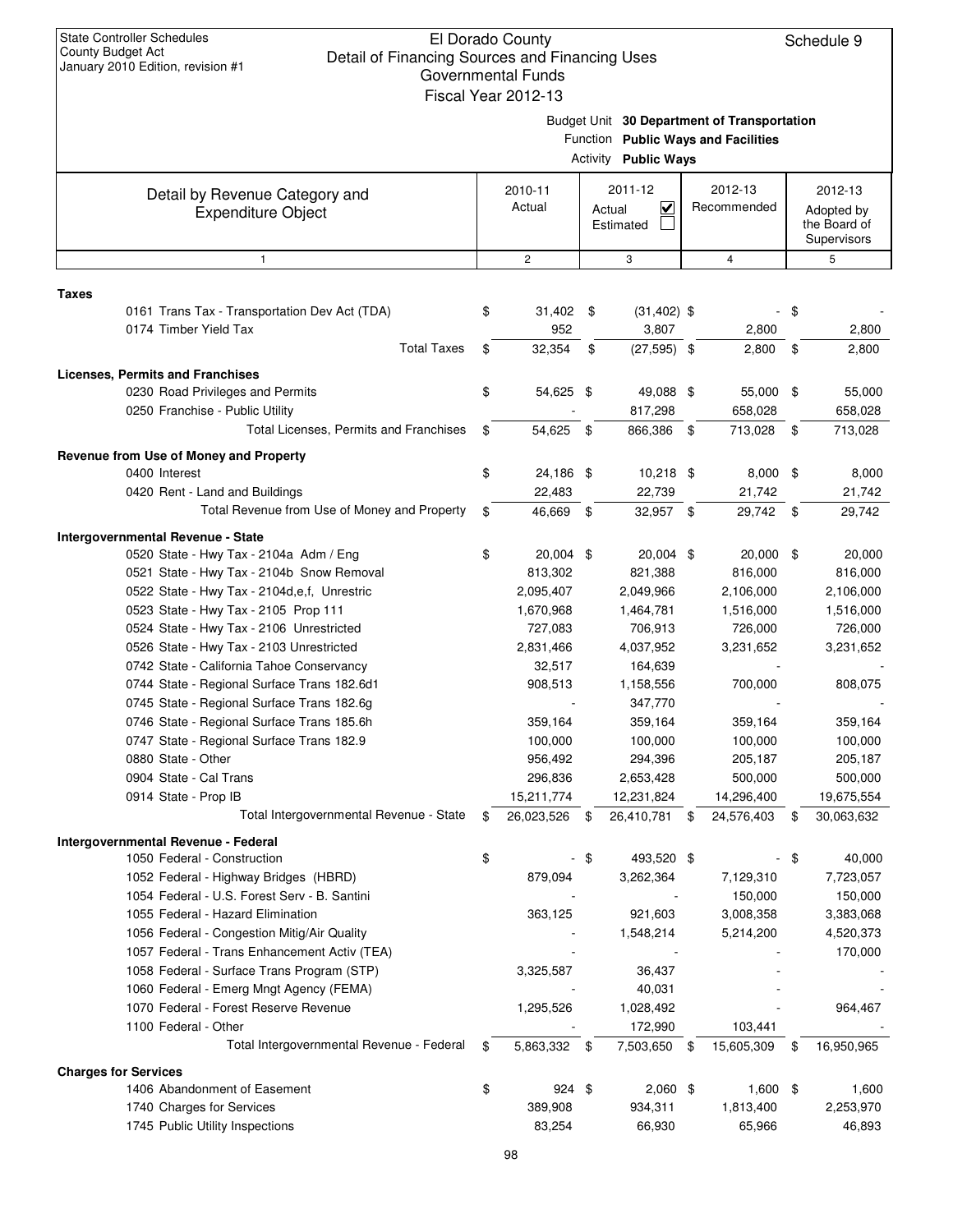|                                                             | Fiscal Year 2012-13                                                                                                  |                                     |                        |                                                      |  |  |  |  |  |  |  |
|-------------------------------------------------------------|----------------------------------------------------------------------------------------------------------------------|-------------------------------------|------------------------|------------------------------------------------------|--|--|--|--|--|--|--|
|                                                             | 30 Department of Transportation<br>Budget Unit<br>Function Public Ways and Facilities<br><b>Activity Public Ways</b> |                                     |                        |                                                      |  |  |  |  |  |  |  |
| Detail by Revenue Category and<br><b>Expenditure Object</b> | 2010-11<br>Actual                                                                                                    | 2011-12<br>V<br>Actual<br>Estimated | 2012-13<br>Recommended | 2012-13<br>Adopted by<br>the Board of<br>Supervisors |  |  |  |  |  |  |  |
|                                                             | $\overline{c}$                                                                                                       | 3                                   | 4                      | 5                                                    |  |  |  |  |  |  |  |
| 1763 Capital Improvement Project                            | 77,389                                                                                                               | 25,701                              | 665,500                | 726,336                                              |  |  |  |  |  |  |  |
| 1765 El Dorado Irrigation District (EID)                    |                                                                                                                      |                                     |                        | 240,000                                              |  |  |  |  |  |  |  |
| 1766 Local Transportation Commission                        |                                                                                                                      |                                     |                        | 122,511                                              |  |  |  |  |  |  |  |
| 1768 Tahoe Regional Planning Agency (TRPA)                  | 10,864                                                                                                               | 33,991                              | 21,700                 | 21,700                                               |  |  |  |  |  |  |  |
| 1800 Interfund Revenue                                      | 1,145,134                                                                                                            | 1,527,689                           | 777,830                | 898,896                                              |  |  |  |  |  |  |  |
| 1850 Intrfnd Rev: Parks and Recreation                      | 355,645                                                                                                              | 176,623                             |                        | 131,241                                              |  |  |  |  |  |  |  |
| 1851 Intrfnd Rev: County Engineer                           | 788,701                                                                                                              | 977,313                             | 1,248,869              | 1,248,869                                            |  |  |  |  |  |  |  |
| 1853 Intrfnd Rev: Sac Placvile (SPTC)                       | 741                                                                                                                  |                                     |                        |                                                      |  |  |  |  |  |  |  |
| 1856 Intrfnd Rev: Road Dst Tax Fund                         | 198,350                                                                                                              | 171,241                             | 275,445                | 277,895                                              |  |  |  |  |  |  |  |
| Total Charges for Services                                  | 3,050,910<br>\$                                                                                                      | \$<br>3,915,860                     | \$<br>4,870,310        | 5,969,911<br>\$                                      |  |  |  |  |  |  |  |
| us Revenues                                                 |                                                                                                                      |                                     |                        |                                                      |  |  |  |  |  |  |  |

| TULAI UHAIYOS IUI UCTINUOS                                 | Ψ  | <b>J,UJU,JIU</b> | $\mathbf{\varphi}$ | $0,0,000$ $\phi$ | 4,010,010       | <u>ບ,ອບອ,ອ⊤⊤</u> |
|------------------------------------------------------------|----|------------------|--------------------|------------------|-----------------|------------------|
| <b>Miscellaneous Revenues</b>                              |    |                  |                    |                  |                 |                  |
| 1920 Other Sales                                           | \$ | 19,324 \$        |                    | 13,894 \$        | 12,000          | \$<br>12,000     |
| 1940 Miscellaneous Revenue                                 |    | 10,732           |                    | 24,149           | 3,030,136       | 2,526,976        |
| 1941 Miscellaneous Refund                                  |    | 6,667            |                    |                  |                 |                  |
| 1942 Miscellaneous Reimbursement                           |    | 398,503          |                    | 94,978           | 41,906          | 41,906           |
| <b>Total Miscellaneous Revenues</b>                        | \$ | 435,226          | -\$                | 133,021          | \$<br>3,084,042 | \$<br>2,580,882  |
| <b>Other Financing Sources</b>                             |    |                  |                    |                  |                 |                  |
| 2001 Sale of Fixed Assets - Roads                          | \$ | 27,080 \$        |                    | 41,572 \$        |                 | \$               |
| 2010 Operating Transfers In: Silva Valley Interchange      |    | 380,261          |                    | 480,496          | 7,230,505       | 7,752,605        |
| 2011 Operating Transfers In: RIF Misc                      |    |                  |                    |                  | 138,830         | 54,449           |
| 2012 Operating Transfers In: County TIM                    |    | 1,308,366        |                    | 842,698          | 2,481,364       | 2,554,657        |
| 2014 Operating Transfers In: Interim HWY 50 TIM            |    | 3,296,576        |                    | 3,113,745        | 217,051         | 385,943          |
| 2015 Operating Transfers In: Utility Inspections           |    | 2,008            |                    | 2,890            | 91,454          | 19,427           |
| 2016 Operating Transfers In: TDA                           |    |                  |                    | 67,841           | 16,900          | 16,900           |
| 2020 Operating Transfers In                                |    | 1,899,607        |                    | 3,185,052        | 1,314,678       | 1,314,392        |
| 2023 Operating Transfers In: RIF Advances                  |    | 2,816,666        |                    | 1,854,485        | 1,333,358       | 1,333,358        |
| 2024 Operating Transfers In: RDT                           |    |                  |                    | 4,810,318        | 7,833,073       | 9,494,297        |
| 2035 Operating Transfers In: Public Utilitiy Franchise Fee |    | 1,015,687        |                    |                  |                 |                  |
| 2036 Operating Transfers In: FEMA                          |    |                  |                    | 2,943            |                 |                  |
| 2037 Operating Transfers In: OES                           |    |                  |                    | 15,711           |                 |                  |
| <b>Total Other Financing Sources</b>                       | \$ | 10,746,251       |                    | 14,417,752       | 20,657,213      | \$<br>22,926,028 |
| Total Revenue \$                                           |    | 46,252,893       | \$.                | 53,252,811       | 69,538,847      | \$<br>79,236,988 |
| <b>Salaries and Employee Benefits</b>                      |    |                  |                    |                  |                 |                  |

| 3000 Permanent Employees / Elected Officials | \$<br>12,364,229 | \$<br>11,098,178 \$ | 11,379,200 | -\$ | 11,379,200 |
|----------------------------------------------|------------------|---------------------|------------|-----|------------|
| 3001 Temporary Employees                     | 615.300          | 504.783             | 345,839    |     | 345,839    |
| 3002 Overtime                                | 582,666          | 450.702             | 441.363    |     | 441,363    |
| 3003 Standby Pay                             | 8.726            | 19,073              |            |     |            |
| 3004 Other Compensation                      | 451,559          | 314.006             | 226.962    |     | 226,962    |
| 3005 Tahoe Differential                      | 79.950           | 78.418              | 79.200     |     | 79.200     |
| 3007 Hazard Pay                              | 1.065            | 897                 |            |     |            |
| 3020 Employer Share - Employee Retirement    | 2,456,819        | 2,105,427           | 2,121,860  |     | 2,121,860  |
| 3022 Employer Share - Medi Care              | 187.980          | 168.785             | 161.714    |     | 161,714    |
| 3040 Employer Share - Health Insurance       | 2,730,978        | 2,762,829           | 3,043,651  |     | 3,043,651  |
| 3041 Employer Share - Unemployment Insurance | 137,352          | 129,683             | 145,705    |     | 145,705    |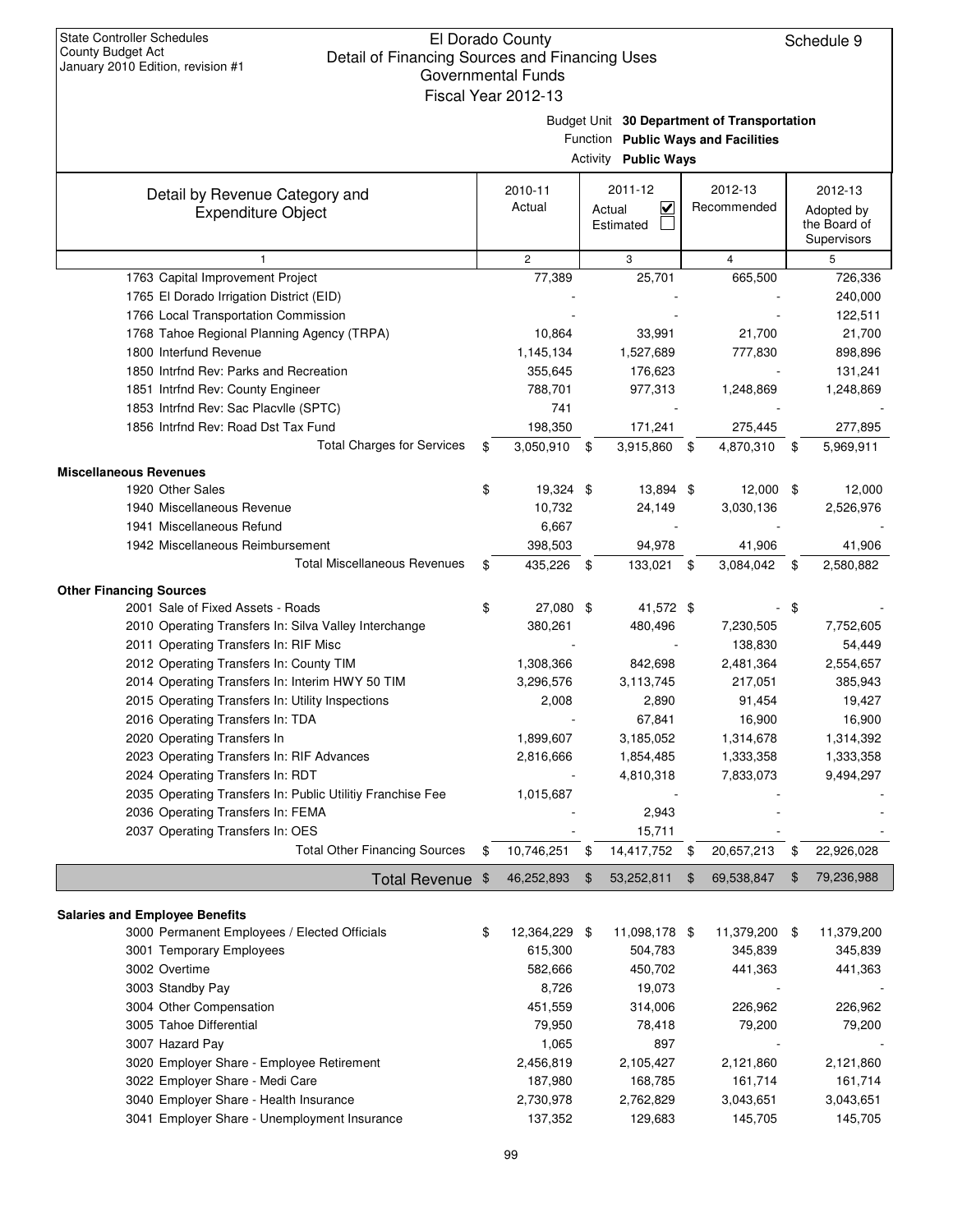|                                                                                    | Fiscal Year 2012-13 |                                   |             |                                                                                    |    |                   |
|------------------------------------------------------------------------------------|---------------------|-----------------------------------|-------------|------------------------------------------------------------------------------------|----|-------------------|
|                                                                                    |                     |                                   |             | Budget Unit 30 Department of Transportation<br>Function Public Ways and Facilities |    |                   |
|                                                                                    |                     | <b>Activity Public Ways</b>       |             |                                                                                    |    |                   |
| Detail by Revenue Category and                                                     | 2010-11             | 2011-12                           |             | 2012-13                                                                            |    | 2012-13           |
| <b>Expenditure Object</b>                                                          | Actual              | $\overline{\mathbf{v}}$<br>Actual | Recommended |                                                                                    |    | Adopted by        |
|                                                                                    |                     | Estimated                         |             |                                                                                    |    | the Board of      |
|                                                                                    |                     |                                   |             |                                                                                    |    | Supervisors       |
| $\mathbf{1}$                                                                       | $\mathbf{2}$        | 3                                 |             | 4                                                                                  |    | 5                 |
| 3042 Employer Share - Long Term Disab Insurance                                    | 43,322              | 31,293                            |             | 40,915                                                                             |    | 40,915            |
| 3043 Employer Share - Deferred Compensation                                        | 43,716              | 28,772                            |             | 36,587                                                                             |    | 36,587            |
| 3046 Retiree Health - Defined Contributions                                        | 222,191             | 219,637                           |             | 188,667                                                                            |    | 188,667           |
| 3060 Employer Share - Workers' Compensation<br>3080 Flexible Benefits              | 307,659<br>17,002   | 173,617                           |             | 105,326                                                                            |    | 105,326<br>15,614 |
| <b>Total Salaries and Employee Benefits</b>                                        | \$<br>20,250,514    | \$<br>18,725<br>18,104,827        | \$          | 15,614                                                                             |    |                   |
|                                                                                    |                     |                                   |             | 18,332,603                                                                         | \$ | 18,332,603        |
| <b>Services and Supplies</b>                                                       |                     |                                   |             |                                                                                    |    |                   |
| 4020 Clothing and Personal Supplies                                                | \$<br>13,486 \$     | 13,508 \$                         |             | 19,365 \$                                                                          |    | 19,365            |
| 4040 Telephone Company Vendor Payments                                             | 1,847               | 1,302                             |             | 1,500                                                                              |    | 1,500             |
| 4041 Cnty Pass thru Telephone Chrges to Depts                                      | 2,373               | 2,132                             |             | 3,000                                                                              |    | 3,000             |
| 4060 Food and Food Products                                                        | 5,287               |                                   |             |                                                                                    |    |                   |
| 4080 Household Expense                                                             | 6,115               | 4,810                             |             | 6,200                                                                              |    | 6,200             |
| 4083 Household Expense - Laundry                                                   | 9,116               | 9,757                             |             | 8,200                                                                              |    | 8,200             |
| 4085 Household Expense - Refuse Disposal                                           | 50,854              | 61,073                            |             | 57,100                                                                             |    | 57,100            |
| 4086 Household Expense - Janitorial/Custodial                                      | 30,034              | 27,788                            |             | 27,944                                                                             |    | 27,944            |
| 4087 Household Expense - Exterm/Fumigation Serv                                    | 360                 | 710                               |             |                                                                                    |    |                   |
| 4100 Insurance - Premium                                                           | 656,056             | 464,461                           |             | 413,687                                                                            |    | 413,687           |
| 4140 Maintenance - Equipment                                                       | 6,324               | 8,305                             |             | 18,770                                                                             |    | 18,770            |
| 4141 Maintenance - Office Equipment                                                | 7,483               | 6,054                             |             | 11,700                                                                             |    | 11,700            |
| 4143 Maintenance - Service Contracts                                               | 92,439              | 69,370                            |             | 142,000                                                                            |    | 142,000           |
| 4144 Maintenance - Computer System Supplies                                        | 35,754<br>30,626    | 66,901                            |             | 58,450<br>5,500                                                                    |    | 80,647            |
| 4145 Maintenance - Equipment Parts<br>4160 Maintenance Vehicles - Service Contract | 122,775             | 17,289<br>73,693                  |             | 135,100                                                                            |    | 5,500<br>135,100  |
| 4161 Maintenance Vehicles - Parts/Direct Chrg                                      | 19,868              | 63,929                            |             | 34,000                                                                             |    | 34,000            |
| 4162 Maintenance Vehicles - Supplies                                               | 66,302              | 76,586                            |             | 80,000                                                                             |    | 80,000            |
| 4163 Maintenance Vehicles - Inventory                                              | 311,750             | 296,673                           |             | 275,000                                                                            |    | 275,000           |
| 4164 Maintenance Vehicles - Tires and Tubes                                        | 122,293             | 76,305                            |             | 145,000                                                                            |    | 145,000           |
| 4165 Maintenance Vehicles - Oil and Grease                                         | 1,241               | 278                               |             |                                                                                    |    |                   |
| 4180 Maintenance - Building and Improvements                                       | 6,687               | 25,503                            |             | 4,000                                                                              |    | 4,000             |
| 4191 Maintenance - Roads                                                           |                     | 882                               |             |                                                                                    |    |                   |
| 4197 Maintenance - Building Supplies                                               | 2,369               | 3,755                             |             | 4,700                                                                              |    | 4,700             |
| 4200 Medical, Dental and Laboratory Supplies                                       | 197                 | 16                                |             |                                                                                    |    |                   |
| 4220 Memberships                                                                   | 3,731               | 2,699                             |             | 6,785                                                                              |    | 6,785             |
| 4221 Memberships - Legislative Advocacy                                            | 20,164              | 19,314                            |             | 22,926                                                                             |    | 22,926            |
| 4240 Miscellaneous Expense                                                         | 10                  |                                   |             |                                                                                    |    |                   |
| 4260 Office Expense                                                                | 39,225              | 41,921                            |             | 40,000                                                                             |    | 40,000            |
| 4261 Postage                                                                       | 6,319               | 4,108                             |             | 4,000                                                                              |    | 4,000             |
| 4262 Software                                                                      | 1,380               | 1,437                             |             | 4,000                                                                              |    | 4,000             |
| 4263 Subscription / Newspaper / Journals                                           | 479                 | 803                               |             | 1,640                                                                              |    | 1,640             |
| 4264 Books / Manuals                                                               | 1,214               | 4,461                             |             | 8,613                                                                              |    | 8,613             |
| 4266 Printing / Duplicating                                                        | 16,793              | 10,804                            |             | 2,500                                                                              |    | 2,500             |
| 4300 Professional and Specialized Services                                         | 2,847,658           | 3,595,688                         |             | 7,115,314                                                                          |    | 7,377,499         |
| 4302 Construction and Engineering Contracts                                        | 19,364,468          | 20,858,222                        |             | 30,197,850                                                                         |    | 31,916,802        |
| 4303 Road Maintenance and Construction                                             | 225,894             | 222,719                           |             | 387,000                                                                            |    | 402,000           |
| 4324 Medical, Dental and Lab Services                                              | 21,222              | 19,826                            |             | 19,450                                                                             |    | 19,450            |
| 4334 Fire Prevention and Inspection                                                | 3,216               | 2,895                             |             | 5,600                                                                              |    | 5,600             |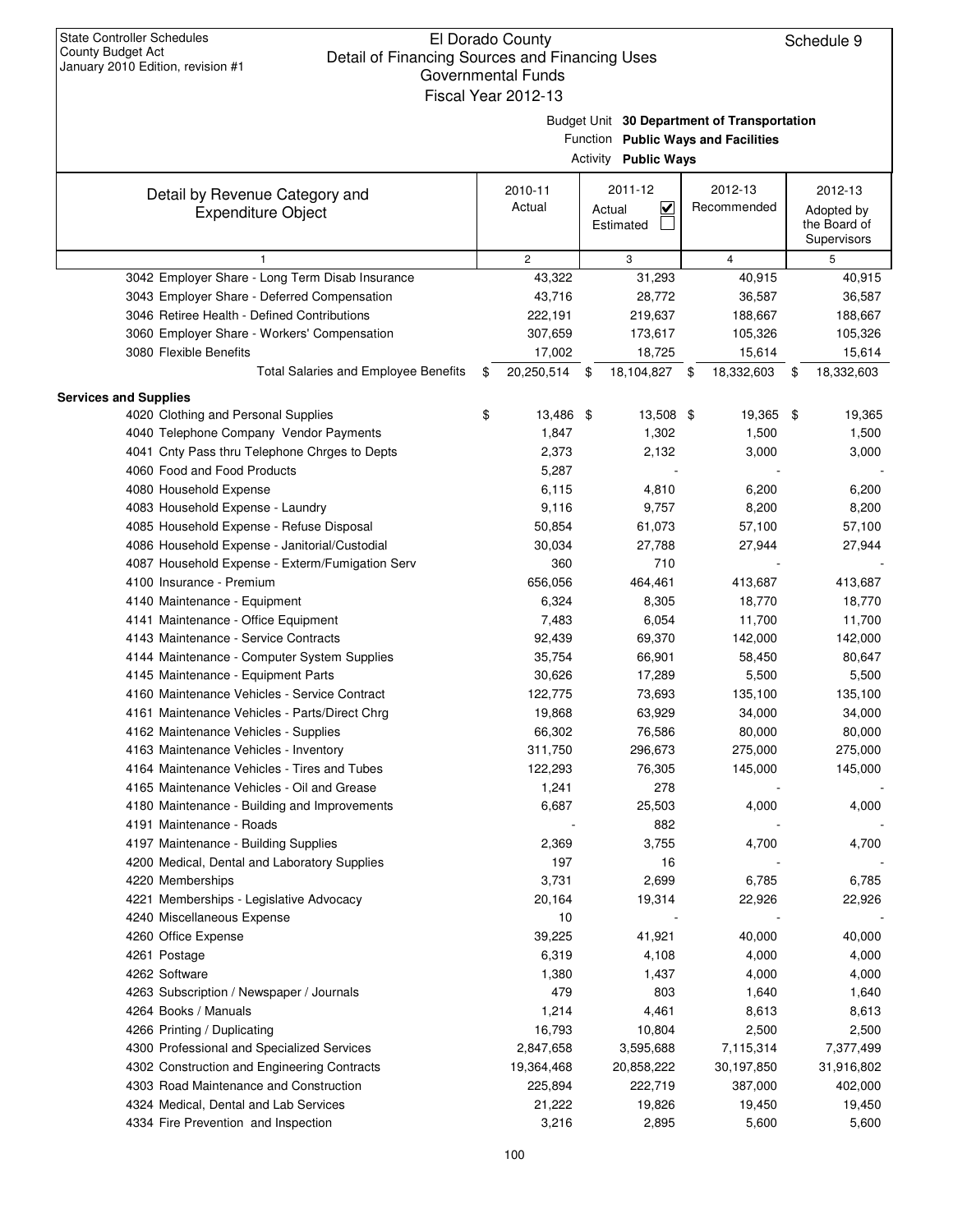# Budget Unit **30 Department of Transportation**

Function **Public Ways and Facilities**

| Activity | <b>Public Ways</b> |
|----------|--------------------|
|----------|--------------------|

| Detail by Revenue Category and                      | 2010-11          | 2011-12                           | 2012-13          | 2012-13          |
|-----------------------------------------------------|------------------|-----------------------------------|------------------|------------------|
| <b>Expenditure Object</b>                           | Actual           | $\overline{\mathbf{v}}$<br>Actual | Recommended      | Adopted by       |
|                                                     |                  | Estimated                         |                  | the Board of     |
|                                                     |                  |                                   |                  | Supervisors      |
| 1                                                   | $\overline{c}$   | 3                                 | $\overline{4}$   | 5                |
| 4337 Other Governmental Agencies                    | 427,924          | 828,309                           | 13,800           | 13,800           |
| 4341 Service Connect Expense                        | 10,248           | 2,861                             |                  |                  |
| 4400 Publication and Legal Notices                  | 7,086            | 18,843                            | 9,000            | 9,000            |
| 4420 Rents and Leases - Equipment                   | 299,342          | 179,522                           | 136,206          | 136,206          |
| 4421 Security System                                | 1,488            | 1,488                             | 1,488            | 1,488            |
| 4440 Rent & Lease - Building/Improvements           | 213,163          | 169,704                           | 82,100           | 82,100           |
| 4460 Small Tools and Instruments                    | 9,075            | 9,953                             | 19,280           | 19,280           |
| 4461 Minor Equipment                                | 32,400           | 16,298                            | 20,130           | 20,130           |
| 4462 Minor Computer Equipment                       | 994              | 2,208                             | 23,200           | 23,750           |
| 4463 Minor Telephone and Radio Equipment            | 706              | 2,451                             | 29,480           | 29,480           |
| 4500 Special Departmental Expense                   | 106,347          | 72,988                            | 65,180           | 65,180           |
| 4501 Special Projects                               |                  | 66                                |                  |                  |
| 4502 Educational Materials                          | 1,242            |                                   | 780              | 780              |
| 4503 Staff Development                              | 7,782            | 6,257                             | 33,655           | 33,655           |
| 4507 Fire and Safety Supplies                       | 8,336            | 3,531                             | 7,050            | 7,050            |
| 4508 Snow Removal                                   | 110,253          | 64,798                            | 115,000          | 115,000          |
| 4529 Software License                               | 4,728            | 2,329                             | 19,100           | 18,550           |
| 4540 Staff Development                              | 308              | 530                               |                  |                  |
| 4560 Road: Bridge Material Inventory                | 34,307           | 7,903                             | 20,000           | 20,000           |
| 4561 Road: Guardrail Inventory                      | 7,127            | 6,230                             | 15,000           | 15,000           |
| 4562 Road: Marking Supplies                         | 4,908            | 7,405                             | 31,500           | 31,500           |
| 4564 Road: Herbicide                                | 50,798           | 81,371                            | 120,000          | 120,000          |
| 4565 Road: Chips                                    | 69,039           | 211,169                           | 143,322          | 143,322          |
| 4566 Road: Plant Mix                                | 1,094,306        | 1,253,383                         | 695,000          | 1,075,000        |
| 4567 Road: AB Rock                                  | 5,624            | 2,681                             | 20,000           | 20,000           |
| 4568 Road: Crack Filler                             | 17,430           | 8,395                             | 40,000           | 40,000           |
| 4569 Road: Culverts                                 | 10,330           | 14,199                            | 13,000           | 13,000           |
| 4570 Road: Emulsion                                 | 157,339          | 902,111                           | 627,397          | 627,397          |
| 4571 Road: Signs                                    | 21,736           | 38,763                            | 74,000           | 74,000           |
| 4572 Road: Beads                                    | 16,093           | 30,806                            | 33,000           | 33,000           |
| 4573 Road: Paint                                    | 94,322           | 131,932                           | 138,000          | 138,000          |
| 4574 Road: Salt and Sand - Snow Removal             | 42,269           | 38,577                            | 45,000           | 45,000           |
| 4575 Road: Signal Materials                         | 7,749            | 42,711                            | 96,000           | 96,000           |
| 4590 Road: Hauling - Plant Mix                      | 195,947          | 122,447                           | 110,000          | 110,000          |
| 4591 Road: Hauling - Ab Rock                        | 5,060            | 2,894                             | 16,986           | 16,986           |
| 4600 Transportation and Travel                      | 5,898            | 1,083                             | 7,400            |                  |
| 4602 Employee - Private Auto Mileage                | 11               | 209                               |                  | 7,400            |
|                                                     |                  |                                   |                  |                  |
| 4605 Vehicle - Rent or Lease<br>4606 Fuel Purchases | 201,119          | 92,474                            | 222,735          | 222,735          |
|                                                     | 817,591          | 660,455                           | 734,000          | 734,000          |
| 4608 Hotel Accommodations                           | 1,004            | 805                               |                  |                  |
| 4620 Utilities                                      | 256,756          | 245,303                           | 255,067          | 255,067          |
| <b>Total Services and Supplies</b>                  | 28,511,591<br>\$ | 31,441,418<br>\$                  | 43,299,750<br>\$ | 45,698,084<br>\$ |
| <b>Other Charges</b>                                |                  |                                   |                  |                  |
| 5060 Retirement of Other Long Term Debt             | \$<br>141,582 \$ |                                   | \$               | - \$             |
| 5100 Interest: Other Long Term Debt                 | 6,060            |                                   |                  |                  |
| 5140 Judgments & Damages                            |                  |                                   |                  | 104,681          |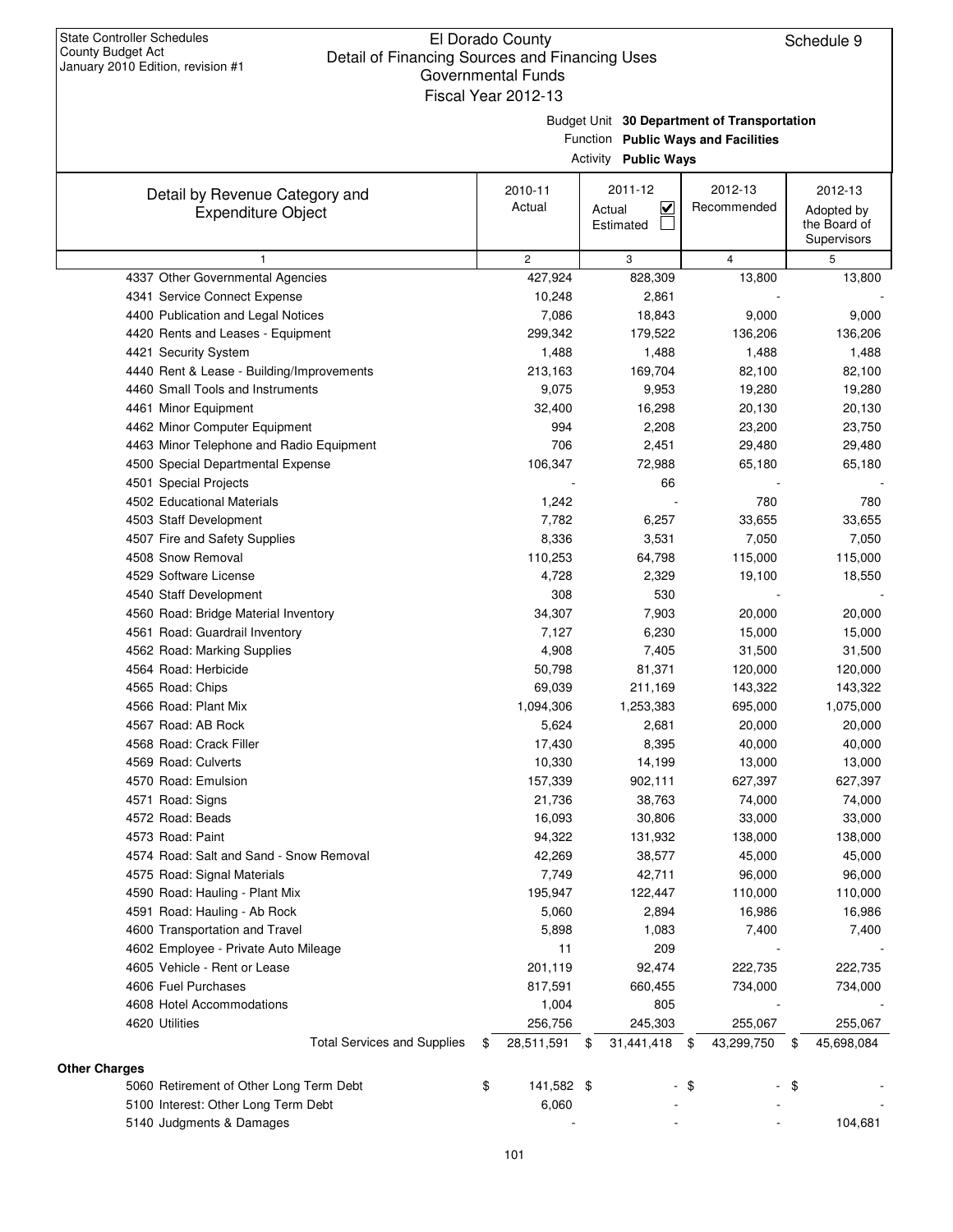|                                                                            |     | uuvtiiliittiitai lulius<br>Fiscal Year 2012-13                                                 |      |                                                |      |                            |    |                                                      |
|----------------------------------------------------------------------------|-----|------------------------------------------------------------------------------------------------|------|------------------------------------------------|------|----------------------------|----|------------------------------------------------------|
|                                                                            |     | Budget Unit 30 Department of Transportation<br>Function Public Ways and Facilities<br>Activity |      |                                                |      |                            |    |                                                      |
| Detail by Revenue Category and<br><b>Expenditure Object</b>                |     | 2010-11<br>Actual                                                                              |      | 2011-12<br>$\checkmark$<br>Actual<br>Estimated |      | 2012-13<br>Recommended     |    | 2012-13<br>Adopted by<br>the Board of<br>Supervisors |
| $\mathbf{1}$                                                               |     | $\mathbf{2}^{\prime}$                                                                          |      | 3                                              |      | $\overline{4}$             |    | 5                                                    |
| 5160 Rights of Way                                                         |     | 33,516                                                                                         |      | 11,564                                         |      | 6,100,800                  |    | 10,115,800                                           |
| 5180 Taxes & Assessments                                                   |     | 609                                                                                            |      | 591                                            |      | 675                        |    | 675                                                  |
| 5240 Contribution To Non-county Governmental                               |     | 10,000                                                                                         |      | 10,000                                         |      | 10,000                     |    | 2,010,000                                            |
| 5300 Interfund Expenditures                                                |     | 1,349,358                                                                                      |      | 1,287,560                                      |      | 816,499                    |    | 859,091                                              |
| 5301 Intrfnd Exp: Telephone Equip & Support                                |     | 99,193                                                                                         |      | 64,582                                         |      | 75,000                     |    | 75,000                                               |
| 5302 Intrfnd Exp: Radio Equipment and Support                              |     | 1,948                                                                                          |      | 437                                            |      | 2,000                      |    | 2,000                                                |
| 5304 Intrfnd Exp: Mail Service                                             |     | 1,939                                                                                          |      | 6,351                                          |      | 3,447                      |    | 6,351                                                |
| 5305 Intrfnd Exp: Stores Support                                           |     | 12,528                                                                                         |      | 4,388                                          |      | 14,039                     |    | 4,388                                                |
| 5306 Intrfnd Exp: Central Duplicating                                      |     | 12,763                                                                                         |      | 7,449                                          |      | 4,000                      |    | 4,000                                                |
| 5308 Intrfnd Exp: Internal Data Processing                                 |     | 130,421                                                                                        |      | 91,933                                         |      | 91,933                     |    | 91,933                                               |
| 5310 Intrfnd Exp: County Counsel                                           |     | 159,895                                                                                        |      | 231,407                                        |      | 190,000                    |    | 190,000                                              |
| 5314 Intrfnd Exp: PC Support                                               |     | 2,830                                                                                          |      | 1,672                                          |      | 6,000                      |    | 6,000                                                |
| 5316 Intrfnd Exp: IS Programming Support                                   |     | 1,455                                                                                          |      | 135                                            |      | 3,000                      |    | 3,000                                                |
| 5318 Intrfnd Exp: Maint Buildg & Imprvmnts                                 |     | 148,249                                                                                        |      | 209,942                                        |      | 196,737                    |    | 196,737                                              |
| 5320 Intrfnd Exp: Network Support                                          |     | 245,104                                                                                        |      | 157,490                                        |      | 157,490                    |    | 157,490                                              |
| 5321 Intrfnd Exp: Collections                                              |     | 7,111                                                                                          |      | 270                                            |      | 1,500                      |    | 1,500                                                |
| 5350 Intrfnd Exp: IS Programming Support                                   |     | 37,459                                                                                         |      | 36,203                                         |      |                            |    |                                                      |
| <b>Total Other Charges</b>                                                 | \$  | 2,402,019 \$                                                                                   |      | 2,121,973                                      | - \$ | 7,673,120                  | \$ | 13,828,646                                           |
| <b>Fixed Assets</b>                                                        |     |                                                                                                |      |                                                |      |                            |    |                                                      |
| 6020 Fixed Assets - Building and Improvement                               | \$  | 40,697 \$                                                                                      |      | 29,485 \$                                      |      | 586,000 \$                 |    | 586,000                                              |
| 6027 Fixed Assets - Infrastructure Acquisition                             |     | 2,388,614                                                                                      |      | 1,323,558                                      |      | 1,323,558                  |    | 1,323,558                                            |
| 6040 Fixed Assets - Equipment                                              |     | 841,407                                                                                        |      | 394,403                                        |      | 421,650                    |    | 483,047                                              |
| 6042 Fixed Assets - Computer Sys Equipment                                 |     | 5,480                                                                                          |      | 68,122                                         |      | 44,500                     |    | 44,500                                               |
| 6045 Fixed Assets - Vehicles                                               |     | 96,000                                                                                         |      |                                                |      |                            |    |                                                      |
| <b>Total Fixed Assets</b>                                                  | \$  | 3,372,197 \$                                                                                   |      | 1,815,567                                      | \$   | 2,375,708                  | \$ | 2,437,105                                            |
| <b>Intrafund Transfers</b>                                                 |     |                                                                                                |      |                                                |      |                            |    |                                                      |
| 7250 Intrafnd Transfers: Non General Fund                                  |     |                                                                                                |      |                                                |      | 1,000                      |    | 1,000                                                |
| 7252 Intrafnd: Capital Improvement                                         |     | 6,027,005                                                                                      |      | 5,448,247                                      |      | 5,285,786                  |    | 5,820,559                                            |
| 7253 Intrafnd: Erosion Control                                             |     | 63,982                                                                                         |      | 27,195                                         |      | 176,900                    |    | 126,900                                              |
| <b>Total Intrafund Transfers</b>                                           | \$  | 6,090,987 \$                                                                                   |      | 5,475,442 \$                                   |      | 5,463,686                  | \$ | 5,948,459                                            |
| <b>Intrafund Abatement</b>                                                 |     |                                                                                                |      |                                                |      |                            |    |                                                      |
| 7380 Intrfnd Abatemnt: Not General Fund                                    | \$  | $(31,392)$ \$                                                                                  |      | $(8,755)$ \$                                   |      | $(30,929)$ \$              |    | (30, 929)                                            |
|                                                                            |     |                                                                                                |      |                                                |      |                            |    |                                                      |
| 7382 Intrfnd Abatemnt: Capital Improvement                                 |     | (6,027,005)                                                                                    |      | (5,448,247)                                    |      | (5,285,786)                |    | (5,820,559)                                          |
| 7383 Intrfnd Abatemnt: Erosion Control<br><b>Total Intrafund Abatement</b> | \$  | (1,542,924)<br>(7,601,322)                                                                     | \$   | (1, 183, 120)<br>(6,640,122)                   | \$   | (1,375,150)<br>(6,691,865) | \$ | (1,375,150)<br>(7, 226, 638)                         |
|                                                                            |     |                                                                                                |      |                                                |      |                            |    |                                                      |
| <b>Appropriations for Contingencies</b>                                    |     |                                                                                                |      |                                                |      |                            |    |                                                      |
| 7700 Contingency                                                           | \$  |                                                                                                | - \$ |                                                | - \$ |                            | \$ | 891,198                                              |
| <b>Total Appropriations for Contingencies</b>                              | \$  |                                                                                                | - \$ |                                                | - \$ |                            | \$ | 891,198                                              |
| Total Expenditures/Appropriations                                          | -\$ | 53,025,986                                                                                     | \$   | 52,319,106                                     | \$   | 70,453,002                 | \$ | 79,909,457                                           |
| Net Cost \$                                                                |     | $(6,773,094)$ \$                                                                               |      | 933,705 \$                                     |      | $(914, 155)$ \$            |    | (672, 469)                                           |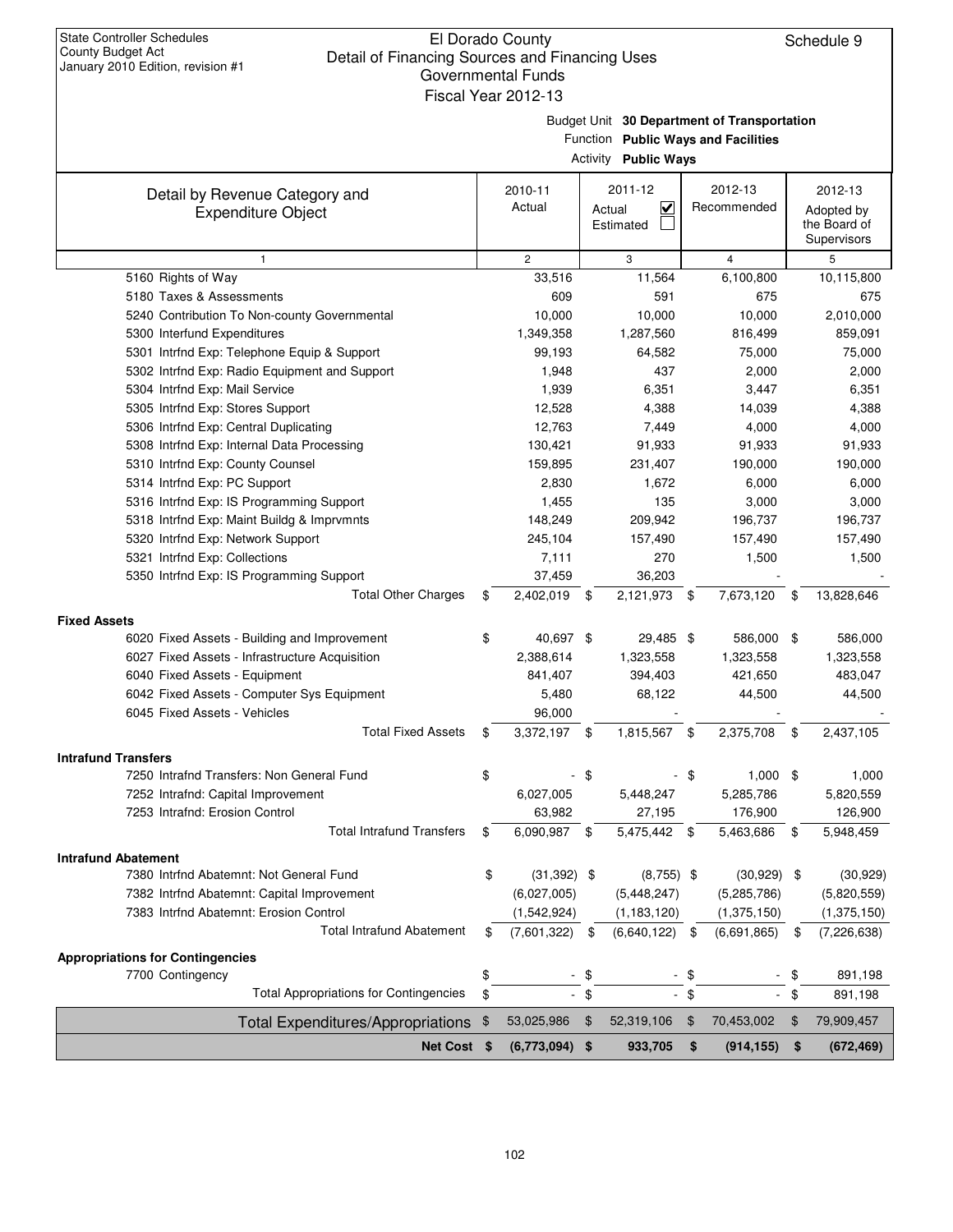しているかたうませきなくなるように、このように、このことは、このように、そのように、このようなので、このようなので、このように、このように、このように、このように、このように、このように、このように、そのようには、このようなので、このように、そのように、このように、このように、このように、このように、このように、このように、このように、このように、このように、このように

.<br>የኢትዮ/ዲንፍ አም/ሮ**ሽተርዳም ጫ**ባትና አዋልተለይቷት: 2 ለምንምት የአቀፍሮ የ**ተገ**ለጸ በመልኩ ቀር ላለ በመን

### COST CENTER 305

**ROTTER MARINE PRINCE IN MONTH ROYAL MICHIGAN** 

| <b>Project Number/Description</b>                      | Labor | <b>Services</b><br>and<br><b>Supplies</b> | <b>Other</b><br><b>Charges</b> | Fixed<br>Assets | Vehicle<br>Use | <b>Indirect</b> | Intra-Fund<br><b>Transfers</b> | Operating<br><b>Transfers Out</b> | <b>Total</b><br>Expense | Revenue<br><b>Source</b>                            | Revenue<br><b>Amount</b> |
|--------------------------------------------------------|-------|-------------------------------------------|--------------------------------|-----------------|----------------|-----------------|--------------------------------|-----------------------------------|-------------------------|-----------------------------------------------------|--------------------------|
| 53110                                                  | 0     | 97,000                                    | 3,000                          | O               | O              | 0               | 116,500                        | 0                                 |                         | 216,500 Use of Fund Balance                         | (89, 211)                |
| US 50 El Dorado Hills<br><b>Blvd to Bass Lake</b>      |       |                                           |                                |                 |                |                 |                                |                                   |                         | Operating Transfer In: Interim<br>HWY 50 TIM        | 89,211                   |
|                                                        |       |                                           |                                |                 |                |                 |                                |                                   |                         | <b>Operating Transfers In</b>                       | 216,500                  |
| 53113                                                  | 0     | 8,950,000                                 | 0                              | 0               | 0              | 0               | 153,778                        | 0                                 |                         | 9,103,778 ST: PROP 1B                               | 4,649,507                |
| US 50 HOV Lanes Ph 2A<br>Bass Lake Road to             |       |                                           |                                |                 |                |                 |                                |                                   |                         | FED: Cmaq - Congest<br><b>Mitigatn Air Qualty</b>   | 4,454,271                |
| 53124                                                  | 0     | 6,695,000                                 | 7,000                          | 0               | 0              | 0               | 386,819                        | 0                                 |                         | 7,088,819 Use of Fund Balance                       | (1, 410)                 |
| U.S. 50 HOV Lanes<br>Phase 0                           |       |                                           |                                |                 |                |                 |                                |                                   |                         | ST: PROP 1B                                         | 6,497,633                |
|                                                        |       |                                           |                                |                 |                |                 |                                |                                   |                         | <b>Operating Transfers In</b>                       | 592,596                  |
| 66109<br>Bass Lake Road US 50 -<br>Serrano Pkwy (D. R. | 0     | 161,650                                   | 2,000                          | 0               | 0              | 0               | 25,164                         | 0                                 |                         | 188,814 RSTP Fund Balance                           | 188,814                  |
| 66116                                                  | 0     | 0                                         | 3,000                          | 0               | 0              | 0               | 6,800                          | 0                                 |                         | 9,800 Operating Transfers In: RIF                   | 9,800                    |
| Latrobe Road -<br><b>Connector to White Rock</b>       |       |                                           |                                |                 |                |                 |                                |                                   |                         |                                                     |                          |
| 71328<br>U.S. 50 Silva Valley                          | 0     | 420,000                                   | 7,012,000                      | 0               | 0              |                 | 0<br>250,000                   | 0                                 | 7,682,000               | Operating Transfer In: Silva<br>Valley Interchange  | 7,682,000                |
| Road Interchange<br>71333                              | 0     | 77,500                                    | 2,000                          | 0               | ŋ              | 0               | 28,000                         | 0                                 |                         | 107,500 Operating Transfer In: County               | 53,750                   |
| U.S. 50 Ponderosa/S.<br>Shingle Interchange            |       |                                           |                                |                 |                |                 |                                |                                   |                         | TIM<br>Operating Transfer In: Interim<br>HWY 50 TIM | 53,750                   |
| 71336                                                  | 0     | 8,483,000                                 | 5,000                          | 0               | 0              |                 | 582,491<br>0                   | 0                                 |                         | 9,070,491 ST: PROP 1B                               | 8,173,067                |
| U.S. 50 Missouri Flat<br>Interchange Phase 1B          |       |                                           |                                |                 |                |                 |                                |                                   |                         | <b>FED: Construction</b>                            | 40,000                   |
|                                                        |       |                                           |                                |                 |                |                 |                                |                                   |                         | <b>Charges For Services</b>                         | 857,424                  |
|                                                        |       |                                           |                                |                 |                |                 |                                |                                   |                         |                                                     |                          |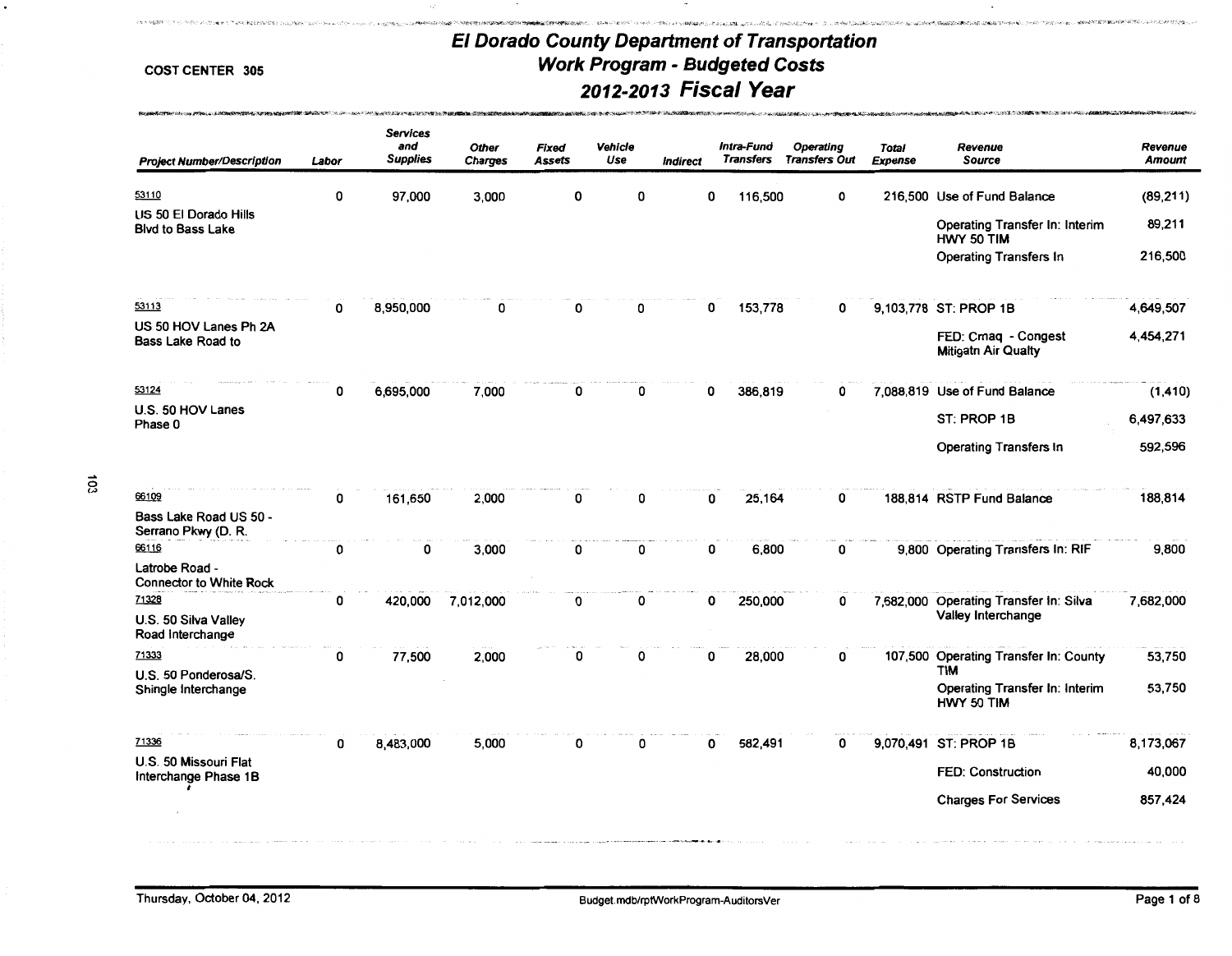.<br>In the Machine School Philosophy and the Control Profit and the Control of the School Profit and the Control of

 $\label{eq:2} \mathcal{L}(\mathcal{L}) = \mathcal{L}(\mathcal{L}(\mathcal{L})) = \mathcal{L}(\mathcal{L}(\mathcal{L})) = \mathcal{L}(\mathcal{L}(\mathcal{L})) = \mathcal{L}(\mathcal{L}(\mathcal{L})) = \mathcal{L}(\mathcal{L}(\mathcal{L})) = \mathcal{L}(\mathcal{L}(\mathcal{L})) = \mathcal{L}(\mathcal{L}(\mathcal{L})) = \mathcal{L}(\mathcal{L}(\mathcal{L})) = \mathcal{L}(\mathcal{L}(\mathcal{L})) = \mathcal{L}(\mathcal{L}(\mathcal{L})) = \mathcal{L}(\mathcal{$ 

**のことには、そのこと、ことには、こうしたので、このことを見えることができます。 しかいしょう こうしんかい こうしんかい こうかいしょう こうしんかい こうしょう こうしょう こうしょう こうしょう こうしょう こうしょう こうしょう こうしょう こうしょう こうしょうかい こうしょうかい こうしょうかい こうしょう** 

довым пользования составления

| <b>Project Number/Description</b>                     | Labor        | <b>Services</b><br>and<br><b>Supplies</b> | <b>Other</b><br><b>Charges</b> | <b>Fixed</b><br>Assets | Vehicle<br>Use | Indirect | Intra-Fund<br><b>Transfers</b> | Operating<br><b>Transfers Out</b> | Total<br><b>Expense</b> | Revenue<br><b>Source</b>                           | Revenue<br><b>Amount</b> |
|-------------------------------------------------------|--------------|-------------------------------------------|--------------------------------|------------------------|----------------|----------|--------------------------------|-----------------------------------|-------------------------|----------------------------------------------------|--------------------------|
| 71346                                                 | 0            | 115,000                                   | 1,000                          | 0                      | 0              |          | 146,758<br>0                   | 0                                 |                         | 262,758 Charges For Services                       | 262,758                  |
| Missouri Flat Interchange<br>Phase 1C - Riparian      |              |                                           |                                |                        |                |          |                                |                                   |                         |                                                    |                          |
| 71355                                                 | $\mathbf{o}$ | 0                                         | 0                              | 181,150                | 0              |          | 0                              | 0<br>0                            |                         | 181,150 Operating Transfers In: RIF                | 181,150                  |
| <b>Bass Lake Road</b><br><b>Connection to Serrano</b> |              |                                           |                                |                        |                |          |                                |                                   |                         |                                                    |                          |
| 71357                                                 | 0            | 0                                         | 0                              | 600,000                | 0              |          | 0                              | 0<br>0                            |                         | 600,000 Operating Transfers In: RIF                | 600,000                  |
| Sophia Parkway<br>Reimbursement                       |              |                                           |                                |                        |                |          |                                |                                   |                         |                                                    |                          |
| 71358                                                 | 0            | 0                                         | 0                              | 0                      | 0              |          | 85,000<br>0                    | 0                                 |                         | 85,000 Local Transportation<br>Commission          | 85,000                   |
| <b>Francisco Drive Right</b><br><b>Turn Pocket</b>    |              |                                           |                                |                        |                |          |                                |                                   |                         |                                                    |                          |
| 72185                                                 | 0            | 240,000                                   | 0                              | 0                      | 0              |          | 15,000<br>0                    | 0                                 |                         | 255,000 Prop 1B Fund Balance                       | 255,000                  |
| Latrobe Road - Overlay<br>Prep Work Ryan Ranch        |              |                                           |                                |                        |                |          |                                |                                   |                         |                                                    |                          |
| 72304                                                 | 0            | 177,500                                   | 60,000                         | 0                      | 0              |          | 64,064<br>0                    | 0                                 |                         | 301,564 RSTP Fund Balance                          | 42,000                   |
| Northside School Class 1<br>Bike Path - SR 193        |              |                                           |                                |                        |                |          |                                |                                   |                         | FED: Hazard Elimination                            | 259,564                  |
| 72306                                                 | 0            | 134,000                                   | 18,000                         | 0                      | n              |          | 78,038<br>0                    | 0                                 |                         | 230,038 RSTP Fund Balance                          | 51,000                   |
| <b>Northside School Class 1</b><br>Bike Path - SR 49  |              |                                           |                                |                        |                |          |                                |                                   |                         | ST: Other                                          | 162,138                  |
|                                                       |              |                                           |                                |                        |                |          |                                |                                   |                         | Operating Transfer In: TDA                         | 16,900                   |
| 72307                                                 | 0            | 90,000                                    | 0                              | 0                      | 0              |          | 51,096<br>Ω                    | 0                                 |                         | 141,096 RSTP Fund Balance                          | (15,904)                 |
| Carneron Park Class 2<br><b>Bike Lanes</b>            |              |                                           |                                |                        |                |          |                                |                                   |                         | <b>Local Transportation</b><br>Commission          | 37,511                   |
|                                                       |              |                                           |                                |                        |                |          |                                |                                   |                         | Interfnd Rev: Service Between<br><b>Fund Types</b> | 119,489                  |
| 72348                                                 | 0            | 0                                         | 0                              | 37,921                 | 0              |          | 0                              | n<br>0                            |                         | 37,921 Operating Transfers In: RIF                 | 37,921                   |
| White Rock Road - East<br>of Latrobe Road             |              |                                           |                                |                        |                |          |                                |                                   |                         |                                                    |                          |
| 72360                                                 | 0            | 0                                         | 0                              | 504,487                | 0              |          | 0                              | 0<br>0                            |                         | 504,487 Operating Transfers In: RIF                | 504,487                  |
| White Rock Road West<br>County Line to                |              |                                           |                                |                        |                |          |                                |                                   |                         |                                                    |                          |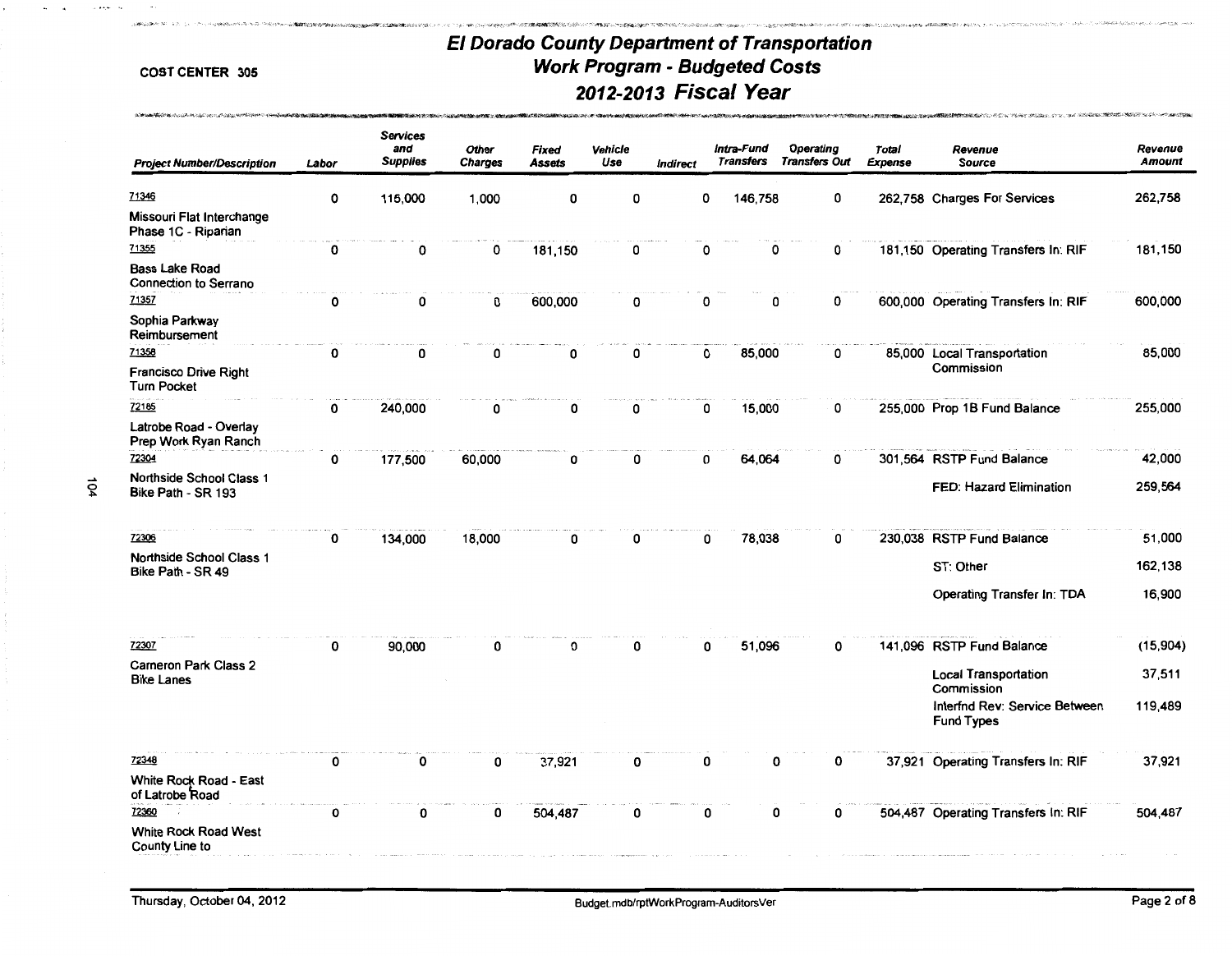A SAME OF CALL AND MANUSCRIPT TO A SHOP OF A SAMPLING SAMPAIGN CONTRACT OF A

included invasions receptions and a

AND A CONTROL OF A CARD OF THE REPORT OF A STATISTIC CONTROL OF THE CONTROL OF A CONTROL OF A CONTROL OF A CONTROL OF A CONTROL OF A CONTROL OF A CONTROL OF A CONTROL OF A CONTROL OF A CONTROL OF A CONTROL OF A CONTROL OF

.<br>La facilitata constantino de la facilitación de esplicituda Estadounia.

# Services and Other Fixed Vehicle Intra-Fund Operating Total Revenue Revenue Project Number/Description Labor Supplies Charges Assets Use Indirect Transfers Transfers Out Expense Source Mount 72369 0 476,300 1,500 0 0 0 100,421 0 578,221 Capital Improvement Project 578,221 Hollow Oak Drainage Bass lake Hills Specific 72375 0 100,000 1,208,400 0 0 0 381,931 0 1,690,331 Charges For Services 798,331 SR-49 Realignment -<br>Diamond Springs the County to the State of County of the State of County of County 892,000<br>TIM TIM 73120 0 97,749 0 0 0 0 62,200 0 159,949 RSTP Fund Balance 130,000 Signal Apache Ave/US TRPA- Tahoe Regional 29,949 50 Intersection Planning Agency .. .. 73320 0 480,552 707,000 0 0 0 231,814 0 1 ,419,366 ST: Cal Trans 500,000 Pleasant Valley Rd ST: PROP 1B 310,727 Patterson Dr Signalization Capital Improvement Project 157,587 Operating Transfer In: RIF 54,449 Misc. Operating Transfer In: County 396,603 TIM 73358 0 625,000 3,000 0 0 0 130,066 0 758,066 RSTP Fund Balance 65,965 Pleasant Valley Rd Oak FED: Hazard Elimination 617,976 Hill Rd Intersection lmpr Operating Transfer In: County 74,125 TIM 73359 0 1,276,000 17,000 0 0 0 136,043 0 1 ,429,043 RSTP Fund Balance 391,000 latrobe Road - N of Ryan FED: Hazard Elimination 1,038,043 Ranch MP 7.0-7.35 73360 0 591,000 77,000 0 0 0 107,802 0 775,802 RSTP Fund Balance 30,758 I Cold Springs Road ST: Rstp 182.9 Rgnl Surface 45,292 Realignment Tran Plan FED: Hazard Elimination 699,752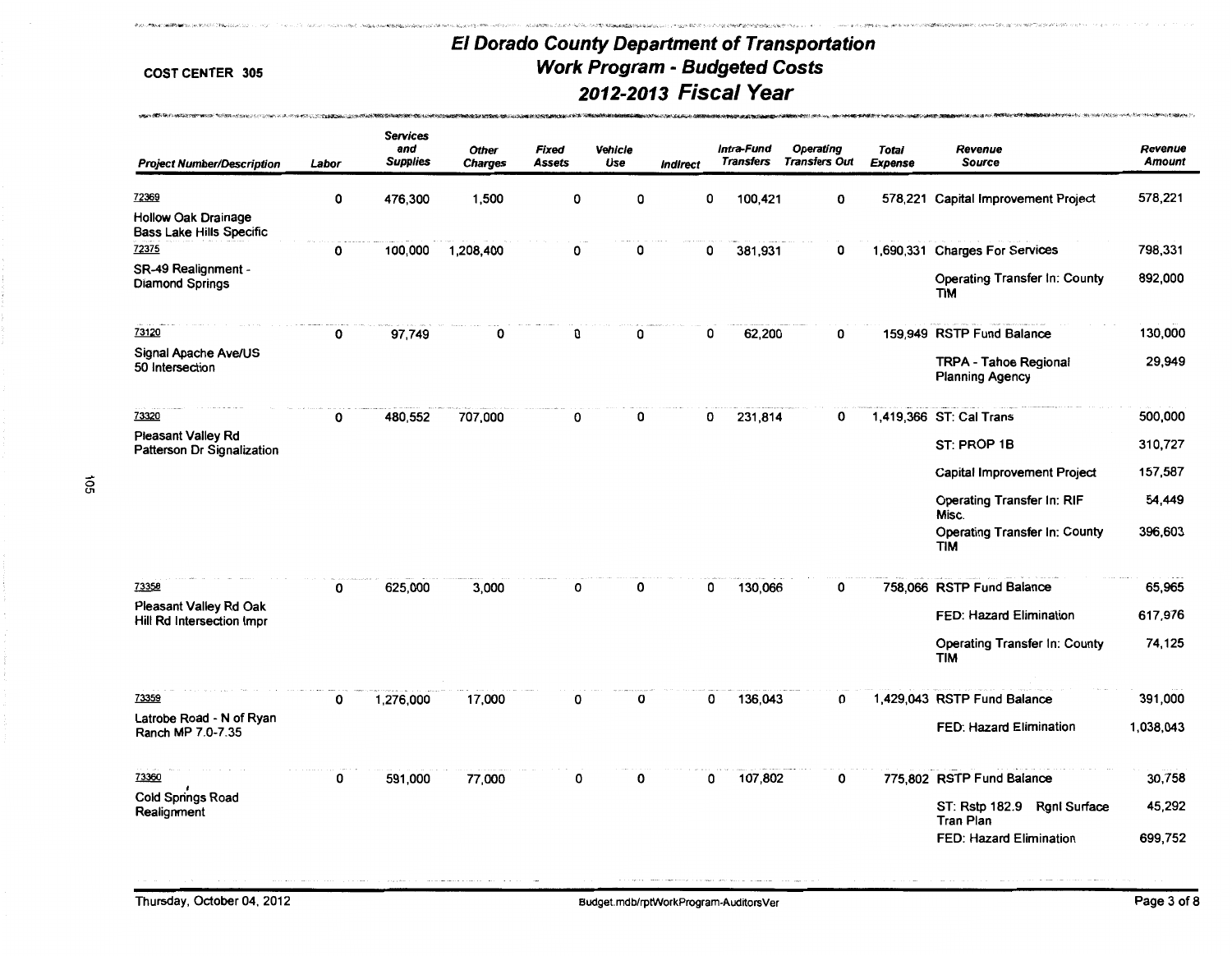# Services and Other Fixed Vehicle Intra-Fund Operating Total Revenue Revenue Project Number/Description Labor Supplies Charges Assets Use Indirect Transfers Transfers Out Expense Source Source Amount 73362 13362 131,500 23,400 0 0 0 102,445 0 557,345 RSTP Fund Balance 54,300 Salmon Falls Rd - at FED: Hazard Elimination 503,045 Glenesk Lane - 76107 2,350,500 5,000 0 0 0 68,000 0 2,423,500 Misc: Revenue 2,164,600 Silver Springs Pkwy 258,900<br>Onsite & Signal at Green 258,900 Particle and Structure of Structure of Structure of Times 258,900 Particle an<br>TIM <sup>76108</sup>0 32,000 102,000 0 0 0 78,000 0 212,000 Operating Transfer In: County 212,000 Silver Springs Pkwy TIM Offsite 76114 2000 139,800 3,000 0 0 0 67,000 0 932,000 Use of Fund Balance 139,800 Green Valley Deer Valley (1998) 1999 - 1999 - 1999 - 1999 - 1999 - 1999 - 1999 - 1999 - 1999 - 1999 - 1999 - 1<br>Turn Lanes Operating Transfer In: County 447,360  $\sim$  50  $\,$  Time  $\,$  Time  $\,$  Time  $\,$  Time  $\,$  Time  $\,$  Time  $\,$  Time  $\,$  Time  $\,$  Time  $\,$  Time  $\,$  Time  $\,$  Time  $\,$  Time  $\,$  Time  $\,$  Time  $\,$  Time  $\,$  Time  $\,$  Time  $\,$  Time  $\,$  Time  $\,$  Time  $\,$ 77109 1,204,300 0 0 0 0 0 489,527 0 1,693,827 RSTP Fund Balance 181,959 Green Valley Road at Chronic Communications of the Same Creen Valley Road at The Same Creek - Same States of the Same States of the Same States of the Same States of the Same States of the Same States of the Same States of FED: Hazard Elimination 290,945 Eid - El Dorado Irrigation 240,000 **District** 77114 27114 0 263,000 701,500 0 0 0 0 108,883 0 1,073,383 RSTP Fund Balance 121,353 Green Valley Rd. at weber Creek-Bridge Creek-Bridges 952,030 Creek-Bridges 952,030 <sup>77115</sup>0 77,000 138,000 0 0 0 139,740 0 354,740 RSTP Fund Balance 38,424 Sly Park Road Clear FED: Hbrd - Highway Bridges 316,316 Creek Crossing - Bridge t

**҄҄ӠѦӿҀҘӾҘӃѴӎӺҘѩӽ҂ӵӢѶҍӵӐӤӱѴҠ҃ҘѦҊӿҊѬҵѩӂ҂Ҙ҂҉ӅҍҘӵҟѧѦѦѦѦѦѬѬӂҀӎӢѬҾҍӵӎҋҀ҃ҌӊҀӒҍҘӉҾ҄**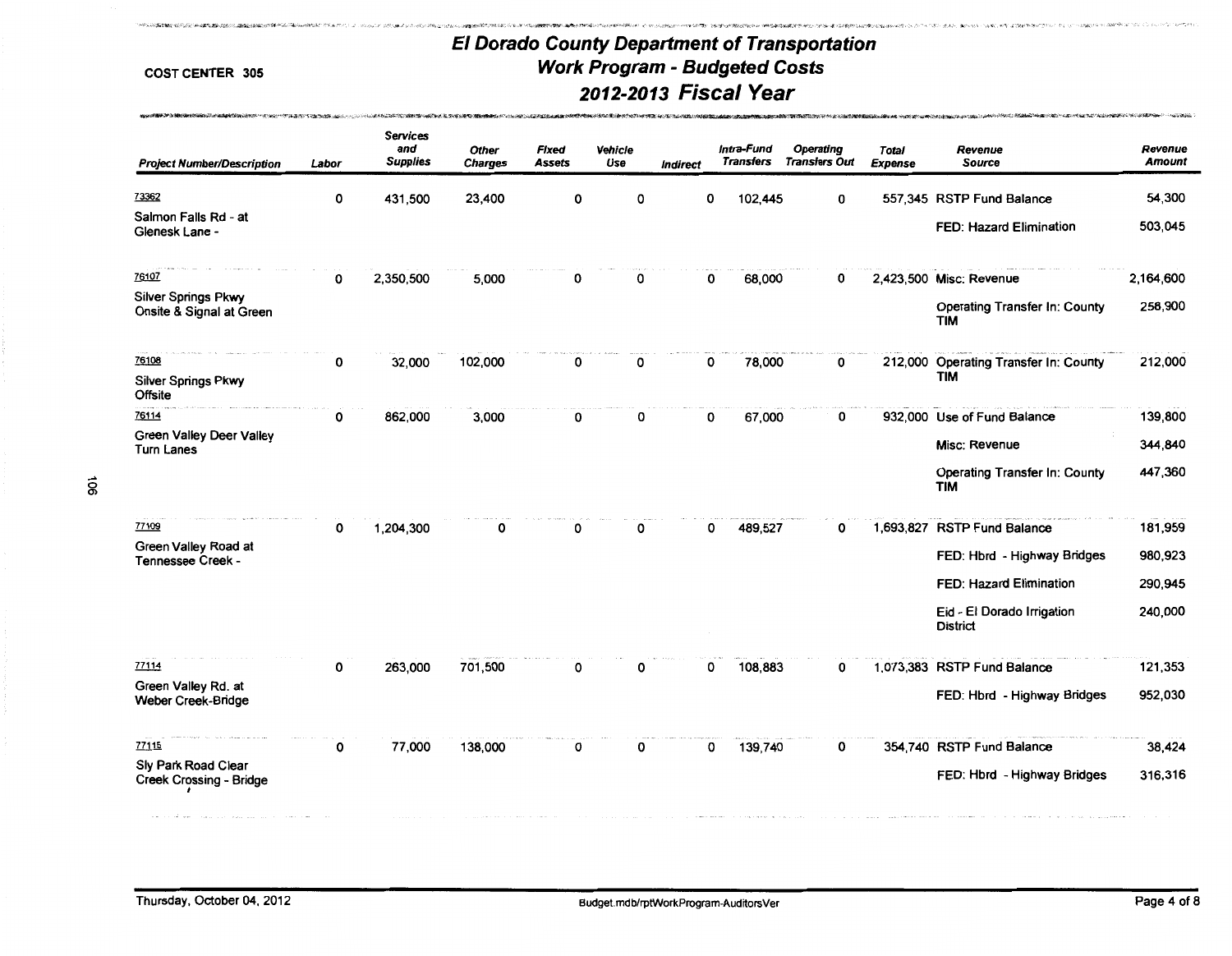።<br>የመንግሞው የሚገባል የሚያስት የሚገባው የተገባው የሚገባው የሚገባውን የሚያስል የሚያስል የሚያስት በመልክ የሚያስት የሚያስት እንደ የሚገባውን የሚያስት የሚገባው የሚገባው የሚገባው የሚገባው የሚገባውን

John Sandhord (1999) - John Stock (1999)

| <b>Project Number/Description</b>                       | Labor | <b>Services</b><br>and<br><b>Supplies</b> | <b>Other</b><br><b>Charges</b> | Fixed<br><b>Assets</b> | Vehicle<br>Use | <b>Indirect</b> | Intra-Fund<br><b>Transfers</b> | Operating<br><b>Transfers Out</b> | <b>Total</b><br>Expense | Revenue<br><b>Source</b>                                  | Revenue<br><b>Amount</b> |
|---------------------------------------------------------|-------|-------------------------------------------|--------------------------------|------------------------|----------------|-----------------|--------------------------------|-----------------------------------|-------------------------|-----------------------------------------------------------|--------------------------|
| 77116                                                   | 0     | 213,000                                   | 103,000                        | 0                      | 0              |                 | 227,139<br>0                   | 0                                 |                         | 543,139 RSTP Fund Balance                                 | 58,612                   |
| <b>Bucks Bar N Fork</b><br><b>Cosumnes River Bridge</b> |       |                                           |                                |                        |                |                 |                                |                                   |                         | FED: Hbrd - Highway Bridges                               | 484,527                  |
| 77117                                                   | 0     | 246,000                                   | 2,000                          | 0                      | 0              |                 | 61,744<br>0                    | 0                                 |                         | 309,744 RSTP Fund Balance                                 | 28,316                   |
| <b>Rubicon Bridge at Ellis</b><br>Creek                 |       |                                           |                                |                        |                |                 |                                |                                   |                         | FED: Hbrd - Highway Bridges                               | 275,228                  |
|                                                         |       |                                           |                                |                        |                |                 |                                |                                   |                         | Misc: Reimbursement                                       | 6,200                    |
| 77118                                                   | 0     | 1,107,000                                 | $\Omega$                       | 0                      | 0              |                 | 61,765<br>O                    | 0                                 |                         | 1,168,765 FED: Hbrd - Highway Bridges                     | 1,168,765                |
| <b>Wentworth Springs</b><br>Road. Bridge at Gerle       |       |                                           |                                |                        |                |                 |                                |                                   |                         |                                                           |                          |
| 77119                                                   | 0     | 235,000                                   | 2,000                          | 0                      | 0              |                 | 160,764<br>0                   | 0                                 |                         | 397,764 FED: Hbrd - Highway Bridges                       | 397,764                  |
| <b>Blair Road over EID</b><br>Canal - Bridge            |       |                                           |                                |                        |                |                 |                                |                                   |                         |                                                           |                          |
| 77121                                                   | 0     | 400,000                                   | 0                              | 0                      | 0              |                 | 34,796<br>0                    | 0                                 |                         | 434,796 RSTP Fund Balance                                 | 48,323                   |
| Ice House Road Bridges<br><b>Maintenance Project</b>    |       |                                           |                                |                        |                |                 |                                |                                   |                         | FED: Hbrd - Highway Bridges                               | 376,771                  |
|                                                         |       |                                           |                                |                        |                |                 |                                |                                   |                         | Misc: Reimbursement                                       | 9,702                    |
| 77122                                                   | 0     | 140,000                                   | 2,000                          | 0                      | O              |                 | 108,340<br>0                   | 0                                 |                         | 250,340 RSTP Fund Balance                                 | 11,050                   |
| Newtown Rd - at S. Fork<br>of Weber Creek - Bridge      |       |                                           |                                |                        |                |                 |                                |                                   |                         | <b>Rgnl Surface</b><br>ST: Rstp 182.9<br><b>Tran Plan</b> | 15,904                   |
|                                                         |       |                                           |                                |                        |                |                 |                                |                                   |                         | FED: Hbrd - Highway Bridges                               | 223,386                  |
| 77123                                                   | 0     | 243.000                                   | 2,000                          | 0                      | 0              |                 | 124,650<br>0                   | 0                                 |                         | 369,650 FED: Hbrd - Highway Bridges                       | 369,650                  |
| Alder Drive at EID<br>Canal - Bridge                    |       |                                           |                                |                        |                |                 |                                |                                   |                         |                                                           |                          |
| 77124                                                   | 0     | 213,000                                   | 2,000                          | 0                      | 0              |                 | 133,970<br>0                   | 0                                 |                         | 348,970 FED: Hbrd - Highway Bridges                       | 348,970                  |
| Silver Fork Road at<br>South Fork American              |       |                                           |                                |                        |                |                 |                                |                                   |                         |                                                           |                          |
| 77125<br>Hazel Valley Road at                           | 0     | 144,000                                   | 1,000                          | 0                      | 0              |                 | 0<br>64,074                    | 0                                 |                         | 209,074 FED: Hbrd - Highway Bridges                       | 209,074                  |
| <b>PG&amp;E Canal - Bridge</b>                          |       |                                           |                                |                        |                |                 |                                |                                   |                         |                                                           |                          |

.<br>Слова с колическа собраза населения словода собраза да името собраза при представления на селото на собраза со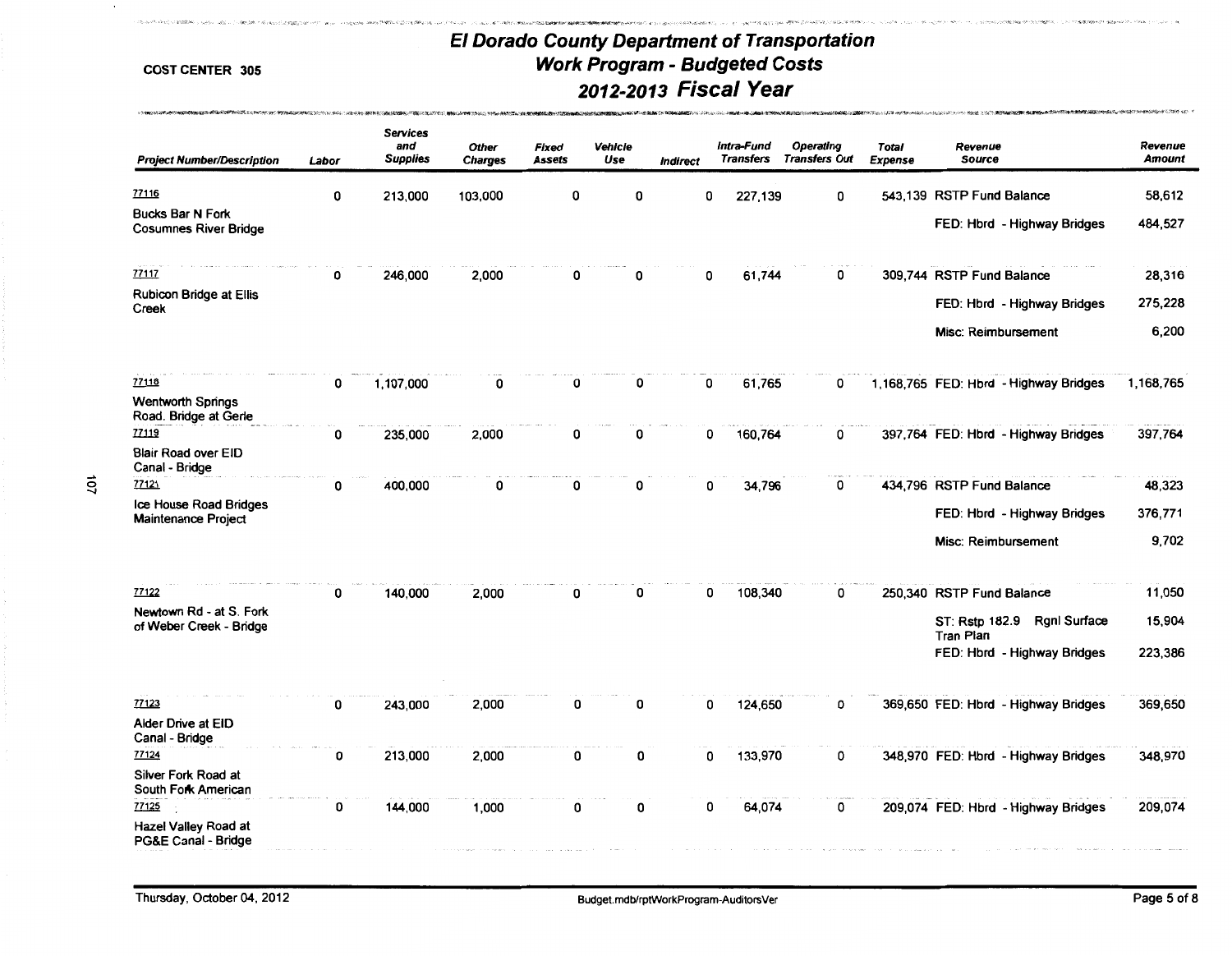..• .... '"'"' .,. ':!: , ..

....... •

http://www.adjackabook.com/www.adjackabook.com/www.adjackabook.com/www.adjackabook.com/www.adjackabook.com/www

**Processing communities of the community of the control of the control of the control of the control of the control of the control of the control of the control of the control of the control of the control of the control o** 

| <b>Project Number/Description</b>                          | Labor | <b>Services</b><br>and<br><b>Supplies</b> | Other<br><b>Charges</b> | Fixed<br><b>Assets</b> | Vehicle<br>Use | <b>Indirect</b> | Intra-Fund<br><b>Transfers</b> | <b>Operating</b><br><b>Transfers Out</b> | Total<br><b>Expense</b> | Revenue<br><b>Source</b>            | Revenue<br><b>Amount</b> |
|------------------------------------------------------------|-------|-------------------------------------------|-------------------------|------------------------|----------------|-----------------|--------------------------------|------------------------------------------|-------------------------|-------------------------------------|--------------------------|
| 77126<br><b>Mosquito Road Bridge</b>                       | 0     | 366,000                                   | 2,000                   | 0                      | 0              | 0               | 147,950                        | 0                                        |                         | 515,950 FED: Hbrd - Highway Bridges | 515,950                  |
| So Fork American River -                                   |       |                                           |                         |                        |                |                 |                                |                                          |                         |                                     |                          |
| 77127                                                      | 0     | 175,000                                   | 0                       | 0                      | 0              | 0               | 58,248                         | 0                                        |                         | 233,248 RSTP Fund Balance           | 25,807                   |
| Green Valley Road at<br>Indian Creek - Bridge              |       |                                           |                         |                        |                |                 |                                |                                          |                         | FED: Hbrd - Highway Bridges         | 207,441                  |
| 77128                                                      | 0     | 339,000                                   | 2.000                   | 0                      | 0              | 0               | 69,884                         | 0                                        |                         | 410,884 FED: Hbrd - Highway Bridges | 410,884                  |
| <b>Bassi Road at Granite</b><br>Creek - Bridge             |       |                                           |                         |                        |                |                 |                                |                                          |                         |                                     |                          |
| 77129                                                      | 0     | 297,000                                   | 3,000                   | 0                      | 0              | 0               | 69,899                         | 0                                        |                         | 369,899 FED: Hbrd - Highway Bridges | 369,899                  |
| Mt. Murphy Road at<br>South Fork American                  |       |                                           |                         |                        |                |                 |                                |                                          |                         |                                     |                          |
| 77130                                                      | 0     | 15,000                                    | 0                       | 0                      | 0              | 0               | 29,345                         | 0                                        |                         | 44,345 Use of Fund Balance          | 9,129                    |
| Mt. Aukum Road at North<br>Fork Cosumnes River -           |       |                                           |                         |                        |                |                 |                                |                                          |                         | FED: Hbrd - Highway Bridges         | 35,216                   |
| 77131                                                      | 0     | 22,000                                    | 0                       | 0                      | 0              | 0               | 17,201                         | 0                                        |                         | 39,201 Use of Fund Balance          | 4,244                    |
| Ice House Road at Jones<br>Fork Silver Creek -             |       |                                           |                         |                        |                |                 |                                |                                          |                         | FED: Hbrd - Highway Bridges         | 34,957                   |
| 77132                                                      | 0     | 20,000                                    | n                       | 0                      | 0              | O               | 5,734                          | 0                                        |                         | 25,734 Use of Fund Balance          | 2,867                    |
| Bayne Road at Dutch<br>Creek - Bridge                      |       |                                           |                         |                        |                |                 |                                |                                          |                         | FED: Hbrd - Highway Bridges         | 22,867                   |
| 77133                                                      | 0     | 13,000                                    | 0                       | 0                      | 0              | 0               | 80,734                         | 0                                        |                         | 93,734 Use of Fund Balance          | 11,000                   |
| <b>Cosumnes Mine Road at</b><br><b>North Fork Cosumnes</b> |       |                                           |                         |                        |                |                 |                                |                                          |                         | FED: Hbrd - Highway Bridges         | 82,734                   |
| 77134                                                      | 0     | 5,000                                     | 0                       | 0                      | 0              | 0               | 11,649                         | 0                                        |                         | 16,649 FED: Hbrd - Highway Bridges  | 16,649                   |
| Oak Hill Road at Squaw<br>Hollow Creek - Bridge            |       |                                           |                         |                        |                |                 |                                |                                          |                         |                                     |                          |
| 77135<br>Hanks Exchange at<br>Squaw Hollow Creek -         | 0     | 5,000                                     | 0                       | 0                      | 0              | 0               | 11,649                         | 0                                        |                         | 16,649 FED: Hbrd - Highway Bridges  | 16,649                   |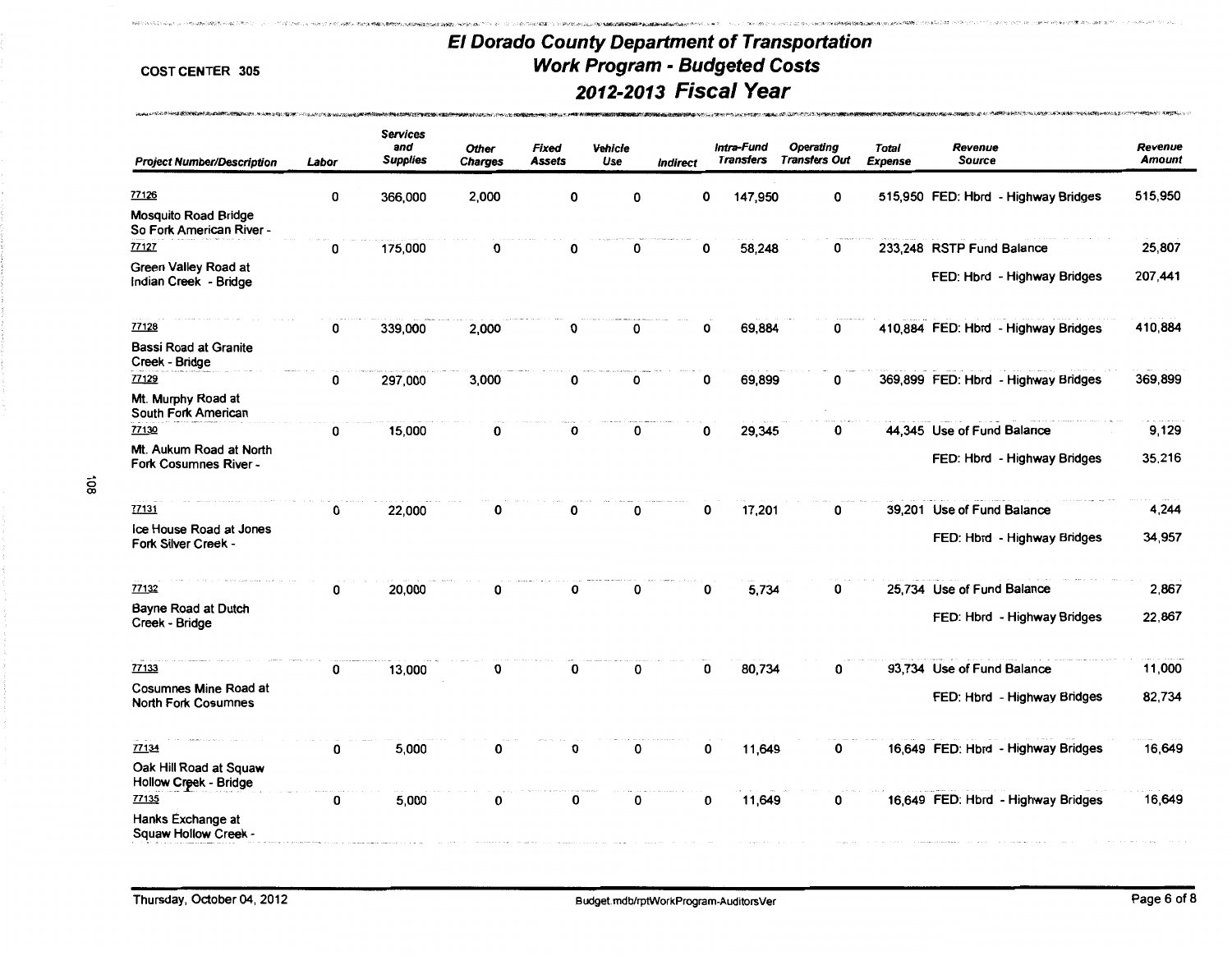'iO>.

「そのことには、そのトーマーケート、アニュートの部分の場所であることが、そのことを、そのことを、そのことを、このことを、その時には、それは、1990年のことを、1990年のことを、1990年には、19

COST CENTER 305

A 2005 TO STAND THE CONSTRUCTION OF A STATE OF THE ANNUAL PROPERTY AND RELEASE TO A MARINE.

2012年12月20日, 2012年12月10日, 2012年12月, 2012年12月, 2012年12月, 2012年12月, 2012年12月, 2012年12月, 2012年12月, 2012

| <b>Project Number/Description</b>                       | Labor | <b>Services</b><br>and<br><b>Supplies</b> | <b>Other</b><br><b>Charges</b> | Fixed<br><b>Assets</b> | Vehicle<br>Use | Indirect | Intra-Fund<br>Transfers | Operating<br><b>Transfers Out</b> | Total<br>Expense | Revenue<br>Source                  | Revenue<br><b>Amount</b> |
|---------------------------------------------------------|-------|-------------------------------------------|--------------------------------|------------------------|----------------|----------|-------------------------|-----------------------------------|------------------|------------------------------------|--------------------------|
| 77136                                                   | 0     | 5,000                                     | 0                              | 0                      | 0              |          | 11,649<br>0             | 0                                 |                  | 16,649 RSTP Fund Balance           | 1,720                    |
| Green Valley Road at<br><b>Mound Springs Creek -</b>    |       |                                           |                                |                        |                |          |                         |                                   |                  | FED: Hbrd - Highway Bridges        | 14,929                   |
| 77137<br>Greenstone Road at                             | 0     | 5,000                                     | 0                              | 0                      | 0              |          | 11,649<br>0             | 0                                 |                  | 16,649 FED: Hbrd - Highway Bridges | 16,649                   |
| State Creek - Bridge<br>77138                           | 0     | 5,000                                     | 0                              | 0                      |                |          | 11,649<br>0             | 0                                 |                  | 16,649 FED: Hbrd - Highway Bridges | 16,649                   |
| Clear Creek Road at<br>Clear Creek (PM 1.82) -          |       |                                           |                                |                        |                |          |                         |                                   |                  |                                    |                          |
| 77139<br>Clear Creek Road at<br>Clear Creek (PM 0.25) - | 0     | 5,000                                     | 0                              | 0                      | 0              |          | 11,649<br>0             | 0                                 |                  | 16,649 FED: Hbrd - Highway Bridges | 16,649                   |

ន

 $\cdot$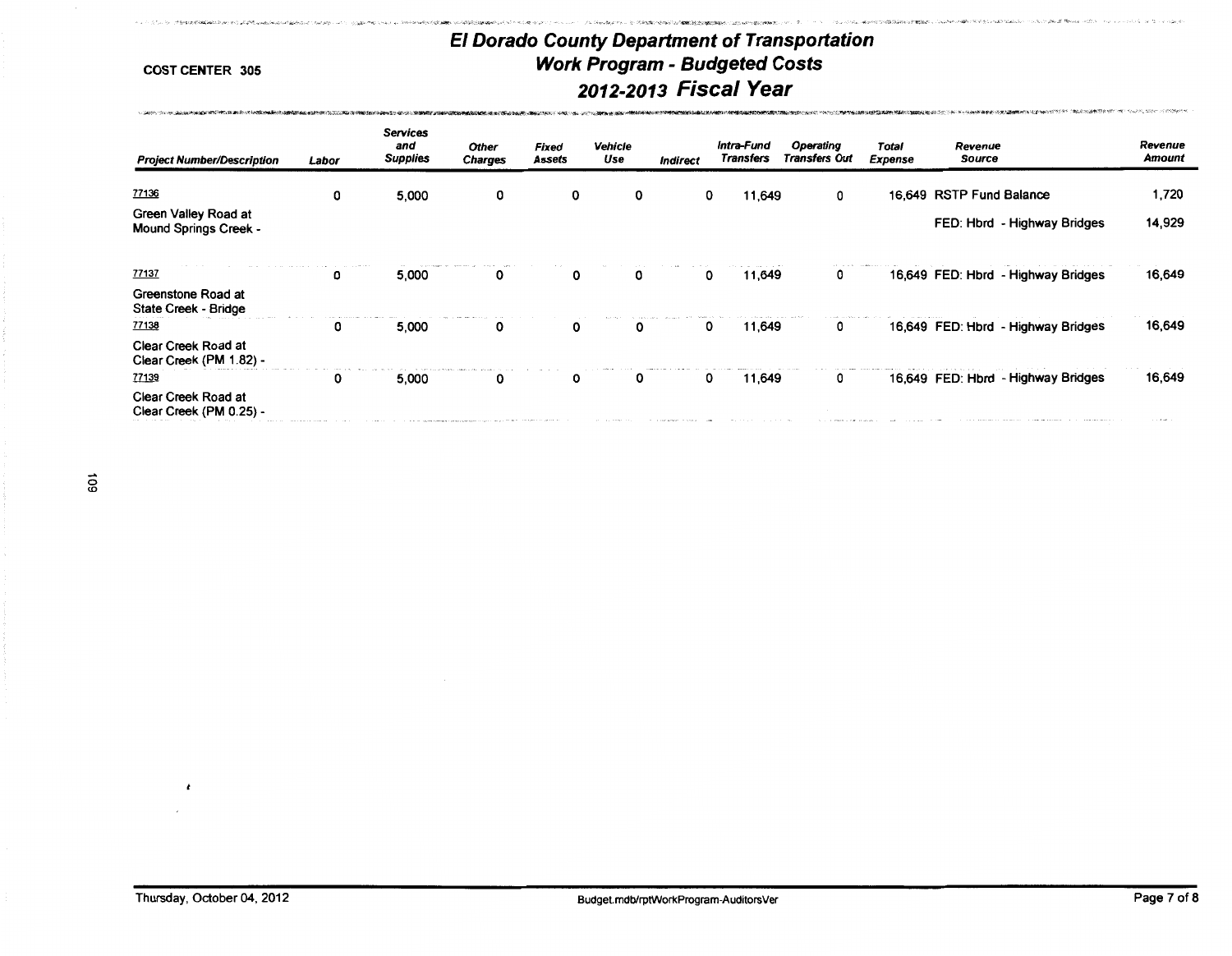.<br>Prie skološijama sprijanim Albrichi i samkritatu valdati (Nachta da 1970.) i skolo 1920. od metatorija primata

A control of the control of the control of the control of the control of the control of the control of the control of the control of the control of the control of the control of the control of the control of the control of

**創作は期間を開催したサイトを行うことがないのかいと思っているから、**このサイトをしているのでは、その他には、「その他には、「その他には、「その他には、「その他には

| <b>Project Number/Description</b>                    | Labor | <b>Services</b><br>and<br><b>Supplies</b> | <b>Other</b><br><b>Charges</b> | <b>Fixed</b><br><b>Assets</b> | Vehicle<br>Use | Indirect                                                                                                                                                                                                                                                                                                                                                                                                                                               | Intra-Fund<br>Transfers | <b>Operating</b><br><b>Transfers Out</b> | <b>Total</b><br><b>Expense</b> | Revenue<br><b>Source</b>                                  | Revenue<br>Amount |
|------------------------------------------------------|-------|-------------------------------------------|--------------------------------|-------------------------------|----------------|--------------------------------------------------------------------------------------------------------------------------------------------------------------------------------------------------------------------------------------------------------------------------------------------------------------------------------------------------------------------------------------------------------------------------------------------------------|-------------------------|------------------------------------------|--------------------------------|-----------------------------------------------------------|-------------------|
| 79999                                                | 0     | 170,000                                   | 1,479,102                      | 0                             | 0              |                                                                                                                                                                                                                                                                                                                                                                                                                                                        | 0<br>51,048             | 0                                        |                                | 1,700,150 Use of Fund Balance                             | 1,374,421         |
| Capital Improvement<br><b>Projects Not Completed</b> |       |                                           |                                |                               |                |                                                                                                                                                                                                                                                                                                                                                                                                                                                        |                         |                                          |                                | <b>RSTP Fund Balance</b>                                  | (1, 172, 352)     |
|                                                      |       |                                           |                                |                               |                |                                                                                                                                                                                                                                                                                                                                                                                                                                                        |                         |                                          |                                | ST: Rstp 182.6d1 Rgnl<br>Surface Tran Plan                | 808,075           |
|                                                      |       |                                           |                                |                               |                |                                                                                                                                                                                                                                                                                                                                                                                                                                                        |                         |                                          |                                | ST: Rstp 182.6h Rgnl<br>Surface Tran Plan                 | 321,909           |
|                                                      |       |                                           |                                |                               |                |                                                                                                                                                                                                                                                                                                                                                                                                                                                        |                         |                                          |                                | ST: Rstp 182.9<br><b>Rgnl Surface</b><br><b>Tran Plan</b> | 38,804            |
|                                                      |       |                                           |                                |                               |                |                                                                                                                                                                                                                                                                                                                                                                                                                                                        |                         |                                          |                                | ST: Other                                                 | (11, 038)         |
|                                                      |       |                                           |                                |                               |                |                                                                                                                                                                                                                                                                                                                                                                                                                                                        |                         |                                          |                                | ST: PROP 1B                                               | 44,620            |
|                                                      |       |                                           |                                |                               |                |                                                                                                                                                                                                                                                                                                                                                                                                                                                        |                         |                                          |                                | FED: Hbrd - Highway Bridges                               | (158, 469)        |
|                                                      |       |                                           |                                |                               |                |                                                                                                                                                                                                                                                                                                                                                                                                                                                        |                         |                                          |                                | <b>FED: Hazard Elimination</b>                            | (26, 257)         |
|                                                      |       |                                           |                                |                               |                |                                                                                                                                                                                                                                                                                                                                                                                                                                                        |                         |                                          |                                | FED: Cmag - Congest<br><b>Mitigatn Air Qualty</b>         | 66,102            |
|                                                      |       |                                           |                                |                               |                |                                                                                                                                                                                                                                                                                                                                                                                                                                                        |                         |                                          |                                | <b>Charges For Services</b>                               | 335,457           |
|                                                      |       |                                           |                                |                               |                |                                                                                                                                                                                                                                                                                                                                                                                                                                                        |                         |                                          |                                | <b>Capital Improvement Project</b>                        | (9, 472)          |
|                                                      |       |                                           |                                |                               |                |                                                                                                                                                                                                                                                                                                                                                                                                                                                        |                         |                                          |                                | <b>TRPA - Tahoe Regional</b><br><b>Planning Agency</b>    | (8, 249)          |
|                                                      |       |                                           |                                |                               |                |                                                                                                                                                                                                                                                                                                                                                                                                                                                        |                         |                                          |                                | Operating Transfer In: Interim<br>HWY 50 TIM              | 104,681           |
|                                                      |       |                                           |                                |                               |                |                                                                                                                                                                                                                                                                                                                                                                                                                                                        |                         |                                          |                                | <b>Operating Transfers In</b>                             | (8,082)           |
| 97005                                                | 0     | 120,000                                   | 0                              | 0                             | 0              |                                                                                                                                                                                                                                                                                                                                                                                                                                                        | 50,000<br>0             | 0                                        |                                | 170,000 FED: Tea - Transport                              | 170,000           |
| New York Creek Trail<br>(East)                       |       |                                           |                                |                               |                | $\label{eq:2} \begin{split} \mathcal{L}_{\mathcal{A}}(x,y) &= \mathcal{L}_{\mathcal{A}}(x,y) + \mathcal{L}_{\mathcal{A}}(x,y) + \mathcal{L}_{\mathcal{A}}(x,y) + \mathcal{L}_{\mathcal{A}}(x,y) + \mathcal{L}_{\mathcal{A}}(x,y) \\ &= \mathcal{L}_{\mathcal{A}}(x,y) + \mathcal{L}_{\mathcal{A}}(x,y) + \mathcal{L}_{\mathcal{A}}(x,y) + \mathcal{L}_{\mathcal{A}}(x,y) + \mathcal{L}_{\mathcal{A}}(x,y) + \mathcal{L}_{\mathcal{A}}(x,y) + \mathcal$ |                         |                                          | contract and the contract      | <b>Enhancement Act</b>                                    |                   |
| <b>Report Totals:</b>                                | 0     | 39,015,551 11,699,902                     |                                | 1,323,558                     | 0              |                                                                                                                                                                                                                                                                                                                                                                                                                                                        | 0                       | 0                                        | 57,859,570                     | a de la calculata.<br>Taxono, con anguno                  | 57,859,570        |

 $\pmb{t}$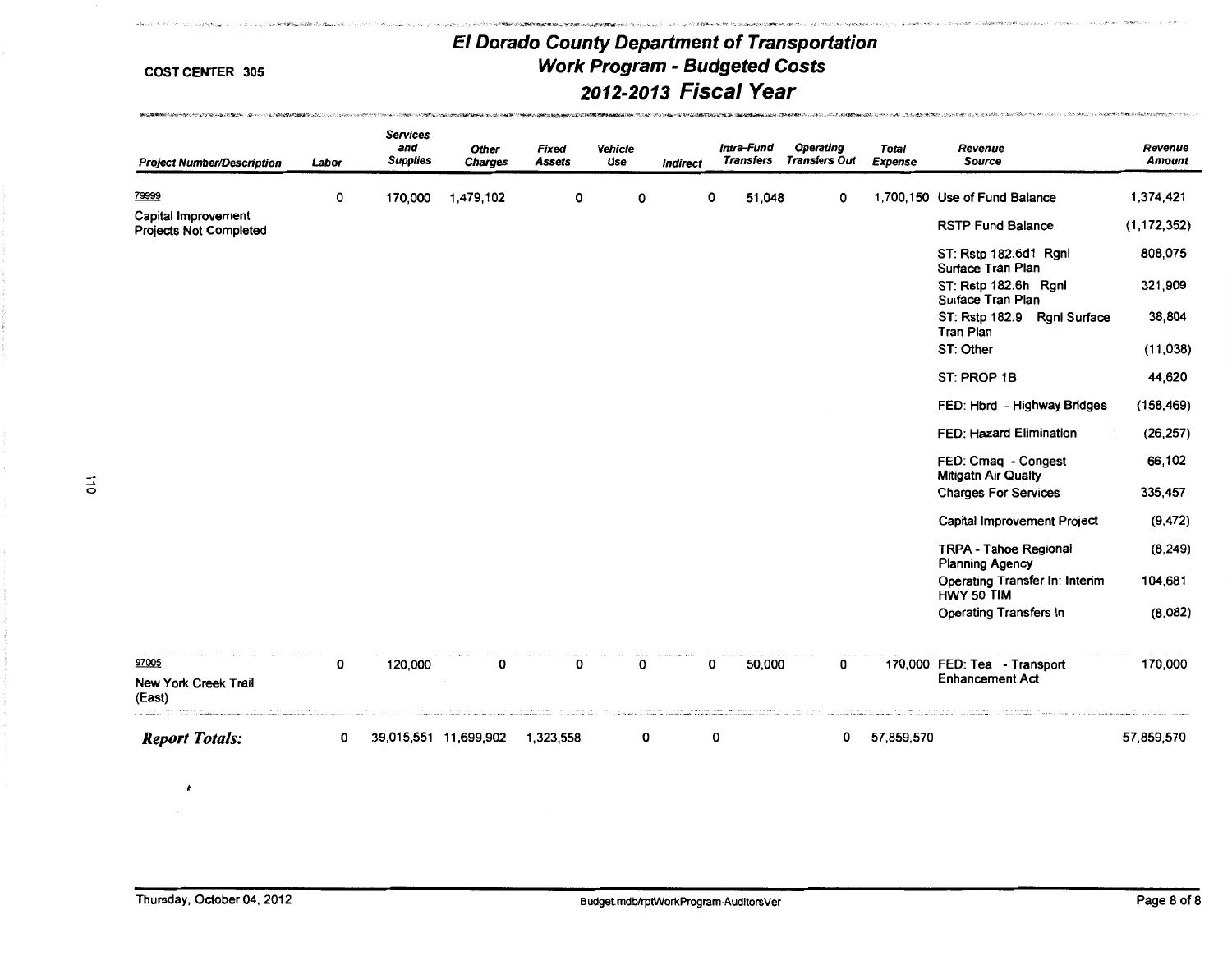$\gamma \rightarrow \gamma \gamma \rightarrow \rho \rho \rho \gamma \gamma \rho \rho \gamma \sigma \gamma$ 

30年1月10日(1990)1990年1990年1990年1990年1990年19月1日1月1日1日1月1日1日1日1日1月1日1日1月1日1日1月1日1日1月1日1日1日1日1日1日1日1日1日1日

.<br>Taalikii taa taariikka keessaalinnostalista hilaattiin onto

**MARINE STREET CONSUMING CONTRACTOR** 

 $\vec{=}$ 

 $\gamma_{\ell} \leq \eta_{\ell} \gamma_{\ell} \leq \eta_{\ell}$ 

.<br>Such donn an it wantedna hina languidt

.<br>Standitz verstig definition Bronzhi, in 1989 dan 1 Juni 2010 von der

Those investigation and construction beneficted to

| <b>Project Number/Description</b>                                                                                  | Labor      | <b>Services</b><br>and<br><b>Supplies</b>                                                                                                                                                                                                         | <b>Other</b><br><b>Charges</b> | Fixed<br>Assets                                                                                                      | Vehicle<br>Use | <b>Indirect</b>          | Intra-Fund<br><b>Transfers</b> | <b>Operating</b><br><b>Transfers Out</b> |             | Total<br><b>Expense</b> | Revenue<br><b>Source</b> | Revenue<br><b>Amount</b> |
|--------------------------------------------------------------------------------------------------------------------|------------|---------------------------------------------------------------------------------------------------------------------------------------------------------------------------------------------------------------------------------------------------|--------------------------------|----------------------------------------------------------------------------------------------------------------------|----------------|--------------------------|--------------------------------|------------------------------------------|-------------|-------------------------|--------------------------|--------------------------|
| <b>Vehicle &amp; Shop Operation Costs</b>                                                                          |            |                                                                                                                                                                                                                                                   |                                |                                                                                                                      |                |                          |                                |                                          |             |                         |                          |                          |
| 12100                                                                                                              | 0          | 60,500                                                                                                                                                                                                                                            | 0                              | 0                                                                                                                    | 0              | 0                        |                                | 0                                        | 0           |                         | 60,500 Discretionary     | 60,500                   |
| Shop - Overhead/ DOT<br><b>Equipment Only</b>                                                                      |            |                                                                                                                                                                                                                                                   |                                |                                                                                                                      |                |                          |                                |                                          |             |                         |                          |                          |
| 13000                                                                                                              | 829,400    | 1,541,735                                                                                                                                                                                                                                         | 0                              | 0                                                                                                                    | 0              | 721,353                  |                                | 0                                        | 0           |                         | 3,092,488 Discretionary  | 3,092,488                |
| Shop - Direct Vehicle<br>Repair                                                                                    |            |                                                                                                                                                                                                                                                   |                                |                                                                                                                      |                |                          |                                |                                          |             |                         |                          |                          |
| Total Vehicle & Shop Operation<br><b>VANDE REPORTED THE REPORT OF THE CONTROL OF A STATE OF THE REAL PROPERTY.</b> | 829,400    | 1,602,235<br><b>THE SEARCH AND THE REPORT OF A RESIDENCE OF A RESIDENCE OF A RESIDENCE OF A RESIDENCE OF A RESIDENCE OF A RESIDENCE OF A RESIDENCE OF A RESIDENCE OF A RESIDENCE OF A RESIDENCE OF A RESIDENCE OF A RESIDENCE OF A RESIDENCE </b> | Ω                              | 0<br>A DESCRIPTION OF THE STATE OF THE CONTRACTOR OF THE CONTRACTOR OF A STATE OF THE STATE OF THE CONTRACTOR OF THE | 0              | 721,353<br>■■のみんののあいへいいか |                                | 0                                        | $\mathbf 0$ | 3,152,988               |                          | 3,152,988                |
| <b>Allocated to Projects</b><br>as Vehicle Usage                                                                   | (829, 400) | (1,602,235)                                                                                                                                                                                                                                       | 0                              | 0                                                                                                                    | О              | (721, 353)               |                                | 0                                        |             | 0(3, 152, 988)          |                          |                          |
| Adj Category Total                                                                                                 | 0          | 0                                                                                                                                                                                                                                                 | 0                              | 0                                                                                                                    | 0              | 0                        |                                | 0                                        | 0           | 0                       |                          |                          |
| <b>Overhead &amp; Indirect Costs</b>                                                                               |            |                                                                                                                                                                                                                                                   |                                |                                                                                                                      |                |                          |                                |                                          |             |                         |                          |                          |
| 20000                                                                                                              | 454,730    | 26,976                                                                                                                                                                                                                                            | 134,000                        | 0                                                                                                                    | 0              | 0                        |                                | 0                                        | 0           |                         | 615,706 Discretionary    | 615,706                  |
| Directors Office -<br>Administration                                                                               |            |                                                                                                                                                                                                                                                   |                                |                                                                                                                      |                |                          |                                |                                          |             |                         |                          |                          |
| 21000                                                                                                              | 1,567,788  | 1,070                                                                                                                                                                                                                                             | 435,915                        | 0                                                                                                                    | 0              | 0                        |                                | 0                                        | 0           |                         | 2,004,773 Discretionary  | 2,004,773                |
| Administration                                                                                                     |            |                                                                                                                                                                                                                                                   |                                |                                                                                                                      |                |                          |                                |                                          |             |                         |                          |                          |
| 21100                                                                                                              | 356,955    | 139,947                                                                                                                                                                                                                                           | 7,302                          | 0                                                                                                                    | 0              | 0                        |                                | 0                                        | 0           |                         | 504,204 Discretionary    | 504,204                  |
| <b>Computer Services and</b><br>Support                                                                            |            |                                                                                                                                                                                                                                                   |                                |                                                                                                                      |                |                          |                                |                                          |             |                         |                          |                          |
| 22000                                                                                                              | 256,394    | 21,999                                                                                                                                                                                                                                            | 500                            | 0                                                                                                                    | 0              | 0                        |                                | 0                                        | 0           |                         | 278,893 Discretionary    | 278,893                  |
| Maintenance - Indirect<br>Charges                                                                                  |            |                                                                                                                                                                                                                                                   |                                |                                                                                                                      |                |                          |                                |                                          |             |                         |                          |                          |
| 22001                                                                                                              | 10,936     | 0                                                                                                                                                                                                                                                 | 0                              | 0                                                                                                                    | 0              | 0                        |                                | 0                                        | 0           |                         | 10,936 Discretionary     | 10,936                   |
| Maintenance - Shop -<br>Job Training                                                                               |            |                                                                                                                                                                                                                                                   |                                |                                                                                                                      |                |                          |                                |                                          |             |                         |                          |                          |
| 22220                                                                                                              | 234,234    | 89,400                                                                                                                                                                                                                                            | 1,000                          | 0                                                                                                                    | 0              | 0                        |                                | 0                                        | 0           |                         | 324,634 Discretionary    | 324,634                  |
| Maintenance - West<br>Slope Road Maintenance                                                                       |            |                                                                                                                                                                                                                                                   |                                |                                                                                                                      |                |                          |                                |                                          |             |                         |                          |                          |
| 22320                                                                                                              | 223,113    | 41,601                                                                                                                                                                                                                                            | 0                              | 0                                                                                                                    | 0              | 0                        |                                | 0                                        | 0           |                         | 264,714 Discretionary    | 264,714                  |
| Maintenance - Tahoe<br>Road Maintenance                                                                            |            |                                                                                                                                                                                                                                                   |                                |                                                                                                                      |                |                          |                                |                                          |             |                         |                          |                          |
| 22400                                                                                                              | 133,274    | 10,450                                                                                                                                                                                                                                            | 0                              | 0                                                                                                                    | 6,722          | 0                        |                                | 0                                        | 0           |                         | 150,446 Discretionary    | 150,446                  |
| Maintenance - Traffic<br><b>Indirect Charges</b>                                                                   |            |                                                                                                                                                                                                                                                   |                                |                                                                                                                      |                |                          |                                |                                          |             |                         |                          |                          |

**CENT UNIVERSITY OF THE ASSEMBLY**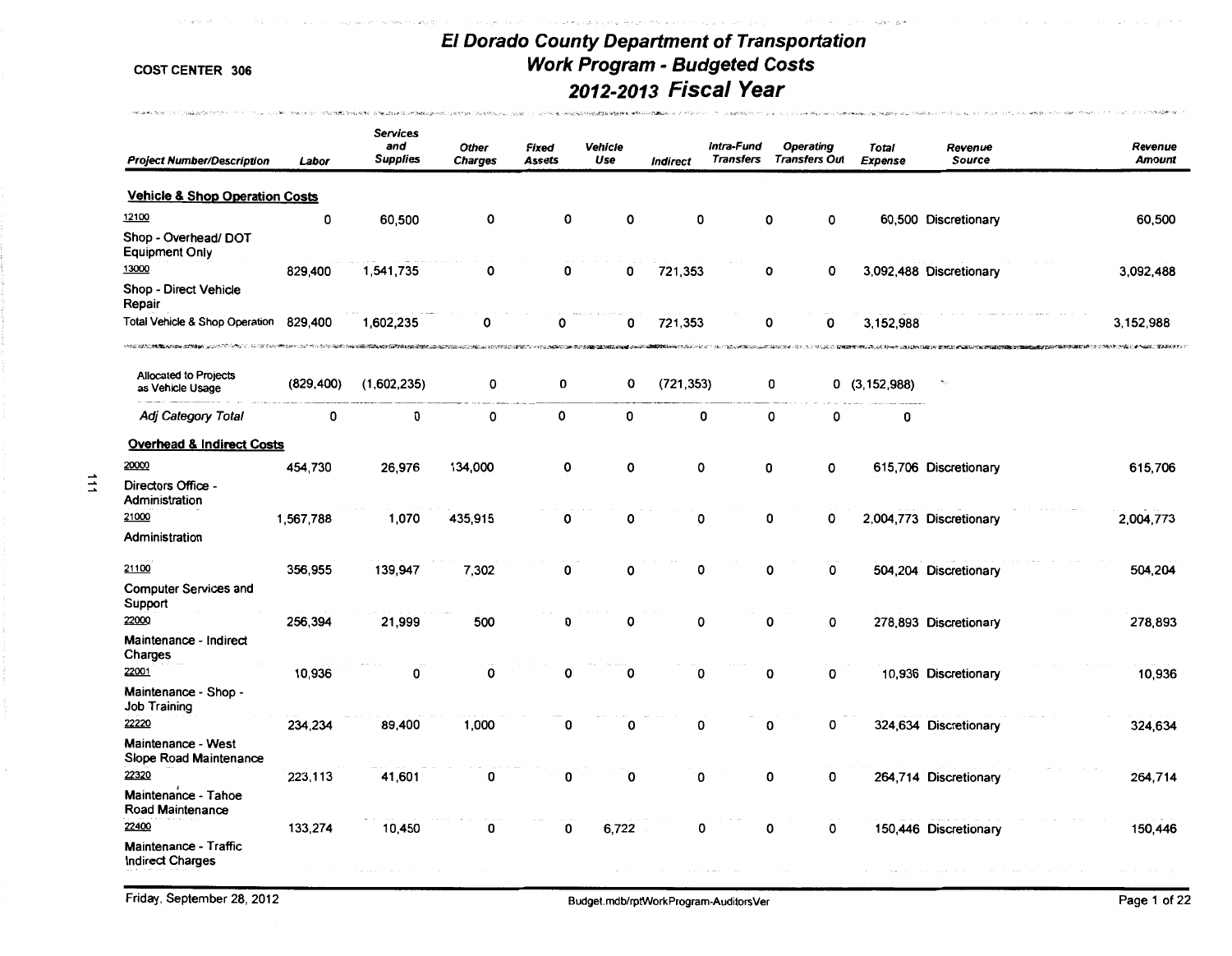*SARRAHANG MANASIA SEKARA SA PERANG SA* **PA** 

 $\rightarrow$  and  $\alpha$  and  $\alpha$ 

pay of processing approximation.

-<br>이 사이에 있는 것은 이 2008 08/2014/09/2012 PER PROPERTY OF THE THIRD HOTEL OF THE PROPERTY APPROXIMATE PROPERTY OF THE

後のことにつきませんから、どうしょ 風熱の 中心にの気ないでしょう

| <b>Project Number/Description</b>                               | Labor   | <b>Services</b><br>and<br><b>Supplies</b> | <b>Other</b><br><b>Charges</b> | <b>Fixed</b><br><b>Assets</b> | Vehicle<br>Use | <b>Indirect</b> | Intra-Fund<br><b>Transfers</b> |   | <b>Operating</b><br><b>Transfers Out</b> | <b>Total</b><br><b>Expense</b> | Revenue<br><b>Source</b> | Revenue<br><b>Amount</b> |
|-----------------------------------------------------------------|---------|-------------------------------------------|--------------------------------|-------------------------------|----------------|-----------------|--------------------------------|---|------------------------------------------|--------------------------------|--------------------------|--------------------------|
| 22500                                                           | 131,440 | 55                                        | 0                              | 0                             | 0              | 0               |                                | 0 | 0                                        |                                | 131,495 Discretionary    | 131,495                  |
| Maintenance - Shop<br><b>Operations Support</b>                 |         |                                           |                                |                               |                |                 |                                |   |                                          |                                |                          |                          |
| 22510                                                           | 234,912 | 45,000                                    | 3,600                          | 0                             | 0              | 0               |                                | 0 | 0                                        |                                | 283,512 Discretionary    | 283,512                  |
| Maintenance - Shop<br><b>Operations West Slope</b>              |         |                                           |                                |                               |                |                 |                                |   |                                          |                                |                          |                          |
| 22520                                                           | 99,070  | 86,918                                    | 2,000                          | 0                             | 0              | 0               |                                | 0 | 0                                        |                                | 187,988 Discretionary    | 187,988                  |
| Maintenance - Shop<br><b>Operations Tahoe Basin</b>             |         |                                           |                                |                               |                |                 |                                |   |                                          |                                |                          |                          |
| 23000                                                           | 350,092 | 2,070                                     | 0                              | 0                             | 0              | 0               |                                | 0 | 0                                        |                                | 352,162 Discretionary    | 352,162                  |
| <b>Engineering Division</b><br>Support - Indirect               |         |                                           |                                |                               |                |                 |                                |   |                                          |                                |                          |                          |
| 23300                                                           | 160,745 | 101,635                                   | 675                            | 0                             | 0              | 0               |                                | 0 | 0                                        |                                | 263,055 Discretionary    | 263,055                  |
| <b>Tahoe Engineeriing</b>                                       |         |                                           |                                |                               |                |                 |                                |   |                                          |                                |                          |                          |
| 23520                                                           | 284,800 | 16,375                                    | 500                            | 0                             | 40             | 0               |                                | 0 | 0                                        |                                | 301,715 Discretionary    | 301,715                  |
| Design Unit 1 - Indirect<br>Charges                             |         |                                           |                                |                               |                |                 |                                |   |                                          |                                |                          |                          |
| 23700                                                           | 25.162  | 5,630                                     | 0                              | 0                             | 20             | 0               |                                | 0 | 0                                        |                                | 30,812 Discretionary     | 30,812                   |
| Right of Way - Indirect<br>Charges                              |         |                                           |                                |                               |                |                 |                                |   |                                          |                                |                          |                          |
| 24100                                                           | 358,782 | 1,887                                     | 0                              | 0                             | 100            | 0               |                                | 0 | 0                                        |                                | 360,769 Discretionary    | 360,769                  |
| TP&LD Administration -<br><b>Indirect Charges</b>               |         |                                           |                                |                               |                |                 |                                |   |                                          |                                |                          |                          |
| 24400                                                           | 200,405 | 7,678                                     | 0                              | 0                             | 200            | 0               |                                | 0 | 0                                        |                                | 208,283 Discretionary    | 208,283                  |
| <b>TP&amp;LD Land Dev/Disc</b><br><b>Rev - indirect Charges</b> |         |                                           |                                |                               |                |                 |                                |   |                                          |                                |                          |                          |

 $\pmb{i}$ 

 $115$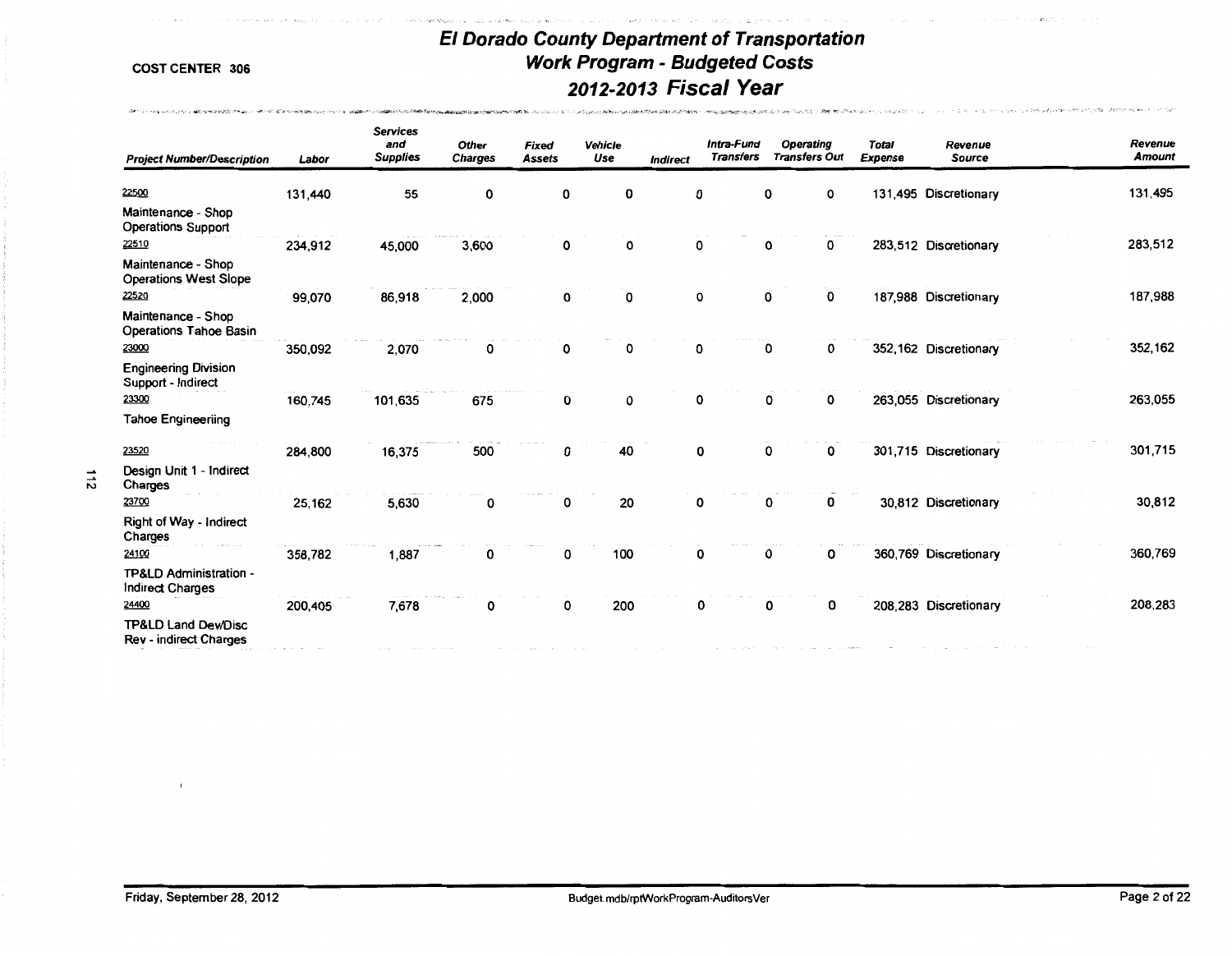Country Automotive Professional Control of the Country and Countries and Countries and Countries and Countries

,' ;J,i-• - •

 $\mu \approx 2.5 \mu$   $\approx 10^{-1}$ 

 $\label{eq:Ricci} RicR(k)P(AB) \text{ for all } k \geq 0, \forall k \geq 1 \, (k \, (k \, (k \, (k \, k)) \times \ldots \times \cdots \times \cdots \times \cdots) \times \ldots) \text{ for all } k \geq 0, \forall k \geq 1, \forall k \geq 0, \forall k \geq 1, \forall k \geq 1, \forall k \geq 1, \forall k \geq 1, \forall k \geq 1, \forall k \geq 1, \forall k \geq 1, \forall k \geq 1, \forall k \geq 1, \forall k \geq 1, \forall k \geq 1, \forall k \$ 

| <b>Project Number/Description</b>                    | Labor       | <b>Services</b><br>and<br><b>Supplies</b> | Other<br><b>Charges</b> | Fixed<br><b>Assets</b> | <b>Vehicle</b><br>Use | <b>Indirect</b> | Intra-Fund<br><b>Transfers</b> | <b>Operating</b><br><b>Transfers Out</b> | <b>Total</b><br><b>Expense</b> | Revenue<br><b>Source</b>                           | Revenue<br>Amount |
|------------------------------------------------------|-------------|-------------------------------------------|-------------------------|------------------------|-----------------------|-----------------|--------------------------------|------------------------------------------|--------------------------------|----------------------------------------------------|-------------------|
| 25000                                                | 0           | 606,927                                   | 9,665,653               | 0                      | 0                     |                 | 0                              | 0<br>0                                   |                                | 10,272,580 Discretionary                           | (17, 495, 684)    |
| <b>General Department</b>                            |             |                                           |                         |                        |                       |                 |                                |                                          |                                | Use of Fund Balance                                | 8,080,687         |
|                                                      |             |                                           |                         |                        |                       |                 |                                |                                          |                                | Tax: Timber Yield                                  | 2,800             |
|                                                      |             |                                           |                         |                        |                       |                 |                                |                                          |                                | <b>Franchise: Public Utility</b>                   | 658,028           |
|                                                      |             |                                           |                         |                        |                       |                 |                                |                                          |                                | Rev: Interest                                      | 8,000             |
|                                                      |             |                                           |                         |                        |                       |                 |                                |                                          |                                | Rent: Land & Buildings                             | 21,742            |
|                                                      |             |                                           |                         |                        |                       |                 |                                |                                          |                                | ST: 2104A Adm / Eng<br>Hwy Tax                     | 20,000            |
|                                                      |             |                                           |                         |                        |                       |                 |                                |                                          |                                | ST: 2104B Snow Removal<br>Hwy Tax                  | 816,000           |
|                                                      |             |                                           |                         |                        |                       |                 |                                |                                          |                                | St: 2104d,e,f Unrestricted Hwy<br>Tax              | 2,106,000         |
|                                                      |             |                                           |                         |                        |                       |                 |                                |                                          |                                | ST: 2105 Prop 111<br>Hwy<br>Tax                    | 1,516,000         |
| $\frac{1}{3}$                                        |             |                                           |                         |                        |                       |                 |                                |                                          |                                | ST: 2106 Unrestricted Hwy<br>Tax                   | 726,000           |
|                                                      |             |                                           |                         |                        |                       |                 |                                |                                          |                                | ST: 2103 Unrestricted Hwy Tax                      | 3,231,652         |
|                                                      |             |                                           |                         |                        |                       |                 |                                |                                          |                                | FED: Forest Reserve Revenue                        | 964,467           |
|                                                      |             |                                           |                         |                        |                       |                 |                                |                                          |                                | Interfnd Rev: Service Between<br><b>Fund Types</b> | 110,591           |
|                                                      |             |                                           |                         |                        |                       |                 |                                |                                          |                                | <b>Other Sales</b>                                 | 12,000            |
|                                                      |             |                                           |                         |                        |                       |                 |                                |                                          |                                | Operating Transfer In - RDT                        | 9,494,297         |
| 25009                                                | 0           | 3,250                                     | 0                       | 0                      | 0                     |                 | 0                              | 0<br>0                                   |                                | 3,250 Discretionary                                | 3,250             |
| Drug & Alcohol<br><b>Testing/Maintenance</b>         |             |                                           |                         |                        |                       |                 |                                |                                          |                                |                                                    |                   |
| 25011                                                | $\mathbf 0$ | 16,000                                    | 0                       | O                      | 0                     |                 | 0<br>1,000                     | 0                                        |                                | 17,000 Discretionary                               | 17,000            |
| Administration - Human<br>Resources                  |             |                                           |                         |                        |                       |                 |                                |                                          |                                |                                                    |                   |
| 27100<br><b>Admininstration - WS</b><br>Construction | 122,554     | 0                                         | 0                       | 0                      | 0                     |                 | 0                              | 0<br>0                                   |                                | 122,554 Discretionary                              | 122,554           |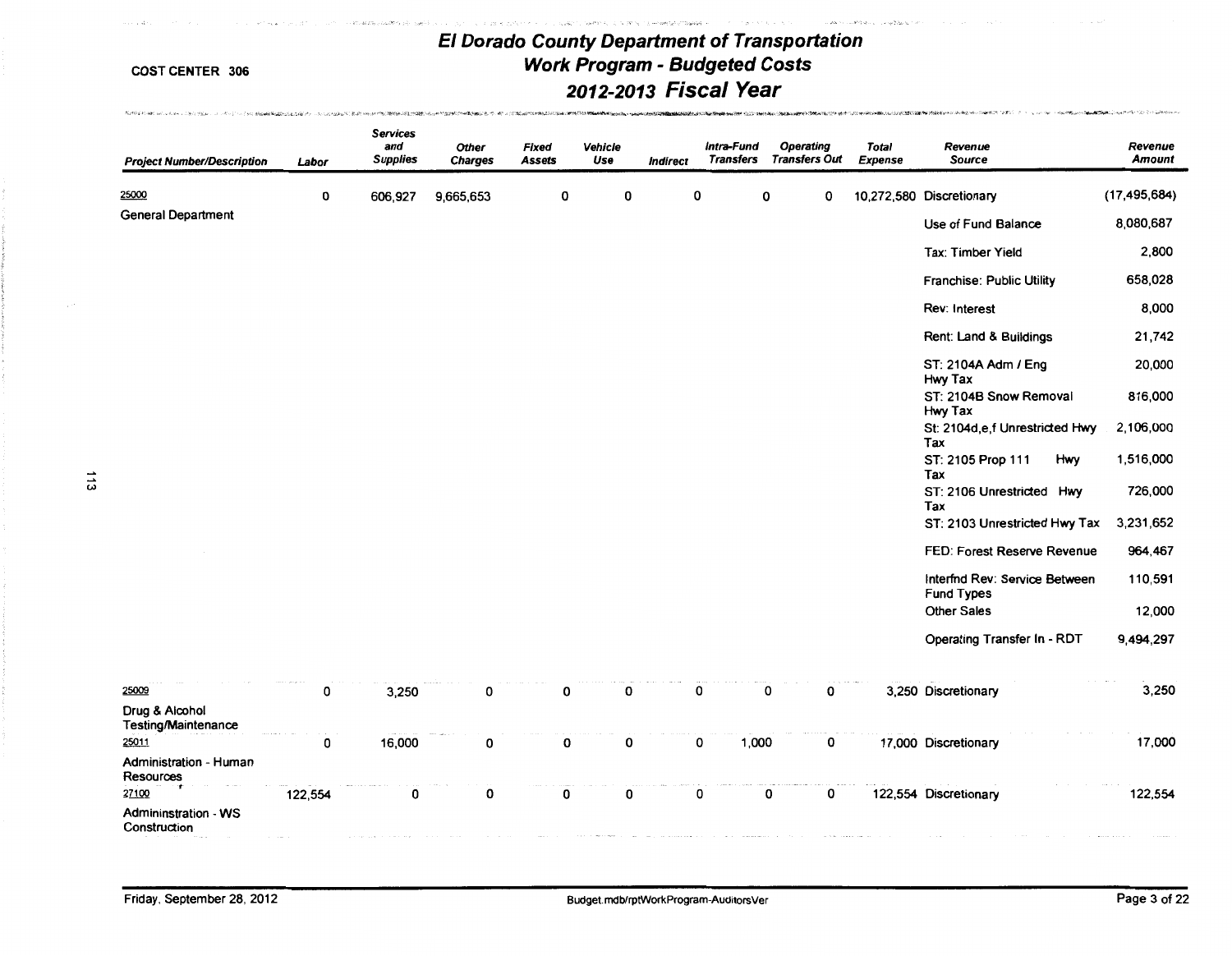**Children and Card** 

The Controller of

concern and advance

- The Philodic By Law Philosophy (2008年) (2008年) の中国語 アルコード コンプリートの地域の中国語の大学部門の中国語系の大学部門 (2008年) (2008年) (2009年)

or tags.

| <b>Project Number/Description</b>                | Labor   | <b>Services</b><br>and<br><b>Supplies</b> | <b>Other</b><br><b>Charges</b> | Fixed<br><b>Assets</b> | Vehicle<br>Use | <b>Indirect</b> | Intra-Fund<br><b>Transfers</b> | Operating<br><b>Transfers Out</b> | Total<br><b>Expense</b> | Revenue<br><b>Source</b>                           | Revenue<br><b>Amount</b> |
|--------------------------------------------------|---------|-------------------------------------------|--------------------------------|------------------------|----------------|-----------------|--------------------------------|-----------------------------------|-------------------------|----------------------------------------------------|--------------------------|
| 33005                                            | 30,773  | 0                                         | 0                              | 0                      | 0              | 19,276          |                                | 0<br>0                            |                         | 50,049 Discretionary                               | 50,049                   |
| <b>HBRR Program Review</b>                       |         |                                           |                                |                        |                |                 |                                |                                   |                         |                                                    |                          |
| 33006                                            | 2,801   | 0                                         | 0                              | 0                      | 0              | 1,754           |                                | 0<br>0                            |                         | 4,555 Discretionary                                | 4,555                    |
| <b>West Slope Project</b><br>Delivery System     |         |                                           |                                |                        |                |                 |                                |                                   |                         |                                                    |                          |
| 33007                                            | 19,332  | 0                                         | 0                              | 0                      | 0              | 12,109          |                                | 0<br>0                            |                         | 31,441 Discretionary                               | 31,441                   |
| <b>ADA Transition Plan</b>                       |         |                                           |                                |                        |                |                 |                                |                                   |                         |                                                    |                          |
| 33101                                            | 22,077  | 0                                         | 0                              | 0                      | 100            | 14,464          |                                | 0<br>0                            |                         | 36,641 Discretionary                               | 36,641                   |
| Complaints                                       |         |                                           |                                |                        |                |                 |                                |                                   |                         |                                                    |                          |
| 33102                                            | 7,718   | 0                                         | О                              | 0                      | 170            | 4,714           |                                | 0<br>0                            |                         | 12,602 Discretionary                               | 12,602                   |
| <b>Public Inquiry Requests -</b><br>Road Related |         |                                           |                                |                        |                |                 |                                |                                   |                         |                                                    |                          |
| 33235                                            | 10,466  | 0                                         | 0                              | 0                      | 450            | 6,414           |                                | $\pmb{0}$<br>0                    |                         | 17,330 Discretionary                               | 15,730                   |
| IOD (Irrevocable Offer of<br>Dedication)         |         |                                           |                                |                        |                |                 |                                |                                   |                         | Abandonment Of Easement                            | 1,600                    |
| 34000                                            | 43,871  | 2,500                                     | 0                              | 0                      | 0              | 28,744          |                                | 0<br>0                            |                         | 75,115 Discretionary                               | 75,115                   |
| <b>TP&amp;LD Undistributed</b>                   |         |                                           |                                |                        |                |                 |                                |                                   |                         |                                                    |                          |
| 34002                                            | 38,217  | 750                                       | 2,000                          | 0                      | 0              | 25,039          |                                | 0<br>0                            |                         | 66,006 Discretionary                               | 66,006                   |
| Undistributed<br>Engineering - CIP               |         |                                           |                                |                        |                |                 |                                |                                   |                         |                                                    |                          |
| 34007                                            | 136,638 | 32,250                                    | 4,500                          | 0                      | 0              | 89,523          |                                | 0<br>0                            |                         | 262,911 Discretionary                              | 72,971                   |
| General Plan<br><b>Transportation Impact</b>     |         |                                           |                                |                        |                |                 |                                |                                   |                         | Operating Transfer In: Silva<br>Valley Interchange | 31,273                   |
|                                                  |         |                                           |                                |                        |                |                 |                                |                                   |                         | Operating Transfer In: County<br><b>TIM</b>        | 97,409                   |
|                                                  |         |                                           |                                |                        |                |                 |                                |                                   |                         | Operating Transfer In: Interim<br>HWY 50 TIM       | 61,258                   |
| 34012                                            | 7,169   | 0                                         | 0                              | 0                      | 0              | 4,697           |                                | 0<br>0                            |                         | 11,866 Discretionary                               | (1, 512)                 |
| Design Manual Update -<br>General Fund           |         |                                           |                                |                        |                |                 |                                |                                   |                         | Operating Transfers In                             | 13,378                   |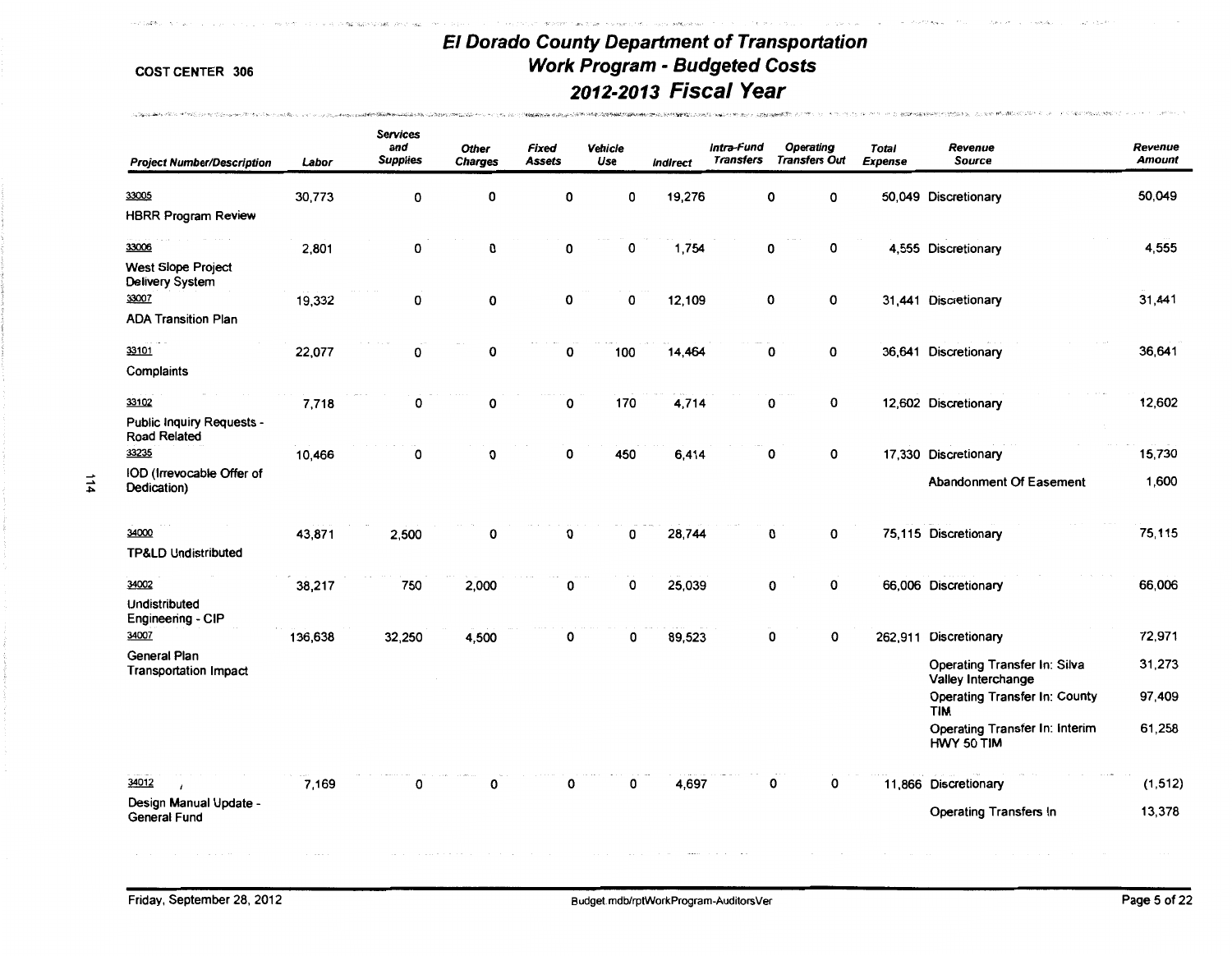Contract of the sales of themself was industry an acquired Mission of

**的复数化学的 计数据中心器 在海军的运用** 分析器 一天在地的地方的现在分词 化二溴化乙基甲氧乙烯酸氢亚汞 医无色素 的复数电子 的复数人名英格兰人姓氏科克的变体 医神经病毒

 $.1.00$ 

.<br>2010 - Alfrid Andersoff Barther Alberta C

Tackboard Municipal Co., 2011 WORK, Suice May 2002, Chrystian Co., 2014 Wall

 $\frac{1}{9}$ 

| <b>Project Number/Description</b>                                    | Labor       | <b>Services</b><br>and<br><b>Supplies</b> | Other<br><b>Charges</b>   | Fixed<br>Assets | Vehicle<br>Use | Indirect    | Intra-Fund<br><b>Transfers</b> | <b>Operating</b><br><b>Transfers Out</b> | <b>Total</b><br>Expense | Revenue<br>Source       | Revenue<br><b>Amount</b> |
|----------------------------------------------------------------------|-------------|-------------------------------------------|---------------------------|-----------------|----------------|-------------|--------------------------------|------------------------------------------|-------------------------|-------------------------|--------------------------|
| 27200                                                                | 289,591     | 2.048                                     | 0                         | O               | 0              | $\mathbf 0$ |                                | 0<br>0                                   |                         | 291,639 Discretionary   | 291,639                  |
| Office Engineer - Indirect<br>Charges                                |             |                                           |                           |                 |                |             |                                |                                          |                         |                         |                          |
| 27400                                                                | 66,199      | 5,607                                     | 0                         | 0               | 260            | 0           |                                | 0<br>0                                   |                         | 72,066 Discretionary    | 72,066                   |
| <b>Field Construction/ Major</b><br><b>Projects Indirect Charges</b> |             |                                           |                           |                 |                |             |                                |                                          |                         |                         |                          |
| 27500                                                                | 279,731     | 838                                       | 0                         | 0               | 2,800          | 0           |                                | $\mathbf{0}$<br>0                        |                         | 283,369 Discretionary   | 283,369                  |
| <b>Construction Support -</b><br><b>Indrect Charges</b>              |             |                                           |                           |                 |                |             |                                |                                          |                         |                         |                          |
| 27510                                                                | 33,946      | 13,120                                    | 0                         | 0               | 360            | $\mathbf 0$ |                                | 0<br>0                                   |                         | 47,426 Discretionary    | 47,426                   |
| Lab/Materials Testing -<br>Ind Chrgs                                 |             |                                           |                           |                 |                |             |                                |                                          |                         |                         |                          |
| 27520                                                                | 52,122      | 3,173                                     | 0                         | 0               | 360            | 0           |                                | $\mathbf 0$<br>0                         |                         | 55,655 Discretionary    | 55,655                   |
| <b>Field Contruction/ Minor</b><br>Proj/ Utility/Encr Indirect       |             |                                           |                           |                 |                |             |                                |                                          |                         |                         |                          |
| 27530                                                                | 50,510      | 12,453                                    | 0                         | 0               | 220            | 0           |                                | 0<br>0                                   |                         | 63,183 Discretionary    | 63,183                   |
| Survey - Indirect Charges                                            |             |                                           |                           |                 |                |             |                                |                                          |                         |                         |                          |
| Total Overhead & Indirect Costs5,977,485                             |             |                                           | 1,262,107 10,251,145      | 0               | 11,082         | 0           | 1,000                          | 0                                        | 17,502,819              |                         | 17,502,819               |
| <b>Allocated to Projects</b><br>as Overhead Chgs                     | (2,042,925) |                                           | $(431,350)$ $(3,503,533)$ | 0               | (3,787)        |             | 0<br>(342)                     |                                          | 0(5,981,937)            |                         |                          |
| Adj Category Total                                                   | 3,934,560   | 830,757                                   | 6,747,612                 | 0               | 7,295          |             | 0<br>658                       |                                          | 0 11,520,882            |                         |                          |
| <b>Undistributed Engineering</b>                                     |             |                                           |                           |                 |                |             |                                |                                          |                         |                         |                          |
| 31115                                                                | 4,127       | 0                                         | 10,000                    | 0               | 50             | 2,704       |                                | 0<br>0                                   |                         | 16,881 Discretionary    | 16,881                   |
| <b>SACOG JPA Contribution</b><br>for connector                       |             |                                           |                           |                 |                |             |                                |                                          |                         |                         |                          |
| 31119                                                                | 0           | 0                                         | 2,000,000                 | 0               | 0              | 0           |                                | 0<br>0                                   |                         | 2,000,000 Discretionary | 2,000,000                |
| <b>Western Placerville</b><br>Interchange                            |             |                                           |                           |                 |                |             |                                |                                          |                         |                         |                          |
| 33000                                                                | 48,159      | 0                                         | 0                         | $\mathbf 0$     | 0              | 30,030      |                                | 0<br>0                                   |                         | 78,189 Discretionary    | 78,189                   |
| <b>Undistributed Engineering</b>                                     |             |                                           |                           |                 |                |             |                                |                                          |                         |                         |                          |
| 33003                                                                | 8,012       | 0                                         | 0                         | 0               | 0              | 5,019       |                                | 0<br>0                                   |                         | 13,031 Discretionary    | 13,031                   |
| <b>Utility Coordination</b>                                          |             |                                           |                           |                 |                |             |                                |                                          |                         |                         |                          |
|                                                                      |             |                                           |                           |                 |                |             |                                |                                          |                         |                         |                          |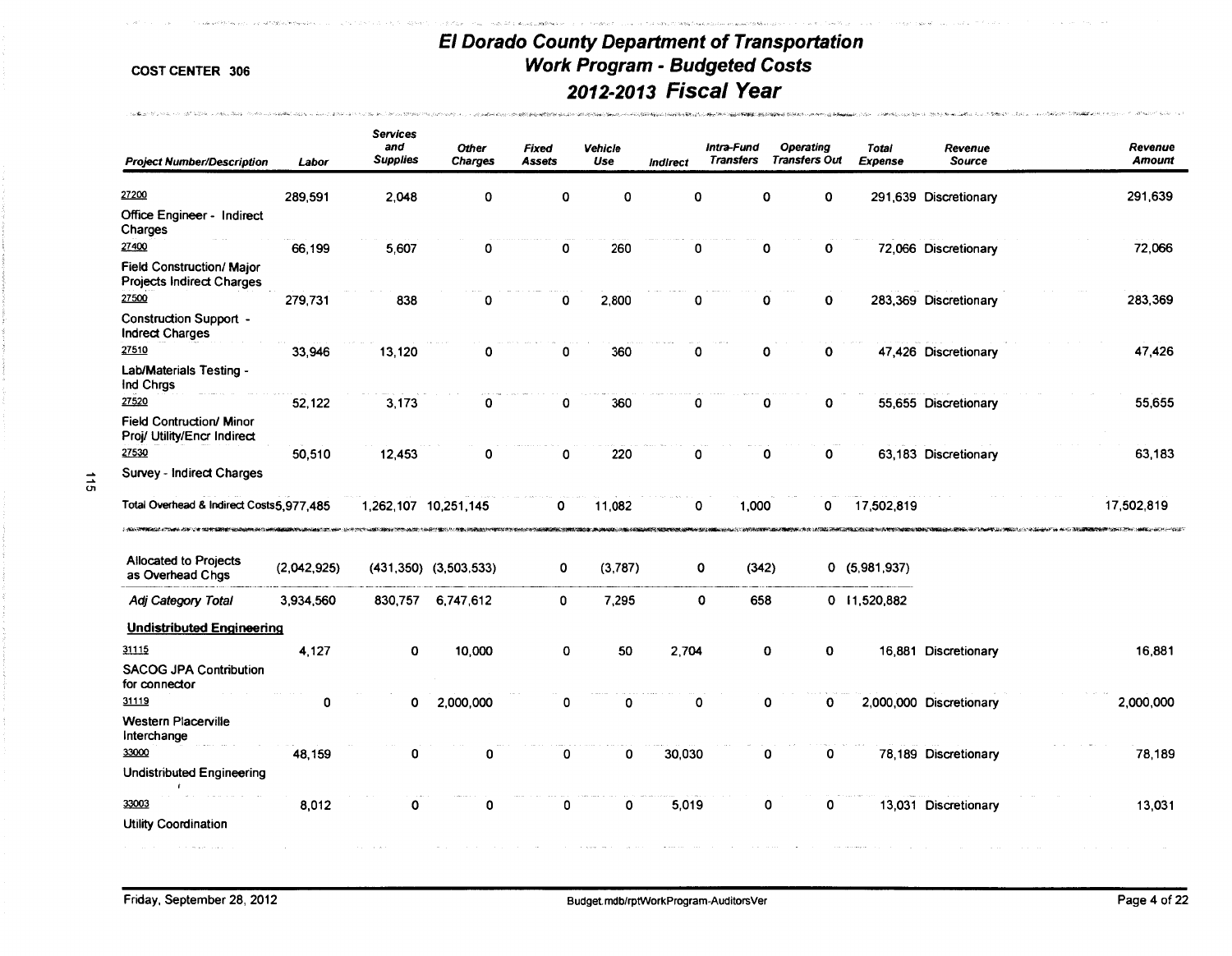**ፘፙፙቚዸዸዸ**ቚቚኯፙቑፙዀ፟ቑፙፙቑቑዸፚዄዿ፞ዿቝቑፙቑጜዸኇኇቜ፼ፙፙዄፙቚቝዄኇዹጞዹቚዼፙቑቘ

expected the company of the

**HEROLD AT A CARROLL COMPANY OF A CONTRACTOR COMPANY OF THE CONTRACT OF A CONSTRUCTION OF A CONSTRUCTION OF A CONSTRUCTION OF A CONSTRUCTION OF A CONSTRUCTION OF A CONSTRUCTION OF A CONSTRUCTION OF A CONSTRUCTION OF A CONS** 

 $\omega^*=\omega_c$ 

**COST CENTER 306** 

the constant of a constant with the state of the con-

| <b>Project Number/Description</b>                               | Labor    | <b>Services</b><br>and<br><b>Supplies</b> | <b>Other</b><br><b>Charges</b> | Fixed<br>Assets | Vehicle<br>Use | <b>Indirect</b> | Intra-Fund<br><b>Transfers</b> | Operating<br><b>Transfers Out</b> | <b>Total</b><br><b>Expense</b> | Revenue<br>Source                                  | Revenue<br><b>Amount</b> |
|-----------------------------------------------------------------|----------|-------------------------------------------|--------------------------------|-----------------|----------------|-----------------|--------------------------------|-----------------------------------|--------------------------------|----------------------------------------------------|--------------------------|
| 34014                                                           | 71,992   | 208,000                                   | 3,500                          | 0               | 0              | 47,168          |                                | 0<br>0                            |                                | 330,660 Discretionary                              | 91,775                   |
| <b>Update Traffic Model</b>                                     |          |                                           |                                |                 |                |                 |                                |                                   |                                | Operating Transfer In: Silva<br>Valley Interchange | 39,332                   |
|                                                                 |          |                                           |                                |                 |                |                 |                                |                                   |                                | <b>Operating Transfer In: County</b><br><b>TIM</b> | 122,510                  |
|                                                                 |          |                                           |                                |                 |                |                 |                                |                                   |                                | Operating Transfer In: Interim<br>HWY 50 TIM       | 77,043                   |
| 34015<br><b>Board Requested Tasks</b>                           | 7,359    | 0                                         | 0                              | 0               | 0              | 4,821           |                                | 0<br>0                            |                                | 12,180 Discretionary                               | 12,180                   |
| 34016                                                           | 20,020   | 0                                         | 0                              | 0               | 0              | 13,116          |                                | 0<br>0                            |                                | 33,136 Discretionary                               | 33,136                   |
| Traffic Engineering -<br>Long Range                             |          |                                           |                                |                 |                |                 |                                |                                   |                                |                                                    |                          |
| 34017                                                           | 4,247    | 0                                         | 0                              | 0               | 100            | 2,782           |                                | 0<br>0                            |                                | 7,129 Discretionary                                | 7,129                    |
| Long Range Planning                                             |          |                                           |                                |                 |                |                 |                                |                                   |                                |                                                    |                          |
| 34115                                                           | 53,630   | 2,000                                     | 0                              | 0               | 3,205          | 27,271          |                                | 0<br>0                            |                                | 86,106 Discretionary                               | 86,106                   |
| Traffic Engineering -<br><b>Average Annual Daily</b>            |          |                                           |                                |                 |                |                 |                                |                                   |                                |                                                    |                          |
| 34500                                                           | 25,817   | 0                                         | 0                              | 0               | 0              | 16,172          |                                | 0<br>0                            |                                | 41,989 Discretionary                               | 41,989                   |
| <b>Federal Grant</b><br><b>Applications/ Compliance</b>         |          |                                           |                                |                 |                |                 |                                |                                   |                                |                                                    |                          |
| 34600<br><b>State Grant</b>                                     | 12,716   | 0                                         | 0                              | 0               | 0              | 7,965           |                                | 0<br>0                            |                                | 20,681 Discretionary                               | 20,681                   |
| Applications/Compliance<br>35000                                | (2, 341) | 0                                         | 0                              | 0               | 0              | 0               |                                | 0<br>0                            |                                | (2,341) Discretionary                              | (2, 341)                 |
| Services Support -<br>Operating                                 |          |                                           |                                |                 |                |                 |                                |                                   |                                |                                                    |                          |
| 36000                                                           | 62,990   | 0                                         | 0                              | 0               | 2,000          | 41,271          |                                | 0<br>0                            |                                | 106,261 Discretionary                              | 81,261                   |
| Encroachments -<br>Operating                                    |          |                                           |                                |                 |                |                 |                                |                                   |                                | Permit: Road Privileges                            | 25,000                   |
| 36003<br>Encroachments - Road<br><b>Closures/Parade Permits</b> | 15,638   | 0                                         | 0                              | 0               | 0              | 10,246          |                                | 0<br>0                            |                                | 25,884 Discretionary                               | 25,884                   |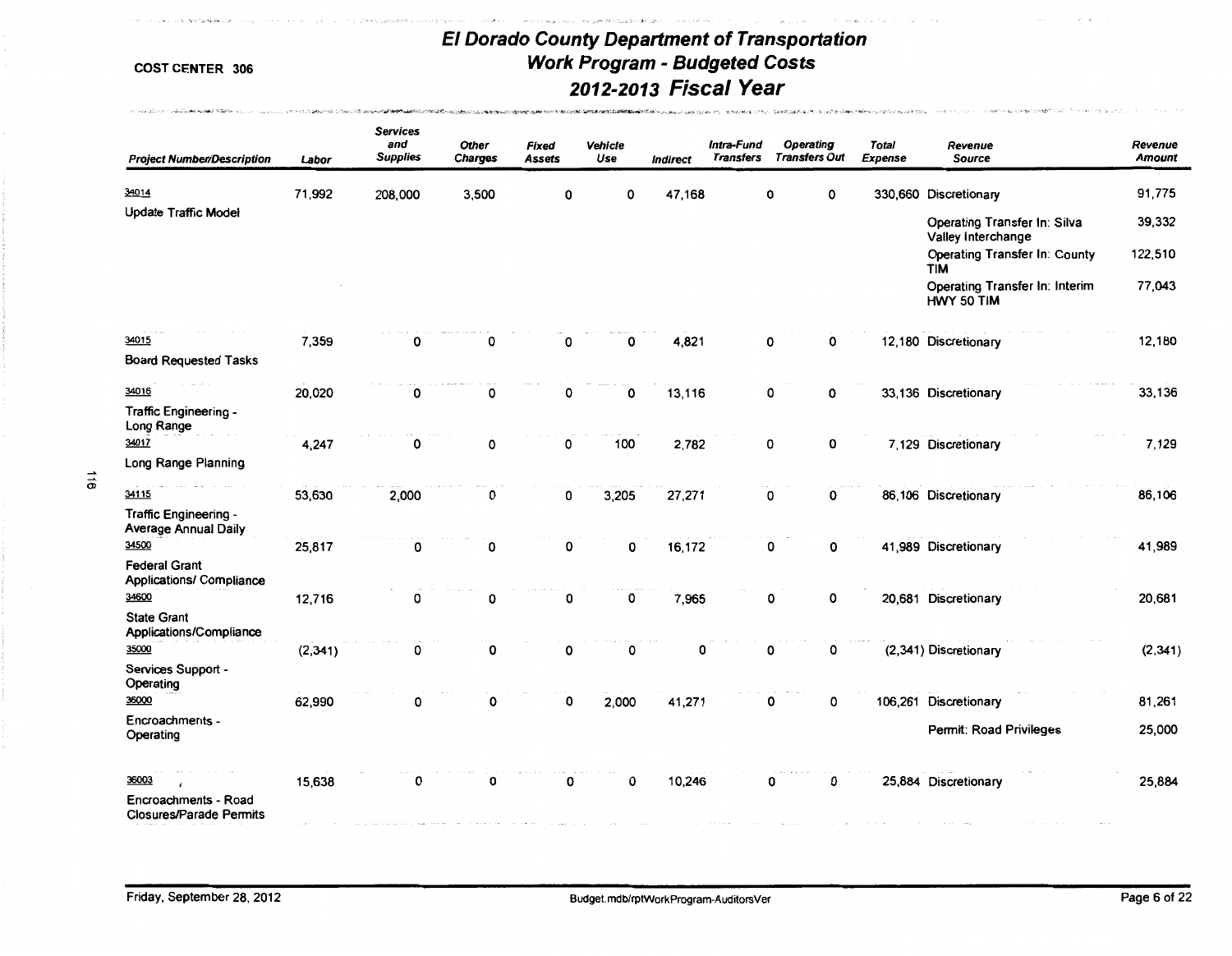Premier was made to a construction of the second control of the second control of the second control of the second control of the second control of the second control of the second control of the second control of the seco

and standard in

Contribution for the China of the President Contribution Company (2) All form March of

The Matter of California Service Program assessment and the company and the terminal assessment

| <b>Project Number/Description</b>                            | Labor   | <b>Services</b><br>and<br><b>Supplies</b> | <b>Other</b><br><b>Charges</b> | Fixed<br><b>Assets</b> | Vehicle<br>Use | <b>Indirect</b> | Intra-Fund<br><b>Transfers</b> | <b>Operating</b><br><b>Transfers Out</b> | Total<br><b>Expense</b> | Revenue<br>Source                                                                                              | Revenue<br><b>Amount</b>                                |
|--------------------------------------------------------------|---------|-------------------------------------------|--------------------------------|------------------------|----------------|-----------------|--------------------------------|------------------------------------------|-------------------------|----------------------------------------------------------------------------------------------------------------|---------------------------------------------------------|
| 36200                                                        | 18,865  | 0                                         | 0                              | 0                      | 0              | 12,360          |                                | 0<br>0                                   |                         | 31,225 Discretionary                                                                                           | 1,225                                                   |
| Over size Load Permits -<br>The Permit Co                    |         |                                           |                                |                        |                |                 |                                |                                          |                         | Permit: Road Privileges                                                                                        | 30,000                                                  |
| 38000                                                        | 177,979 | 0                                         | 0                              | 0                      | 2,280          | 68,091          |                                | 0<br>0                                   |                         | 248,350 Discretionary                                                                                          | 248,350                                                 |
| Traffic Engineering -<br>Operating                           |         |                                           |                                |                        |                |                 |                                |                                          |                         |                                                                                                                |                                                         |
| 39102<br>CQIP: Update Standard<br>Plans/Design Manual        | 20,876  | 1,500                                     | 0                              | 0                      | 0              | 13,678          |                                | 0<br>0                                   |                         | 36,054 Discretionary                                                                                           | 36,054                                                  |
| <b>Total Undistributed Engineering</b>                       | 869,148 | 247,000                                   | 2,020,000                      | 0                      | 8,355          | 509,428         |                                | 0<br>0                                   | 3,653,931               |                                                                                                                | 3,653,931                                               |
| <b>Road Maintenance Projects</b>                             |         |                                           |                                |                        |                |                 |                                |                                          |                         | <b>10. <sup>不</sup>为不是。不以心无疑?</b> 被说 <b>说的不是我的心的。""我们的话?""你的心情的话?""我们不是我们在我们的话</b> 。""我们的话,我们也不能不能不能不能不能不能不能不能 | <b>©ALLA VELLOPERILLE GROVALE NOVA POSSE DI LA AURA</b> |
| 41100<br><b>Traffic Signal and</b><br>Lighting Maintenance - | 69,995  | 313,000                                   | 0                              | 0                      | 10,800         | 26,779          |                                | 0<br>0                                   |                         | 420,574 Discretionary                                                                                          | 420,574                                                 |
| 41101<br><b>Traffic Signal</b><br>Maintenance - Tahoe        | 0       | 8,500                                     | 0                              | 0                      | 0              | 0               |                                | 0<br>0                                   |                         | 8,500 Discretionary                                                                                            | 8,500                                                   |
| 42297<br>Force Account -                                     | 0       | 0                                         | 100,000                        | 0                      | 0              | 0               |                                | 0<br>0                                   |                         | 100,000 Discretionary                                                                                          | 100.000                                                 |
| Roadside Litter Pickup<br>43100                              | 30,308  | 42,000                                    | 0                              | 0                      | 4,531          | 11,595          |                                | 0<br>0                                   |                         | 88,434 Discretionary                                                                                           | 88,434                                                  |
| Install New Sign, Strip<br>and Safety<br>43101               | 978     | 13,000                                    |                                | 0                      | 98             | 374             |                                |                                          |                         |                                                                                                                |                                                         |
| Install New Sign, Strip<br>and Safety                        |         |                                           | 0                              |                        |                |                 |                                | 0<br>0                                   |                         | 14,450 Discretionary                                                                                           | 14,450                                                  |
| 44101<br>Force Account - Overlay -                           | 90,000  | 463,000                                   | 0                              | 0                      | 60,000         | 30,838          |                                | 0<br>0                                   |                         | 643,838 Discretionary                                                                                          | 643,838                                                 |
| <b>Tahoe Basin</b><br>46100                                  | 76,710  | 345,500                                   | 0                              | 0                      | 43,775         | 30,178          |                                | 0<br>0                                   |                         | 496,163 Discretionary                                                                                          | 166,163                                                 |
| Chip Seal $r$ West Slope                                     |         |                                           |                                |                        |                |                 |                                |                                          |                         | <b>Operating Transfers In</b>                                                                                  | 330,000                                                 |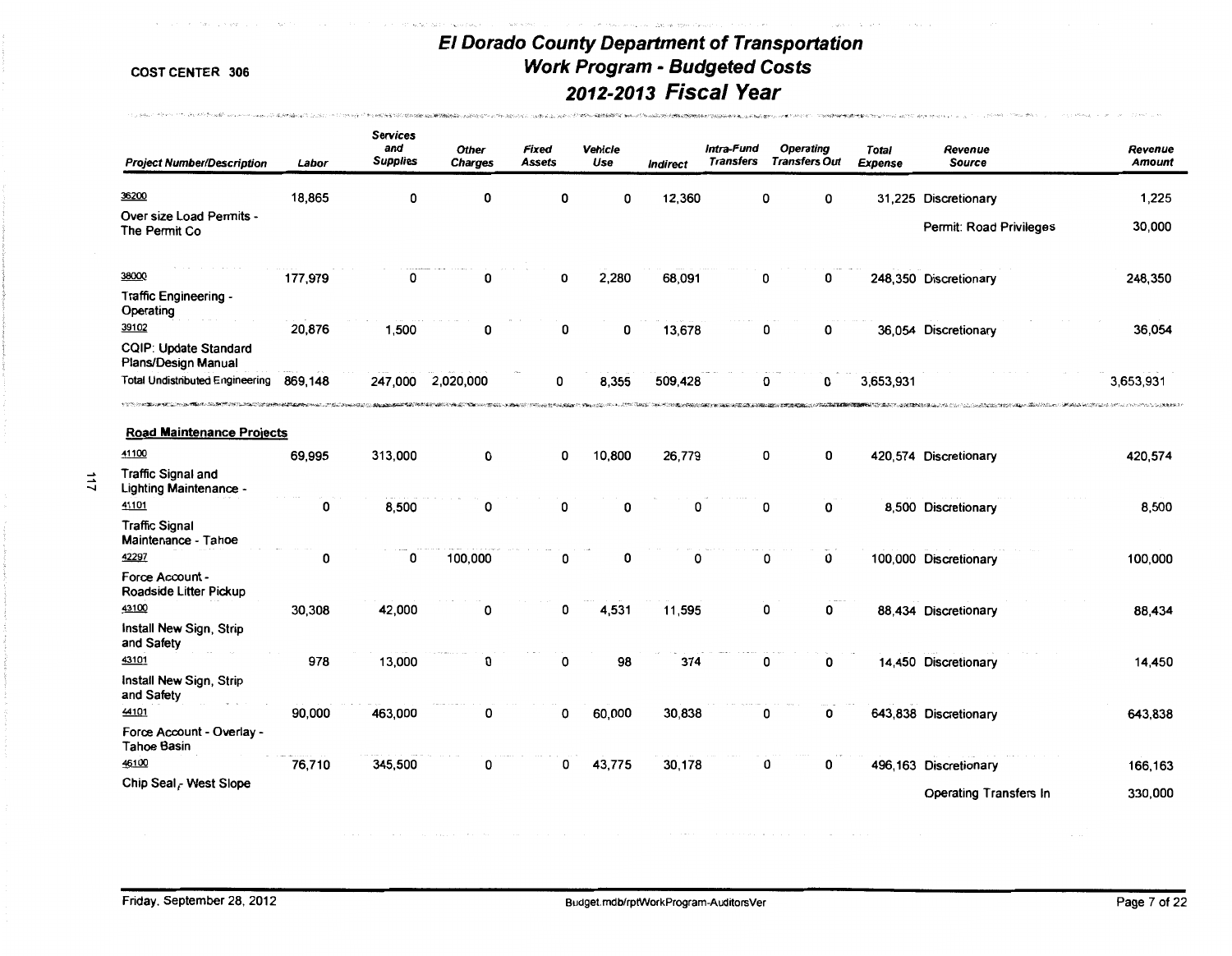ールールールーム<br>アイディアールーム・アイディアールームの<mark>アイディアールールーム(イインディアンディアンド</mark>ルームのディアールーム・インディアールーム

-<br>中国情報のおようだが、あるからのから、イー・ディー・ディアルートのディアング・ディー・ディー・ディー・ディー・ディー・ディー・ディー・ディアング・ディー・ディアング・ディー・ディー・ディー・ディー・ディー・ディー・ディー

 $\label{eq:2.1} \begin{split} \mathcal{L}_1(\mathcal{L}_1^{\alpha_1} \times \mathcal{L}_2^{\alpha_1} \times \mathcal{L}_1^{\alpha_2} \times \mathcal{L}_2^{\alpha_3} \mathcal{H}_1^{\alpha_4} \otimes \mathcal{H}_2^{\alpha_5} \otimes \mathcal{L}_1^{\alpha_4} \otimes \mathcal{L}_2^{\alpha_5} \mathcal{H}_1^{\alpha_6} \otimes \mathcal{H}_2^{\alpha_7} \otimes \mathcal{H}_1^{\alpha_7} \otimes \mathcal{H}_2^{\alpha_8} \otimes \mathcal{H}_1^{\alpha_8} \otimes$ 

,,.,..

| <b>Project Number/Description</b>                  | Labor   | <b>Services</b><br>and<br><b>Supplies</b> | <b>Other</b><br><b>Charges</b> | Fixed<br>Assets | Vehicle<br>Use | Indirect | Intra-Fund<br><b>Transfers</b> | <b>Operating</b><br><b>Transfers Out</b> | Total<br><b>Expense</b> | Revenue<br><b>Source</b>                  | Revenue<br><b>Amount</b> |
|----------------------------------------------------|---------|-------------------------------------------|--------------------------------|-----------------|----------------|----------|--------------------------------|------------------------------------------|-------------------------|-------------------------------------------|--------------------------|
| 46101                                              | 56,161  | 222,500                                   | 0                              | 0               | 52,121         | 19,243   |                                | 0<br>0                                   |                         | 350,025 Discretionary                     | 142,770                  |
| Chip Seal - Tahoe Basin                            |         |                                           |                                |                 |                |          |                                |                                          |                         | ST: Rstp 182.6h Rgnl<br>Surface Tran Plan | 37,255                   |
|                                                    |         |                                           |                                |                 |                |          |                                |                                          |                         | <b>Operating Transfers In</b>             | 170,000                  |
| 48100                                              | 51,472  | 0                                         | 0                              | 0               | 1,420          | 26,174   |                                | 0<br>0                                   |                         | 79,066 Discretionary                      | 79,066                   |
| <b>Pavement Management</b><br>System               |         |                                           |                                |                 |                |          |                                |                                          |                         |                                           |                          |
| 48101                                              | 4,888   | 0                                         | 0                              | 0               | 147            | 1,870    |                                | 0<br>0                                   |                         | 6.905 Discretionary                       | 6,905                    |
| <b>Maintained Mileage</b>                          |         |                                           |                                |                 |                |          |                                |                                          |                         |                                           |                          |
| 48102                                              | 737,950 | 766,500                                   | 0                              | $\mathbf{0}$    | 280,752        | 233,272  |                                | 0<br>0                                   |                         | 2,018,474 Discretionary                   | 2,018,474                |
| Routine Maintenance -<br><b>Asphalt Patching</b>   |         |                                           |                                |                 |                |          |                                |                                          |                         |                                           |                          |
| 48104                                              | 155,208 | 40,000                                    | 0                              | 0               | 47,593         | 48,065   |                                | 0<br>0                                   |                         | 290,866 Discretionary                     | 290,866                  |
| Routine Maintenance -<br><b>Crack Seals</b>        |         |                                           |                                |                 |                |          |                                |                                          |                         |                                           |                          |
| 48105                                              | 162,602 | 25,000                                    | 0                              | 0               | 92,805         | 47,706   |                                | 0<br>0                                   |                         | 328,113 Discretionary                     | 328,113                  |
| Routine Maintenance -<br>Road Surface Grading      |         |                                           |                                |                 |                |          |                                |                                          |                         |                                           |                          |
| 48107                                              | 553,442 | 5,000                                     | 0                              | $\mathbf{0}$    | 210,961        | 169,504  |                                | 0<br>0                                   |                         | 938,907 Discretionary                     | 938,907                  |
| Routine Maintenance -<br><b>Brush and Weed</b>     |         |                                           |                                |                 |                |          |                                |                                          |                         |                                           |                          |
| 48108                                              | 151,326 | 13,000                                    | 0                              | 0               | 93,759         | 44,514   |                                | 0<br>0                                   |                         | 302,599 Discretionary                     | 302,599                  |
| Routine Maintenance -<br><b>Road Side Ditching</b> |         |                                           |                                |                 |                |          |                                |                                          |                         |                                           |                          |
| 48110                                              | 174,576 | 13,000                                    | 0                              | 0               | 208,909        | 54,701   |                                | 0<br>0                                   |                         | 451,186 Discretionary                     | 451,186                  |
| Routine Maintenance -<br>Sweeping                  |         |                                           |                                |                 |                |          |                                |                                          |                         |                                           |                          |
| 48111                                              | 704,235 | 30,400                                    | 0                              | 0               | 256,708        | 218,466  |                                | 0<br>0                                   |                         | 1,209,809 Discretionary                   | 1,209,809                |
| Routine Maintenance -<br>Clean and Repair Culvert  |         |                                           |                                |                 |                |          |                                |                                          |                         |                                           |                          |
| 48113<br>Routine Maintenance -                     | 38,953  | 16,000                                    | 0                              | 0               | 13,180         | 11,428   |                                | 0<br>0                                   |                         | 79,561 Discretionary                      | 79,561                   |
| Fence, Guardrail, Barrier                          |         |                                           |                                |                 |                |          |                                |                                          |                         |                                           |                          |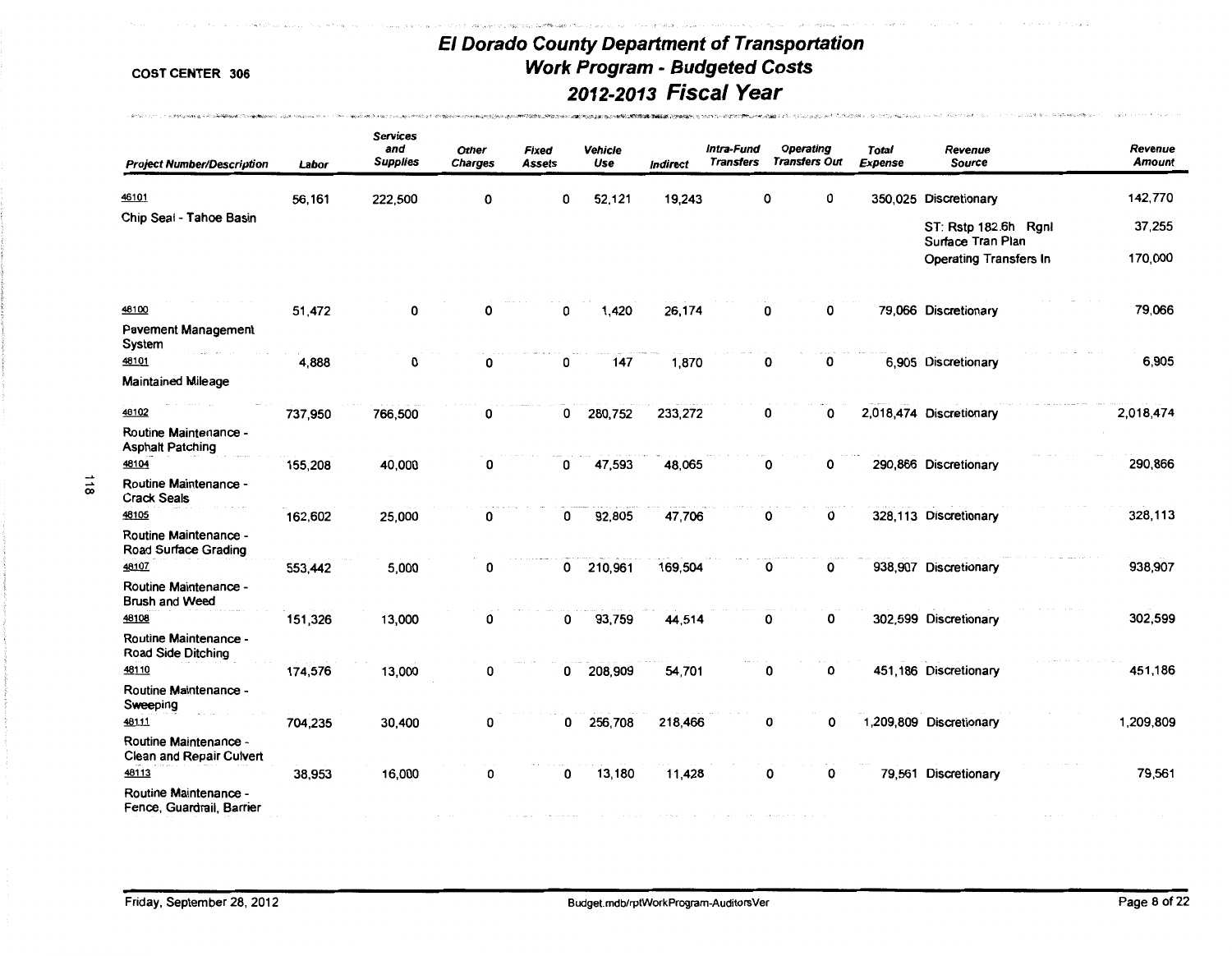.<br>Waxaa qoraa qaafii u qaarii wee aabu wilaya qoreey iyo

mentende a presidente a una esta especie en el menor en la calendaria

 $\sim$ 

**STRESS ARRANGEMENT** 

and project the off and access to

|           | <b>Project Number/Description</b>                       | Labor   | <b>Services</b><br>and<br><b>Supplies</b> | Other<br><b>Charges</b> | <b>Fixed</b><br>Assets | Venicle<br>Use | <b>Indirect</b> | Intra-Fund<br><b>Transfers</b> | <b>Operating</b><br><b>Transfers Out</b> | <b>Total</b><br><b>Expense</b> | Revenue<br><b>Source</b> | Revenue<br><b>Amount</b> |
|-----------|---------------------------------------------------------|---------|-------------------------------------------|-------------------------|------------------------|----------------|-----------------|--------------------------------|------------------------------------------|--------------------------------|--------------------------|--------------------------|
|           | 48114                                                   | 278,156 | 16,500                                    | O                       | 0                      | 26,089         | 106,416         |                                | 0<br>0                                   |                                | 427.161 Discretionary    | 415,161                  |
|           | <b>Routine Maintenance -</b><br>Sign Maintenance - West |         |                                           |                         |                        |                |                 |                                |                                          |                                | Misc: Reimbursement      | 12,000                   |
|           | 48115                                                   | 178,426 | 167,550                                   | O                       | 0                      | 64,606         | 68,262          |                                | 0<br>0                                   |                                | 478,844 Discretionary    | 478,844                  |
|           | Routine Maintenance -<br><b>Centerline and Marker</b>   |         |                                           |                         |                        |                |                 |                                |                                          |                                |                          |                          |
|           | 48116<br>Routine Maintenance -<br>Dead Animal Removal   | 0       | 19,000                                    | 33,000                  | 0                      | О              | 0               |                                | 0<br>0                                   |                                | 52,000 Discretionary     | 52,000                   |
|           | 48118                                                   | 64,787  | 25,000                                    | 0                       | 0                      | 18,605         | 19,008          |                                | 0<br>0                                   |                                | 127,400 Discretionary    | 127,400                  |
|           | <b>Routine Maintenance -</b><br>Bridge Maintenance -    |         |                                           |                         |                        |                |                 |                                |                                          |                                |                          |                          |
|           | 48119                                                   | 26,856  | 6,000                                     | 11,000                  | 0                      | 5,209          | 8,051           |                                | 0<br>0                                   |                                | 57,116 Discretionary     | 57,116                   |
|           | <b>Building and Yard</b><br>Maintenance                 |         |                                           |                         |                        |                |                 |                                |                                          |                                |                          |                          |
| $\vec{5}$ | 48120                                                   | 1,751   | 7,000                                     | 0                       | 0                      | 350            | 514             |                                | 0<br>0                                   |                                | 9,615 Discretionary      | 9,615                    |
|           | <b>Somerset Mine</b><br>Maintenance<br>48122            | 3,366   | O                                         | O                       | 0                      | 909            | 1,153           |                                | 0<br>0                                   |                                | 5,428 Discretionary      | 5,428                    |
|           | <b>Routine Maintenance -</b><br><b>Erosion Control</b>  |         |                                           |                         |                        |                |                 |                                |                                          |                                |                          |                          |
|           | 48123                                                   | 21,921  | 6,000                                     | 0                       | 0                      | 8,234          | 6,649           |                                | 0<br>0                                   |                                | 42,804 Discretionary     | 42,804                   |
|           | <b>Emergency Response</b>                               |         |                                           |                         |                        |                |                 |                                |                                          |                                |                          |                          |
|           | 48124                                                   | 51,937  | 127,600                                   | 0                       | 0                      | 19,023         | 15,238          |                                | 0<br>0                                   |                                | 213,798 Discretionary    | 213,798                  |
|           | Routine Maintenance -<br>Spraying                       |         |                                           |                         |                        |                |                 |                                |                                          |                                |                          |                          |
|           | 48125                                                   | 2,977   | 250,000                                   | 0                       | 0                      | 298            | 873             |                                | 0<br>O                                   |                                | 254,148 Discretionary    | 254,148                  |
|           | Routine Maintenance -<br>Slurry Seal                    |         |                                           |                         |                        |                |                 |                                |                                          |                                |                          |                          |
|           | 48127                                                   | 186,178 | 60,000                                    | 0                       | 0                      | 57,130         | 54,623          |                                | 0<br>0                                   |                                | 357,931 Discretionary    | 357,931                  |
|           | Routine Maintenance -<br>Durapatching                   |         |                                           |                         |                        |                |                 |                                |                                          |                                |                          |                          |
|           | 48128<br>Hazard - Tree Removal                          | 15,581  | 17,000                                    | О                       | 0                      | 6,594          | 4,572           |                                | О<br>0                                   |                                | 43,747 Discretionary     | 43,747                   |
|           |                                                         |         |                                           |                         |                        |                |                 |                                |                                          |                                |                          |                          |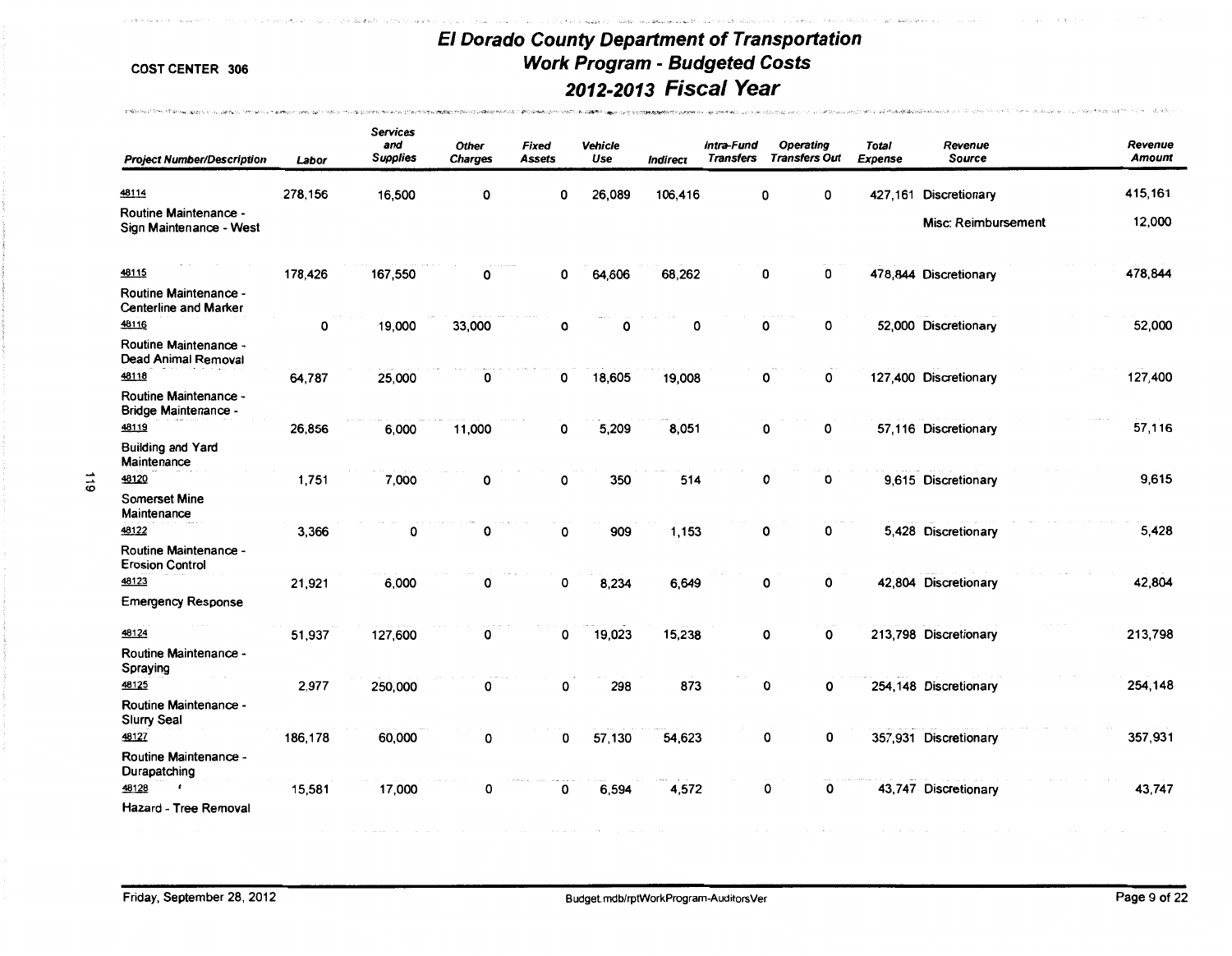an na kalendari ang kilometro

.<br>20. biologic Hamborn (Photosophy) and Candridge and Perry Service Project of the

 $\mathcal{D} \subset \mathcal{D} \left( \mathcal{B}_{\mathcal{N}} \right) \cap \mathcal{D} \cap \mathcal{D} \cap \mathcal{D} \cap \mathcal{D} \cap \mathcal{D} \cap \mathcal{D} \cap \mathcal{D} \cap \mathcal{D} \cap \mathcal{D} \cap \mathcal{D} \cap \mathcal{D} \cap \mathcal{D} \cap \mathcal{D} \cap \mathcal{D} \cap \mathcal{D} \cap \mathcal{D} \cap \mathcal{D} \cap \mathcal{D} \cap \mathcal{D} \cap \mathcal{D} \cap \mathcal{D} \cap \mathcal{D} \cap \mathcal{D} \cap \math$ 

*io* -""

.<br>http://www.holester.com/www.com/www.holester.com/www.holester.com/www.holester.com/www.holester.com/www.holest

| <b>Project Number/Description</b>                           | Labor   | <b>Services</b><br>and<br><b>Supplies</b> | <b>Other</b><br><b>Charges</b> | Fixed<br><b>Assets</b> | Vehicle<br>Use | <b>Indirect</b> | Intra-Fund<br><b>Transfers</b> | Operating<br><b>Transfers Out</b> | Totai<br>Expense | Revenue<br><b>Source</b>              | Revenue<br><b>Amount</b> |
|-------------------------------------------------------------|---------|-------------------------------------------|--------------------------------|------------------------|----------------|-----------------|--------------------------------|-----------------------------------|------------------|---------------------------------------|--------------------------|
| 48131                                                       | 13,382  | 2,250                                     | 0                              | 0                      | 1,580          | 5,120           |                                | 0<br>0                            |                  | 22,332 Discretionary                  | 22,332                   |
| Routine Maintenance -<br>Sign Maintenance -                 |         |                                           |                                |                        |                |                 |                                |                                   |                  |                                       |                          |
| 48132                                                       | 19,554  | 34,450                                    | 0                              | 0                      | 8,799          | 7,481           |                                | 0<br>0                            |                  | 70,284 Discretionary                  | 70,284                   |
| Routine Maintenance -<br>Centerline Maintenance -           |         |                                           |                                |                        |                |                 |                                |                                   |                  |                                       |                          |
| 48134                                                       | 6,553   | 0                                         | 0                              | 0                      | 2,311          | 1,923           |                                | $\mathbf 0$<br>0                  |                  | 10,787 Discretionary                  | 10,787                   |
| <b>Routine Maintenance -</b><br>Fence, Guardrail, Barrier   |         |                                           |                                |                        |                |                 |                                |                                   |                  |                                       |                          |
| 48135                                                       | 2,785   | 0                                         | 0                              | 0                      | 1,446          | 817             |                                | 0<br>0                            |                  | 5,048 Discretionary                   | 5,048                    |
| <b>Routine Maintenance -</b><br><b>Bridge Maintenance -</b> |         |                                           |                                |                        |                |                 |                                |                                   |                  |                                       |                          |
| 48137                                                       | 20,013  | 13,000                                    | 0                              | 0                      | 6,803          | 5,872           |                                | 0<br>0                            |                  | 45,688 Discretionary                  | 45,688                   |
| Routine Maintenance -<br>Mosquito Bridge only               |         |                                           |                                |                        |                |                 |                                |                                   |                  |                                       |                          |
| 48141                                                       | 3,336   | 0                                         | 0                              | 0                      | 0              | 979             |                                | 0<br>0                            |                  | 4,315 Discretionary                   | 4,315                    |
| Greenwood Maintenance<br><b>Yard Recovery</b>               |         |                                           |                                |                        |                |                 |                                |                                   |                  |                                       |                          |
| 49100                                                       | 475,345 | 45,000                                    | 0                              | 0                      | 370,747        | 149,814         |                                | 0<br>0                            |                  | 1,040,906 Discretionary               | 1,040,906                |
| Snow Removal/West<br>Slope                                  |         |                                           |                                |                        |                |                 |                                |                                   |                  |                                       |                          |
| 49101                                                       | 777,358 | 103,335                                   | 0                              | 0                      | 781,962        | 290,953         |                                | 0<br>0                            |                  | 1,953,608 Discretionary               | 1,953,608                |
| Snow Removal/Tahoe<br><b>Basin</b>                          |         |                                           |                                |                        |                |                 |                                |                                   |                  |                                       |                          |
| 49102                                                       | 177,015 | 26,865                                    | 0                              | 0                      | 141,603        | 59,152          |                                | 0<br>0                            |                  | 404,635 Discretionary                 | 404,635                  |
| Snow Removal/West<br>Shore (Tahoma)                         |         |                                           |                                |                        |                |                 |                                |                                   |                  |                                       |                          |
| 49272                                                       | 0       | 100,000                                   | 0                              | 0                      | 0              | 0               |                                | 0<br>0                            |                  | 100,000 Interfnd Rev: Service Between | 100,000                  |
| <b>Maint Agreement with</b><br>Grassy Run CSD and the       |         |                                           |                                |                        |                |                 |                                |                                   |                  | <b>Fund Types</b>                     |                          |
| 49294                                                       | 6,158   | 0                                         | 0                              | 0                      | 1,786          | 2,109           |                                | 0<br>0                            |                  | 10,053 Misc: Revenue                  | 10,053                   |
| <b>Maint Pioneer Trail Bike</b><br>Path(SLT City limits to  |         |                                           |                                |                        |                |                 |                                |                                   |                  |                                       |                          |
| 49297                                                       | 5,573   | 0                                         | 0                              | 0                      | 0              | 1,910           |                                | 0<br>0                            |                  | 7,483 Misc: Revenue                   | 7,483                    |
| Maintenance - Sawmill<br><b>Bikepath</b>                    |         |                                           |                                |                        |                |                 |                                |                                   |                  |                                       |                          |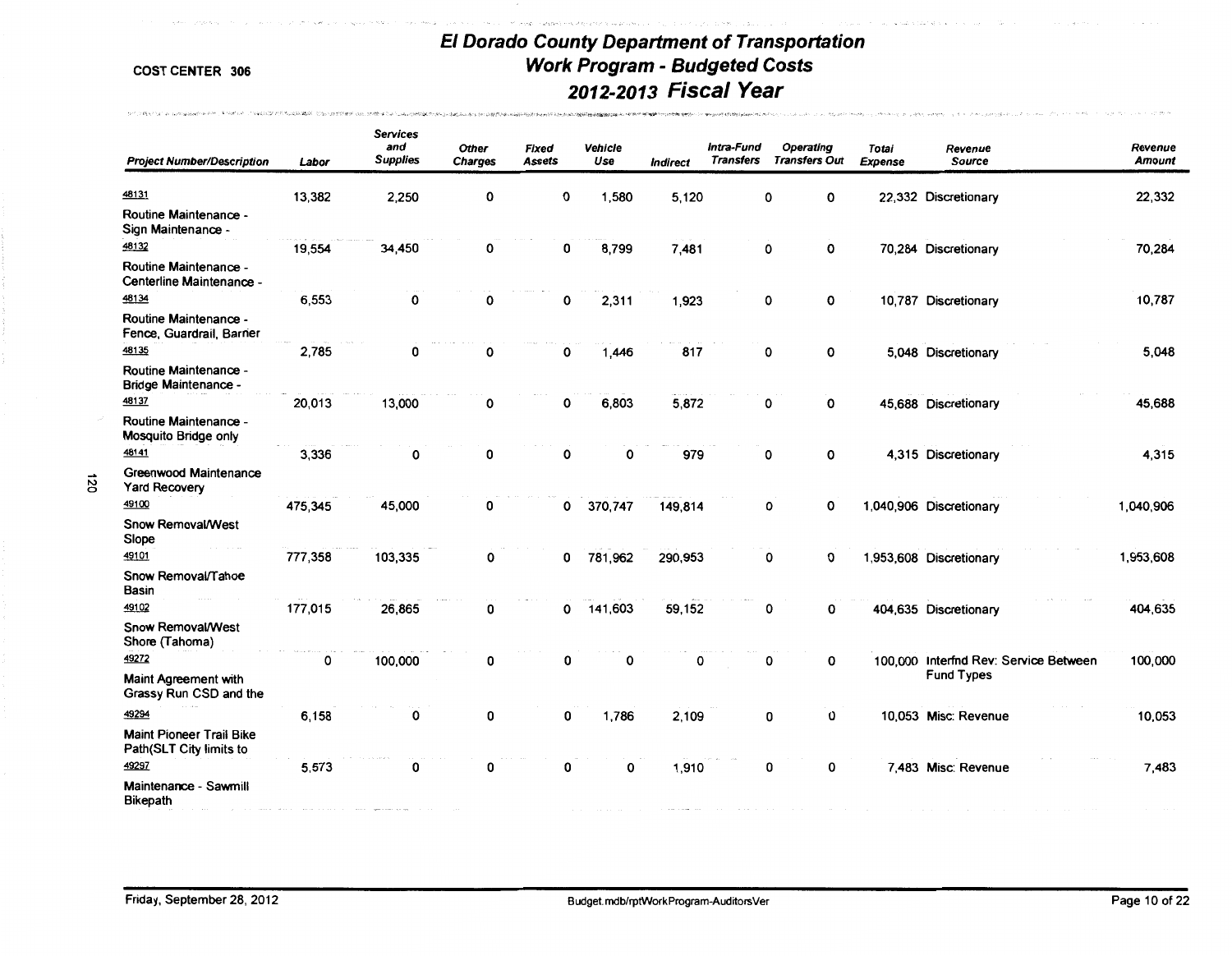**PERSYSTEMS CONDITIONS INTO REPORT AND CONDITIONS CONTINUES OF A STATE OF A STATEMENT OF THE CONDITIONS OF THE** 

and work and the experiment of the company of the state of the state of the state of the state of the state of

highway and other and contact and

COST CENTER 306

 $\label{eq:3.1} \langle \varphi^{\prime} \circ \varphi \rangle_{\text{M}} \simeq \langle \nabla \varphi, \varphi \rangle_{\text{M}} \otimes \langle \varphi^{\prime} \circ \varphi \rangle_{\text{M}} \simeq \langle \varphi^{\prime} \circ \varphi \rangle_{\text{M}} \simeq \langle \varphi^{\prime} \circ \varphi \circ \varphi \rangle_{\text{M}} \simeq \langle \varphi^{\prime} \circ \varphi \circ \varphi \circ \varphi \rangle_{\text{M}} \simeq \langle \varphi^{\prime} \circ \varphi \circ \varphi \circ \varphi \circ \varphi \rangle_{\text{M}}$ 

--" N --"

| Labor                             | <b>Services</b><br>and<br><b>Supplies</b> | Other<br><b>Charges</b>                                                                                                                                                | <b>Fixed</b><br><b>Assets</b> | Vehicle<br>Use | <i><b>Indirect</b></i>             | <b>Transfers</b> | Operating                                                    | <b>Total</b><br><b>Expense</b>                                                                                                                 | Revenue<br><b>Source</b>                           | Revenue<br><b>Amount</b>                                                                                                                                                                        |
|-----------------------------------|-------------------------------------------|------------------------------------------------------------------------------------------------------------------------------------------------------------------------|-------------------------------|----------------|------------------------------------|------------------|--------------------------------------------------------------|------------------------------------------------------------------------------------------------------------------------------------------------|----------------------------------------------------|-------------------------------------------------------------------------------------------------------------------------------------------------------------------------------------------------|
| 9,217                             | 0                                         | 0                                                                                                                                                                      | O                             | 95             | 2,748                              | 0                | 0                                                            |                                                                                                                                                |                                                    | (1,944)                                                                                                                                                                                         |
|                                   |                                           |                                                                                                                                                                        |                               |                |                                    |                  |                                                              |                                                                                                                                                | Misc: Reimbursement                                | 14,004                                                                                                                                                                                          |
| 47,018                            | 179,705                                   | 0                                                                                                                                                                      | 0                             | 46,280         | 13,795                             | 0                | 0                                                            |                                                                                                                                                |                                                    | 79,799                                                                                                                                                                                          |
|                                   |                                           |                                                                                                                                                                        |                               |                |                                    |                  |                                                              |                                                                                                                                                | Interfnd Rev: Service Between<br><b>Fund Types</b> | 206,999                                                                                                                                                                                         |
| 5,454,047                         | 3,522,655                                 | 144,000                                                                                                                                                                |                               |                | 1,802,739                          | 0                | 0                                                            |                                                                                                                                                |                                                    | 13.871.459                                                                                                                                                                                      |
|                                   |                                           |                                                                                                                                                                        |                               |                |                                    |                  |                                                              |                                                                                                                                                |                                                    |                                                                                                                                                                                                 |
| 62,431                            | 0                                         | 0                                                                                                                                                                      | 0                             | 4.863          | 32,706                             |                  | 0                                                            |                                                                                                                                                |                                                    | (15, 444)                                                                                                                                                                                       |
|                                   |                                           |                                                                                                                                                                        |                               |                |                                    |                  |                                                              |                                                                                                                                                |                                                    |                                                                                                                                                                                                 |
| 82,410                            | 0                                         | 0                                                                                                                                                                      | 0                             |                | 43,171                             |                  | 0                                                            |                                                                                                                                                |                                                    | (20, 384)                                                                                                                                                                                       |
|                                   |                                           |                                                                                                                                                                        |                               |                |                                    |                  |                                                              |                                                                                                                                                |                                                    |                                                                                                                                                                                                 |
|                                   |                                           |                                                                                                                                                                        |                               |                |                                    |                  |                                                              |                                                                                                                                                |                                                    | (51, 672)                                                                                                                                                                                       |
| 347,149                           | O                                         | n                                                                                                                                                                      | O                             | 20,625         |                                    |                  | 0                                                            |                                                                                                                                                |                                                    | (87, 500)                                                                                                                                                                                       |
|                                   |                                           |                                                                                                                                                                        |                               |                |                                    |                  |                                                              |                                                                                                                                                |                                                    |                                                                                                                                                                                                 |
| 66,829                            | 0                                         | O                                                                                                                                                                      | 0                             | 6,245          |                                    | 0                | 0                                                            |                                                                                                                                                |                                                    | 46,876                                                                                                                                                                                          |
|                                   |                                           |                                                                                                                                                                        |                               |                |                                    |                  |                                                              |                                                                                                                                                | <b>Public Utility Inspections</b>                  | 46,893                                                                                                                                                                                          |
|                                   |                                           |                                                                                                                                                                        |                               |                |                                    |                  |                                                              |                                                                                                                                                | Operating Transfer In:<br>Inspection               | 19,427                                                                                                                                                                                          |
| 13,485                            | 0                                         | 0                                                                                                                                                                      | O                             | 1,051          |                                    |                  | 0                                                            |                                                                                                                                                |                                                    | (3,336)                                                                                                                                                                                         |
| 4,253                             | 0                                         | 0                                                                                                                                                                      |                               | 0              |                                    |                  | 0                                                            |                                                                                                                                                |                                                    |                                                                                                                                                                                                 |
| <b>Project Number/Description</b> | 202,308                                   | <b>Support to Other Government Agencies</b><br>0<br>A SERVICA PRESENTATION DE SON LOCALISME DE MAYBARDO NOVADO CON LOCALISME DE LA CARACTERÍSTICA DE LA CARACTERÍSTICA | 0                             | 0              | 0 2.948,018<br>6,419<br>9,343<br>0 |                  | Intra-Fund<br>110,349<br>186,226<br>40.122<br>7,064<br>2,547 | <b>Transfers Out</b><br>ALCOHOL: AND STRATEGIC AREA (ALC)<br>(115, 444)<br>(152, 384)<br>(373, 672)<br>0<br>(641, 500)<br>(24, 936)<br>(6,800) | 13,871,459                                         | 12,060 Discretionary<br>286,798 Discretionary<br>(15,444) Discretionary<br>(20,384) Discretionary<br>(51,672) Discretionary<br>(87, 500)<br>113,196 Discretionary<br>(3,336) Discretionary<br>O |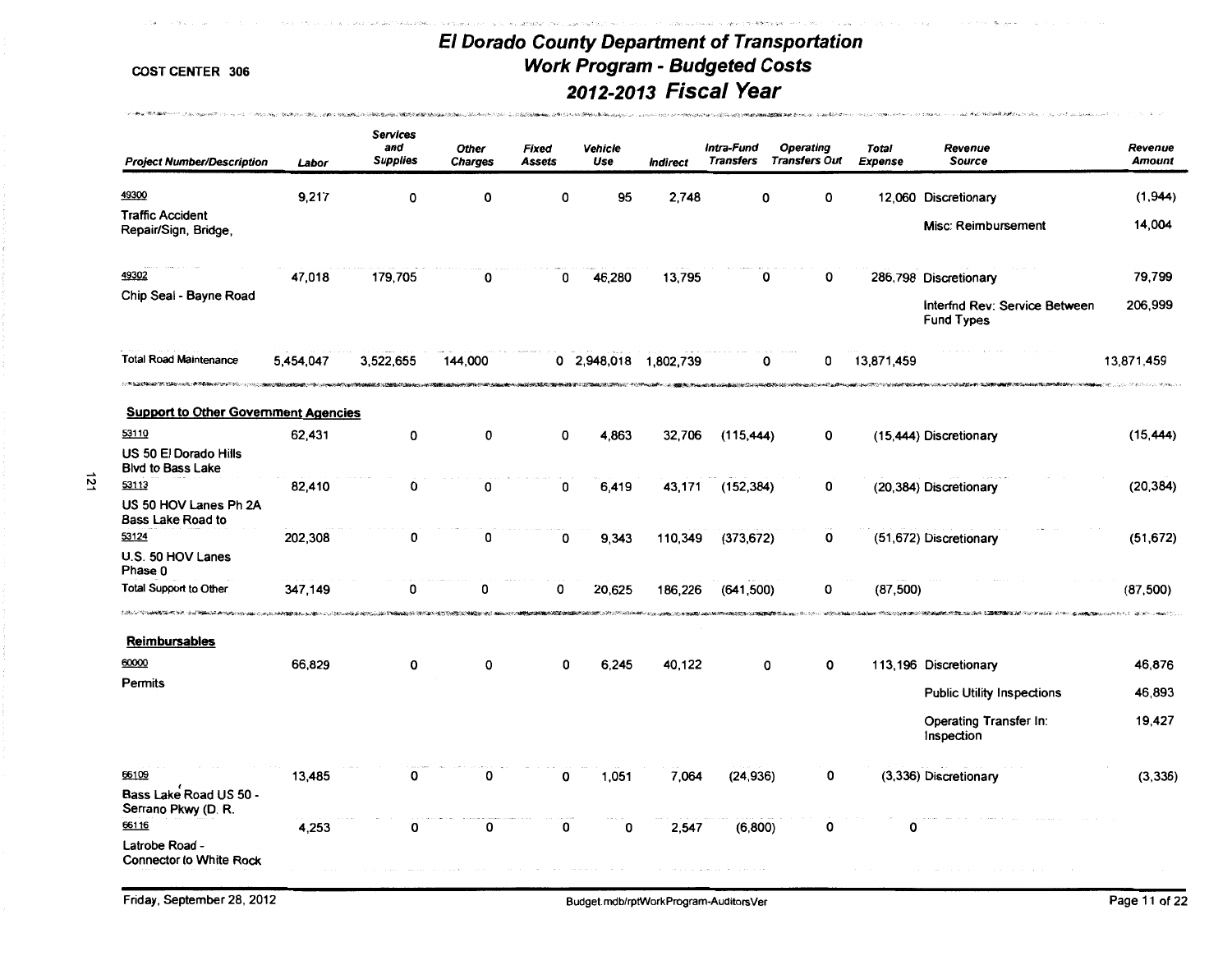.<br>2001 - Carlo de Landel, Antonio de Carlo III (m. 1944).<br>2012 - Carlo de Carlo II (m. 1955).

The company of the company of the

| <b>Project Number/Description</b>                                                                         | Labor                 | <b>Services</b><br>and<br><b>Supplies</b>                                                                                                                                                                                      | <b>Other</b><br><b>Charges</b> | <b>Fixed</b><br>Assets                                                                         | Venicle<br>Use | Indirect                     | Intra-Fund<br><b>Transfers</b> | <b>Operating</b><br><b>Transfers Out</b>                        | <b>Total</b><br><b>Expense</b> | Revenue<br><b>Source</b> | Revenue<br><b>Amount</b> |
|-----------------------------------------------------------------------------------------------------------|-----------------------|--------------------------------------------------------------------------------------------------------------------------------------------------------------------------------------------------------------------------------|--------------------------------|------------------------------------------------------------------------------------------------|----------------|------------------------------|--------------------------------|-----------------------------------------------------------------|--------------------------------|--------------------------|--------------------------|
| <b>Total Reimbursables</b>                                                                                | 84,567                | 0                                                                                                                                                                                                                              | 0                              | 0                                                                                              | 7,296          | 49,733                       | (31, 736)                      | 0                                                               | 109,860                        |                          | 109,860                  |
| <b>STEACH ANN HORN LOCALITY AND ACCORDING THE PRESENTIAL FIELD</b><br><b>Capital Improvement Projects</b> | <b>NUMBER</b> OF REAL | STATE AND DESCRIPTIONS OF A REAL PROPERTY OF A REAL PROPERTY OF A REAL PROPERTY OF A REAL PROPERTY OF A REAL PROPERTY OF A REAL PROPERTY OF A REAL PROPERTY OF A REAL PROPERTY OF A REAL PROPERTY OF A REAL PROPERTY OF A REAL |                                | http://www.android.com/2010/08/2010/http://www.android.com/2010/http://www.android.com/2020009 |                | <b>CROSS CONTROL PRODUCT</b> |                                | <b>THE CONTRACTOR OF THE CONTRACTOR OF A STATE OF THE PROOF</b> |                                |                          |                          |
| 71328                                                                                                     |                       |                                                                                                                                                                                                                                |                                |                                                                                                |                |                              |                                |                                                                 |                                |                          |                          |
| U.S. 50 Silva Valley<br>Road Interchange                                                                  | 157,593               | 0                                                                                                                                                                                                                              | 0                              | 0                                                                                              | 6,011          | 86,396                       | (250, 134)                     | 0                                                               |                                | (134) Discretionary      | (134)                    |
| 71333                                                                                                     | 17,506                | 0                                                                                                                                                                                                                              | 0                              | 0                                                                                              | 0              | 10,490                       | (27, 996)                      | 0                                                               | 0                              |                          |                          |
| U.S. 50 Ponderosa/S.<br>Shingle Interchange                                                               |                       |                                                                                                                                                                                                                                |                                |                                                                                                |                |                              |                                |                                                                 |                                |                          |                          |
| 71336<br>U.S. 50 Missouri Flat<br>Interchange Phase 1B                                                    | 312,160               | 0                                                                                                                                                                                                                              | 0                              | 0                                                                                              | 24,318         | 163,522                      | (577, 217)                     | 0                                                               |                                | (77,217) Discretionary   | (77, 217)                |
| 71346                                                                                                     | 78,638                | 0                                                                                                                                                                                                                              | 0                              | 0                                                                                              | 55             | 47,307                       | (145, 290)                     | 0                                                               |                                | (19,290) Discretionary   | (19, 290)                |
| Missouri Flat Interchange<br>Phase 1C - Riparian                                                          |                       |                                                                                                                                                                                                                                |                                |                                                                                                |                |                              |                                |                                                                 |                                |                          |                          |
| 71358                                                                                                     | 53,109                | 0                                                                                                                                                                                                                              | 0                              | 0                                                                                              | 47             | 31,844                       | (97, 875)                      | 0                                                               |                                | (12,875) Discretionary   | (12, 875)                |
| Francisco Drive Right<br><b>Turn Pocket</b>                                                               |                       |                                                                                                                                                                                                                                |                                |                                                                                                |                |                              |                                |                                                                 |                                |                          |                          |
| 72185                                                                                                     | 9,364                 | 0                                                                                                                                                                                                                              | O                              | 0                                                                                              | 730            | 4,906                        | (17, 316)                      | 0                                                               |                                | (2,316) Discretionary    | (2,316)                  |
| Latrobe Road - Overlay<br>Prep Work Ryan Ranch                                                            |                       |                                                                                                                                                                                                                                |                                |                                                                                                |                |                              |                                |                                                                 |                                |                          |                          |
| 72304<br>Northside School Class 1<br>Bike Path - SR 193                                                   | 34,324                | 0                                                                                                                                                                                                                              | 0                              | 0                                                                                              | 1.604          | 19,072                       | (63, 501)                      | 0                                                               |                                | (8.501) Discretionary    | (8,501)                  |
| 72306                                                                                                     | 41,810                | 0                                                                                                                                                                                                                              | 0                              | 0                                                                                              | 1,799          | 23,391                       | (77, 360)                      | 0                                                               |                                | (10,360) Discretionary   | (10, 360)                |
| Northside School Class 1<br>Bike Path - SR 49                                                             |                       |                                                                                                                                                                                                                                |                                |                                                                                                |                |                              |                                |                                                                 |                                |                          |                          |
| 72307                                                                                                     | 35,054                | 0                                                                                                                                                                                                                              | 0                              | 0                                                                                              | 730            | 20,312                       | (64, 657)                      | 0                                                               |                                | (8,561) Discretionary    | (8, 561)                 |
| <b>Cameron Park Class 2</b><br><b>Bike Lanes</b>                                                          |                       |                                                                                                                                                                                                                                |                                |                                                                                                |                |                              |                                |                                                                 |                                |                          |                          |
| 72369                                                                                                     | 53,831                | 0                                                                                                                                                                                                                              | 0                              | 0                                                                                              | 3,462          | 28,907                       | (99, 468)                      | 0                                                               |                                | (13,268) Discretionary   | (13, 268)                |
| <b>Hollow Oak Drainage</b><br><b>Bass Lake Hills Specific</b>                                             |                       |                                                                                                                                                                                                                                |                                |                                                                                                |                |                              |                                |                                                                 |                                |                          |                          |
| 72375                                                                                                     | 221,709               | 0                                                                                                                                                                                                                              | 0                              | O                                                                                              | 250            | 133,041                      | (379, 784)                     | 0                                                               |                                | (24,784) Discretionary   | (24, 784)                |
| SR-49 Realignment -<br><b>Diamond Springs</b>                                                             |                       |                                                                                                                                                                                                                                |                                |                                                                                                |                |                              |                                |                                                                 |                                |                          |                          |
| 73120<br>Signal Apache Ave/US<br>50 Intersection                                                          | 31,247                | 0                                                                                                                                                                                                                              | 0                              | 0                                                                                              | 880            | 21,824                       | (62, 200)                      | 0                                                               |                                | (8,249) Discretionary    | (8, 249)                 |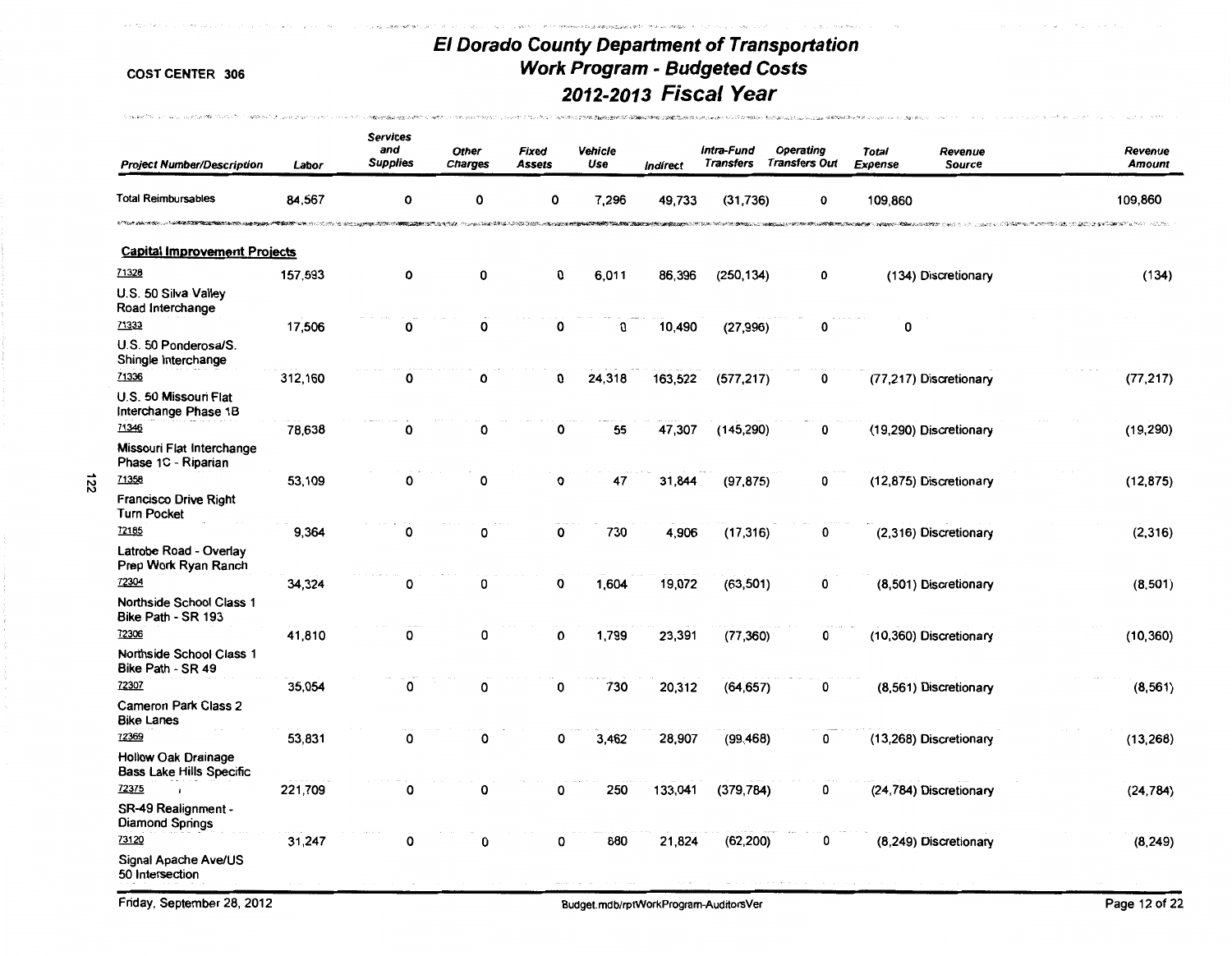and the state of the state of the

.<br>המיישו היה להרימה של המיישו היה השפעי, משפט משפט למול למוצע מלא מלכלים מה היה לשימוש עם היה של היה מונים משפטי

.<br>COMO INTELECCIÓN DE LOS MENORES DE LOS MODERNOS DE LOS MENORES DE LOS MENORES DE LOS MENORES DE LOS MENORES DE

Concert over 1940.

Carlos Constitution

THE REPORT OF A 1990 THE PERSON OF STREET WAS CITED BY A 45 YOM.

| <b>Project Number/Description</b>                      | Labor   | <b>Services</b><br>and<br><b>Supplies</b> | <b>Other</b><br><b>Charges</b> | Fixed<br><b>Assets</b> | Vehicle<br>Use | Indirect | Intra-Fund<br><b>Transfers</b> | <b>Operating</b><br><b>Transfers Out</b> | <b>Total</b><br><b>Expense</b> | Revenue<br>Source      | Revenue<br><b>Amount</b> |
|--------------------------------------------------------|---------|-------------------------------------------|--------------------------------|------------------------|----------------|----------|--------------------------------|------------------------------------------|--------------------------------|------------------------|--------------------------|
| 73320<br>Pleasant Valley Rd                            | 132,010 | 0                                         | 0                              | $\mathbf 0$            | 4,881          | 72,609   | (231, 531)                     | $\mathbf 0$                              |                                | (22,031) Discretionary | (22, 031)                |
| Patterson Dr Signalization<br>73358                    | 70,715  | 0                                         | 0                              | 0                      | 5,021          | 37,514   | (128, 965)                     | 0                                        |                                | (15,715) Discretionary | (15, 715)                |
| Pleasant Valley Rd Oak<br>Hill Rd Intersection Impr    |         |                                           |                                |                        |                |          |                                |                                          |                                |                        |                          |
| 73359                                                  | 77,470  | 0                                         | 0                              | 0                      | 3,549          | 42,981   | (143,000)                      | 0                                        |                                | (19,000) Discretionary | (19,000)                 |
| Latrobe Road - N of Ryan<br>Ranch MP 7.0-7.35          |         |                                           |                                |                        |                |          |                                |                                          |                                |                        |                          |
| 73360                                                  | 57,960  | 0                                         | 0                              | 0                      | 2,067          | 32,473   | (107, 109)                     | 0                                        |                                | (14,609) Discretionary | (14, 609)                |
| <b>Cold Springs Road</b><br>Realignment                |         |                                           |                                |                        |                |          |                                |                                          |                                |                        |                          |
| 73362                                                  | 55,103  | 0                                         | 0                              | 0                      | 1,208          | 31,589   | (101, 759)                     | 0                                        |                                | (13,859) Discretionary | (13, 859)                |
| Salmon Falls Rd - at<br>Gienesk Lane -                 |         |                                           |                                |                        |                |          |                                |                                          |                                |                        |                          |
| 76107                                                  | 42,455  | 0                                         | 0                              | 0                      | 3,306          | 22,239   | (68,000)                       | 0                                        | Ω                              |                        |                          |
| <b>Silver Springs Pkwy</b><br>Onsite & Signal at Green |         |                                           |                                |                        |                |          |                                |                                          |                                |                        |                          |
| 76108                                                  | 48,641  | 0                                         | 0                              | 0                      | 45             | 29,314   | (78,000)                       | 0                                        | $\mathbf 0$                    |                        |                          |
| <b>Silver Springs Pkwy</b><br><b>Offsite</b>           |         |                                           |                                |                        |                |          |                                |                                          |                                |                        |                          |
| 76114                                                  | 41,830  | 0                                         | 0                              | 0                      | 3,257          | 21,913   | (67,000)                       | 0                                        | 0                              |                        |                          |
| <b>Green Valley Deer Valley</b><br><b>Turn Lanes</b>   |         |                                           |                                |                        |                |          |                                |                                          |                                |                        |                          |
| 77109                                                  | 262,342 | 0                                         | 0                              | 0                      | 20,337         | 137,522  | (485,086)                      | 0                                        |                                | (64,885) Discretionary | (64, 885)                |
| Green Valley Road at<br>Tennessee Creek -              |         |                                           |                                |                        |                |          |                                |                                          |                                |                        |                          |
| 77114                                                  | 58,234  | 0                                         | 0                              | 0                      | 83             | 35,183   | (107,968)                      | 0                                        |                                | (14,468) Discretionary | (14, 468)                |
| Green Valley Rd. at<br><b>Weber Creek-Bridge</b>       |         |                                           |                                |                        |                |          |                                |                                          |                                |                        |                          |
| 77115                                                  | 74,739  | 0                                         | 0                              | 0                      | 98             | 45,163   | (138, 583)                     | 0                                        |                                | (18,583) Discretionary | (18, 583)                |
| Sly Park Road Clear<br><b>Creek Crossing - Bridge</b>  |         |                                           |                                |                        |                |          |                                |                                          |                                |                        |                          |
| 77116                                                  | 121,578 | 0                                         | $\mathbf 0$                    | $\mathbf 0$            | 269            | 73,153   | (224, 742)                     | 0                                        |                                | (29,742) Discretionary | (29, 742)                |
| Bucks Bar, N Fork<br><b>Cosumnes River Bridge</b>      |         |                                           |                                |                        |                |          |                                |                                          |                                |                        |                          |
| 77117                                                  | 33,137  | 0                                         | $\mathbf 0$                    | $\mathbf 0$            | 292            | 19,571   | (61.047)                       | 0                                        |                                | (8,047) Discretionary  | (8,047)                  |
| <b>Rubicon Bridge at Ellis</b><br>Creek                |         |                                           |                                |                        |                |          |                                |                                          |                                |                        |                          |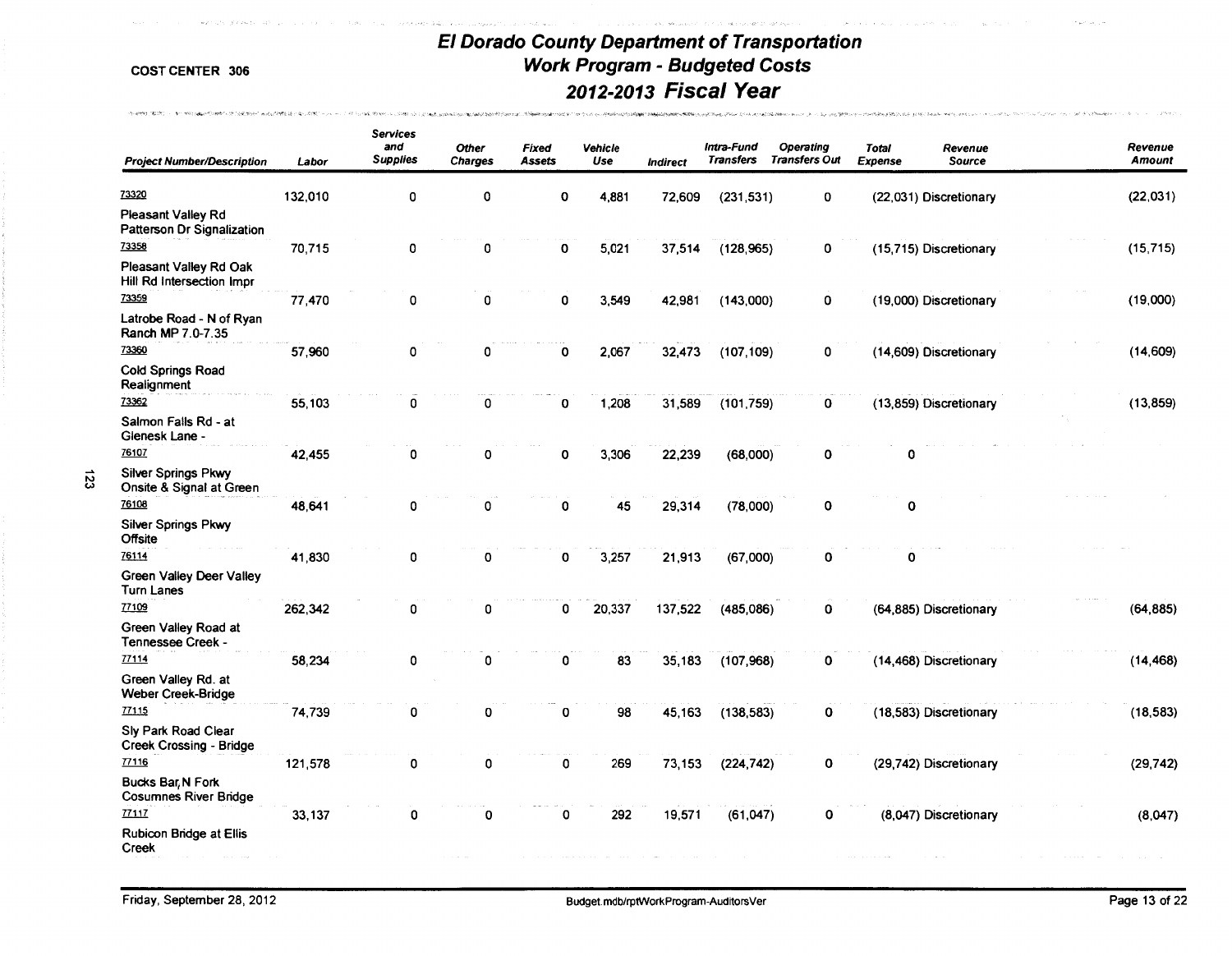.<br>Waliofariki wa mwaka wa

.<br>Samuella

decision and dealership in the control of

.<br>Les pours le soudient de sans l'étoient à la proper de centre de les

A Site

"- > .......

| <b>Project Number/Description</b>                       | Labor  | <b>Services</b><br>and<br><b>Supplies</b> | <b>Other</b><br><b>Charges</b> | Fixed<br>Assets | <b>Vehicle</b><br>Use | Indirect | Intra-Fund<br><b>Transfers</b> | Operating<br><b>Transfers Out</b> | <b>Total</b><br><b>Expense</b> | Revenue<br><b>Source</b> | Revenue<br><b>Amount</b> |
|---------------------------------------------------------|--------|-------------------------------------------|--------------------------------|-----------------|-----------------------|----------|--------------------------------|-----------------------------------|--------------------------------|--------------------------|--------------------------|
| 77118                                                   | 34,343 | 0                                         | 0                              | 0               | 2,432                 | 18,225   | (63, 478)                      | O                                 |                                | (8,478) Discretionary    | (8, 478)                 |
| Wentworth Springs Road.<br><b>Bridge at Gerle Creek</b> |        |                                           |                                |                 |                       |          |                                |                                   |                                |                          |                          |
| 77119                                                   | 86,243 | $\mathbf 0$                               | 0                              | 0               | 58                    | 51,699   | (158, 904)                     | 0                                 |                                | (20,904) Discretionary   | (20, 904)                |
| <b>Blair Road over EID</b><br>Canal - Bridge            |        |                                           |                                |                 |                       |          |                                |                                   |                                |                          |                          |
| 77121                                                   | 19,354 | 0                                         | 0                              | $\mathbf 0$     | 1,508                 | 10,138   | (35, 788)                      | 0                                 |                                | (4,788) Discretionary    | (4, 788)                 |
| Ice House Road Bridges<br>Maintenance Project           |        |                                           |                                |                 |                       |          |                                |                                   |                                |                          |                          |
| 77122                                                   | 58,120 | 0                                         | 0                              | 0               | 39                    | 34,841   | (107, 088)                     | 0                                 |                                | (14,088) Discretionary   | (14,088)                 |
| Newtown Rd - at S. Fork<br>of Weber Creek - Bridge      |        |                                           |                                |                 |                       |          |                                |                                   |                                |                          |                          |
| 77123                                                   | 66,870 | $\mathbf 0$                               | 0                              | 0               | 45                    | 40,085   | (123, 209)                     | 0                                 |                                | (16,209) Discretionary   | (16, 209)                |
| Alder Drive at EID<br>Canal - Bridge                    |        |                                           |                                |                 |                       |          |                                |                                   |                                |                          |                          |
| 77124                                                   | 71,870 | $\mathbf 0$                               | 0                              | 0               | 48                    | 43,082   | (132, 420)                     | 0                                 |                                | (17,420) Discretionary   | (17, 420)                |
| Silver Fork Road at<br>South Fork American              |        |                                           |                                |                 |                       |          |                                |                                   |                                |                          |                          |
| 77125                                                   | 34,352 | 0                                         | 0                              | 0               | 43                    | 20,605   | (63, 331)                      | 0                                 |                                | (8,331) Discretionary    | (8, 331)                 |
| Hazel Valley Road at<br>PG&E Canal - Bridge             |        |                                           |                                |                 |                       |          |                                |                                   |                                |                          |                          |
| 77126                                                   | 79,369 | 0                                         | 0                              | 0               | 53                    | 47,578   | (146, 238)                     | 0                                 |                                | (19,238) Discretionary   | (19, 238)                |
| <b>Mosquito Road Bridge</b><br>So Fork American River - |        |                                           |                                |                 |                       |          |                                |                                   |                                |                          |                          |
| 77127                                                   | 31,226 | 0                                         | 0                              | 0               | 41                    | 18,733   | (57, 574)                      | $\mathbf 0$                       |                                | (7,574) Discretionary    | (7, 574)                 |
| Green Valley Road at<br>Indian Creek - Bridge           |        |                                           |                                |                 |                       |          |                                |                                   |                                |                          |                          |
| 77128                                                   | 37,428 | 0                                         | 0                              | $\mathbf 0$     | 41                    | 22,531   | (69, 190)                      | O                                 |                                | (9,190) Discretionary    | (9, 190)                 |
| <b>Bassi Road at Granite</b><br>Creek - Bridge          |        |                                           |                                |                 |                       |          |                                |                                   |                                |                          |                          |
| 77129                                                   | 37,477 | 0                                         | 0                              | 0               | 45                    | 22,478   | (69,088)                       | O                                 |                                | (9,088) Discretionary    | (9,088)                  |
| Mt. Murphy Road at<br>South Fork American               |        |                                           |                                |                 |                       |          |                                |                                   |                                |                          |                          |
| 77130                                                   | 16,255 | 0                                         | 0                              | 0               | 195                   | 9,550    | (29,082)                       | 0                                 |                                | (3,082) Discretionary    | (3,082)                  |
| Mt. Aukum Road at North<br>Fork Cosumnes River -        |        |                                           |                                |                 |                       |          |                                |                                   |                                |                          |                          |
| 77131                                                   | 9,380  | 0                                         | Ω                              | 0               | 0                     | 5,620    | (17, 023)                      | 0                                 |                                | (2,023) Discretionary    | (2,023)                  |
| Ice House Road at Jones<br>Fork Silver Creek -          |        |                                           |                                |                 |                       |          |                                |                                   |                                |                          |                          |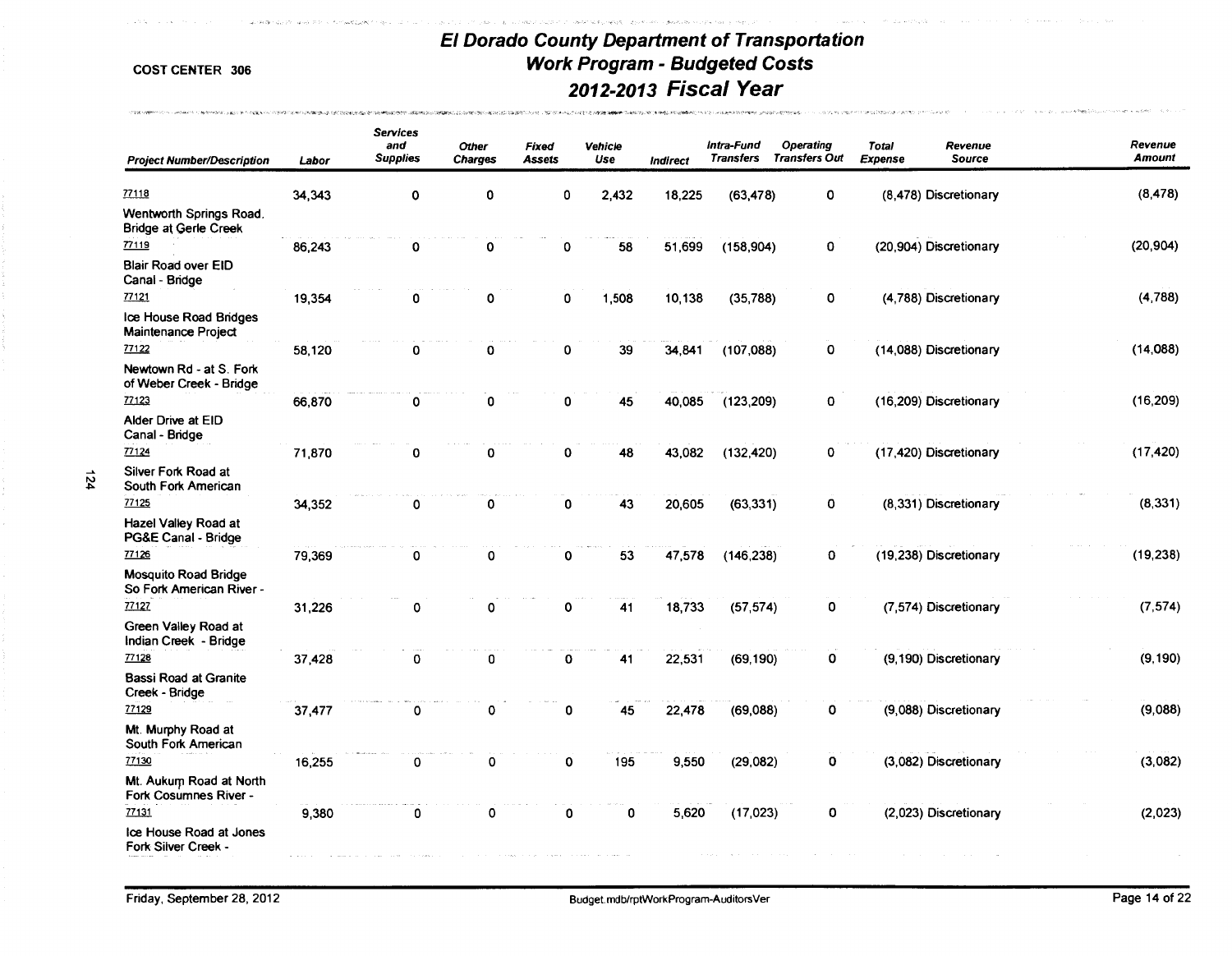-<br>グランス かけるのでは、外国の連携へは、最初の大阪、外国の地域の新たいとからです。 スーパーソン (中国語) しょうがくせい アール

**BELLY REPORT ON HOLD DER** 

N

| <b>Project Number/Description</b>                    | Labor     | <b>Services</b><br>and<br><b>Supplies</b> | <b>Other</b><br><b>Charges</b> | Fixed<br>Assets | Vehicle<br>Use | Indirect | Intra-Fund<br><b>Transfers</b> | Operating<br><b>Transfers Out</b> | Total<br>Revenue<br><b>Source</b><br><b>Expense</b> | Revenue<br><b>Amount</b> |
|------------------------------------------------------|-----------|-------------------------------------------|--------------------------------|-----------------|----------------|----------|--------------------------------|-----------------------------------|-----------------------------------------------------|--------------------------|
| 77132                                                | 3,127     | 0                                         | 0                              | 0               | 0              | 1,873    | (5,675)                        | 0                                 | (675) Discretionary                                 | (675)                    |
| Bayne Road at Dutch<br>Creek - Bridge                |           |                                           |                                |                 |                |          |                                |                                   |                                                     |                          |
| 77133                                                | 49,975    | ٥                                         | 0                              | 0               | 54             | 29,971   | (90, 785)                      | 0                                 | (10,785) Discretionary                              | (10, 785)                |
| Cosumnes Mine Road at<br><b>North Fork Cosumnes</b>  |           |                                           |                                |                 |                |          |                                |                                   |                                                     |                          |
| 77134                                                | 6,254     | 0                                         | 0                              | 0               | 0              | 3,746    | (11, 515)                      | 0                                 | (1,515) Discretionary                               | (1, 515)                 |
| Oak Hill Road at Squaw<br>Hollow Creek - Bridge      |           |                                           |                                |                 |                |          |                                |                                   |                                                     |                          |
| 77135                                                | 6,254     | 0                                         | 0                              | 0               | 0              | 3,746    | (11, 515)                      | 0                                 | (1,515) Discretionary                               | (1, 515)                 |
| Hanks Exchange at<br>Squaw Hollow Creek -            |           |                                           |                                |                 |                |          |                                |                                   |                                                     |                          |
| 77136                                                | 6,254     | 0                                         | 0                              | 0               | 0              | 3,746    | (11, 515)                      | 0                                 | (1,515) Discretionary                               | (1, 515)                 |
| Green Valley Road at<br>Mound Springs Creek -        |           |                                           |                                |                 |                |          |                                |                                   |                                                     |                          |
| 77137                                                | 6,254     | 0                                         | 0                              | 0               | 0              | 3,746    | (11, 515)                      | 0                                 | (1,515) Discretionary                               | (1, 515)                 |
| Greenstone Road at<br>State Creek - Bridge           |           |                                           |                                |                 |                |          |                                |                                   |                                                     |                          |
| 77138                                                | 6,254     | 0                                         | 0                              | 0               | 0              | 3,746    | (11, 515)                      | 0                                 | (1,515) Discretionary                               | (1, 515)                 |
| Clear Creek Road at<br>Clear Creek (PM 1.82) -       |           |                                           |                                |                 |                |          |                                |                                   |                                                     |                          |
| 77139                                                | 6,254     | 0                                         | 0                              | 0               | 0              | 3,746    | (11, 515)                      | 0                                 | (1,515) Discretionary                               | (1, 515)                 |
| Clear Creek Road at<br>Clear Creek (PM 0.25) -       |           |                                           |                                |                 |                |          |                                |                                   |                                                     |                          |
| 79999                                                | 28,185    | 0                                         | 0                              | 0               | 0              | 17,866   | (46, 051)                      | 0                                 | 0                                                   |                          |
| Capital Improvement<br><b>Projects Not Completed</b> |           |                                           |                                |                 |                |          |                                |                                   |                                                     |                          |
| <b>Total Capital Improvement</b>                     | 2,823,657 | 0                                         | 0                              | n               | 88.901         |          | 1,609,587 (5,089,602)          | n                                 | (567, 457)                                          | (567, 457)               |
| <b>Fixed Assets</b>                                  |           |                                           |                                |                 |                |          |                                |                                   |                                                     | こうきゅうしょう しんしょうしょう        |
| 81134                                                | 0         | 0                                         | 0                              | 526,000         | 0              | 0        | 0                              | 0                                 | 526,000 Discretionary                               | 526,000                  |
| Wash Rack & Sewer<br>Connection                      |           |                                           |                                |                 |                |          |                                |                                   |                                                     |                          |
| 81162                                                | 25,095    | 0                                         | 0                              | 60,000          | 4,346          | 11,801   | 0                              | 0                                 | 101,242 Discretionary                               | 101,242                  |
| Fixed Asset - Shakori<br>Yard BMP Project            |           |                                           |                                |                 |                |          |                                |                                   |                                                     |                          |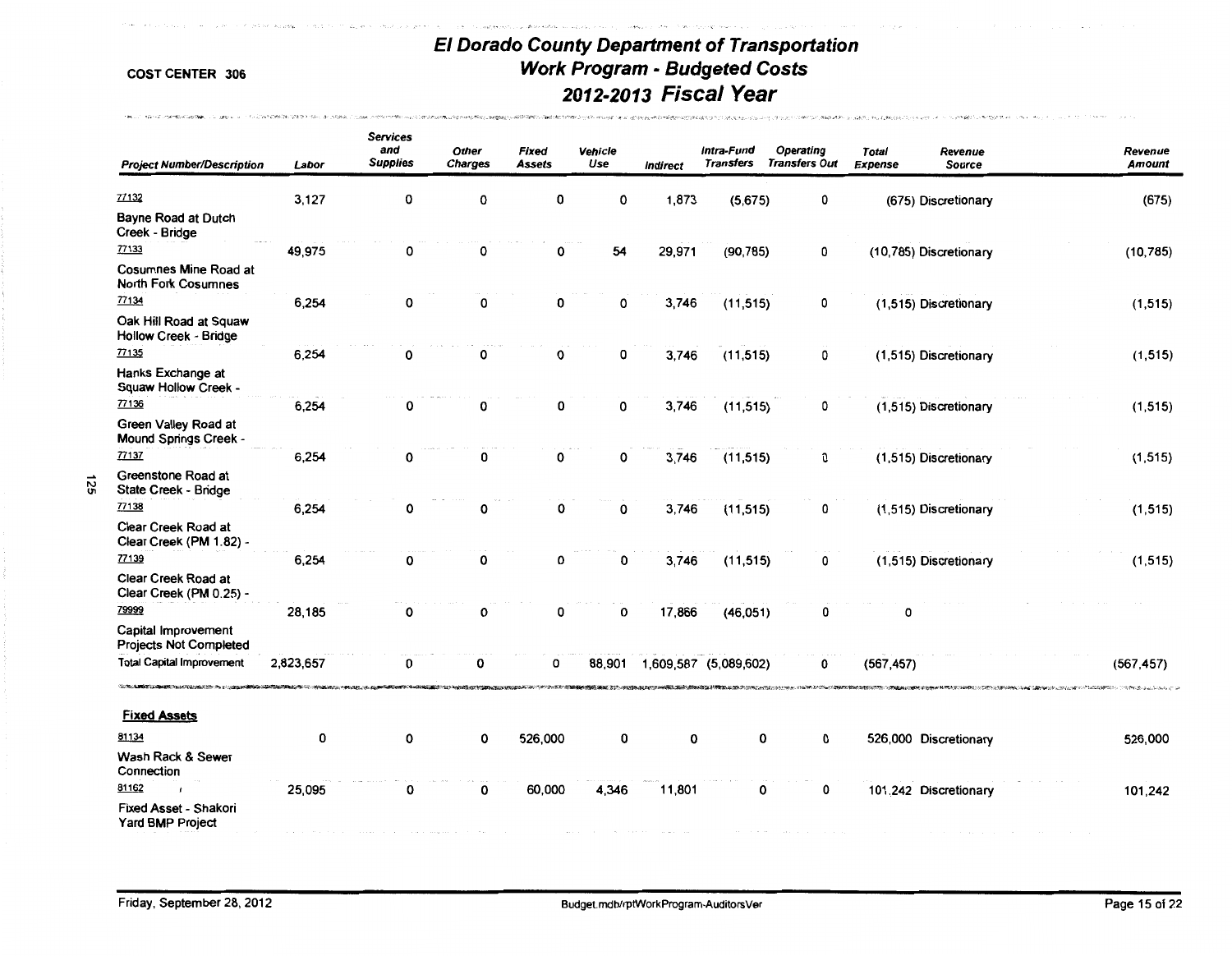**Conservation Care** 

المالية التبا

.<br>במשפט המוניע ביותר במי המוניע במוני היה היה היה היה היה היה מוניע במוני היה בין היה באירופי היה היה היה היה הי

-<br>Gently on the whole classer

.<br>האחרונה " ב-1996 האליוני המוניקס ה-1997 ייקו מאופייה במונים המונים ואופייה מאופייה באופייה היו להיות המונים וא

APPRENT AND A STREET CHARGE STATE CONTRACTOR CONTRACTOR CONTRACTOR CONTRACTOR

.<br>The contribution of the art in the same products

| <b>Project Number/Description</b>                 | Labor  | <b>Services</b><br>and<br><b>Supplies</b> | <b>Other</b><br><b>Charges</b> | <b>Fixed</b><br><b>Assets</b> | Vehicle<br>Use | Indirect | Intra-Fund<br><b>Transfers</b> |             | <b>Operating</b><br><b>Transfers Out</b> | <b>Total</b><br><b>Expense</b> | Revenue<br>Source                           | Revenue<br><b>Amount</b> |
|---------------------------------------------------|--------|-------------------------------------------|--------------------------------|-------------------------------|----------------|----------|--------------------------------|-------------|------------------------------------------|--------------------------------|---------------------------------------------|--------------------------|
| 82161                                             | 0      | 11,250                                    | 0                              | 101,250                       | 0              | 0        |                                | 0           | $\mathbf 0$                              |                                | 112,500 Discretionary                       | 58,413                   |
| <b>Fixed Asset - Diesel</b><br>Retrofit           |        |                                           |                                |                               |                |          |                                |             |                                          |                                | ST: Other                                   | 54,087                   |
| 82185                                             | Ω      |                                           | 0                              | 300,000                       | 0              | n        |                                | 0           | 0                                        |                                | 300,000 Discretionary                       | 150,000                  |
| Fixed Asset - Sweeper<br>$11-12(1)$               |        |                                           |                                |                               |                |          |                                |             |                                          |                                | Fed: United States Forest<br>Service (USFS) | 150,000                  |
| 82191                                             | o      | n                                         | 0                              | 61,397                        | 0              | 0        |                                | 0           | 0                                        |                                | 61,397 Discretionary                        | 61,397                   |
| Fixed Asset -<br>Dump/Stake bed truck             |        |                                           |                                |                               |                |          |                                |             |                                          |                                |                                             |                          |
| 82193                                             | 0      | 0                                         | 0                              | 14,000                        | 0              | 0        |                                | 0           | 0                                        |                                | 14,000 Discretionary                        | 14,000                   |
| Fixed Asset - Sign Plate<br><b>Corner Shearer</b> |        |                                           |                                |                               |                |          |                                |             |                                          |                                |                                             |                          |
| 82194                                             | 0      | $\Omega$                                  | 0                              | 2,700                         | 0              | 0        |                                | 0           | 0                                        |                                | 2,700 Discretionary                         | 2,700                    |
| Fixed Asset - Loop Tester                         |        |                                           |                                |                               |                |          |                                |             |                                          |                                |                                             |                          |
| 82199                                             | 0      | $\Omega$                                  | 0                              | 3,700                         | O              | 0        |                                | $\mathbf 0$ | 0                                        |                                | 3,700 Discretionary                         | 3,700                    |
| <b>Fixed Asset - Diagnostic</b><br>Code Scanner   |        |                                           |                                |                               |                |          |                                |             |                                          |                                |                                             |                          |
| 82200                                             | 0      | 28,080                                    | 0                              | 0                             | $\Omega$       | 0        |                                | 0           | 0                                        |                                | 28,080 Discretionary                        | 28,080                   |
| Fixed Asset - Radio's for<br><b>Vehicles</b>      |        |                                           |                                |                               |                |          |                                |             |                                          |                                |                                             |                          |
| 83070                                             | 0      | 0                                         | 0                              | 44,500                        | 0              | 0        |                                | $\mathbf 0$ | 0                                        |                                | 44,500 Discretionary                        | 44,500                   |
| <b>Fixed Asset - Cornputers</b><br>and Printers   |        |                                           |                                |                               |                |          |                                |             |                                          |                                |                                             |                          |
| <b>Total Fixed Assets</b>                         | 25,095 | 39,330                                    | 0                              | 1,113,547                     | 4,346          | 11,801   |                                | 0           | 0                                        | 1,194,119                      |                                             | 1,194,119                |
| <b>Support to Other County Departments</b>        |        |                                           |                                |                               |                |          |                                |             |                                          |                                |                                             |                          |
| 90001                                             | 138    | 0                                         | 0                              | $\mathbf 0$                   | 0              | 78       |                                | 0           | 0                                        |                                | 216 Interfnd Rev: Facilities Parks          | 216                      |
| <b>Countywide Special</b><br>Projects & Deferred  |        |                                           |                                |                               |                |          |                                |             |                                          |                                | & Rec                                       |                          |
| الله المالية<br>90006                             | 582    | 0                                         | 0                              | 0                             | 0              | 330      |                                | 0           | 0                                        |                                | 912 Interfnd Rev: Facilities Parks          | 912                      |
| Countywide Parking Lot<br>Repairs, Lighting &     |        |                                           |                                |                               |                |          |                                |             |                                          |                                | & Rec                                       |                          |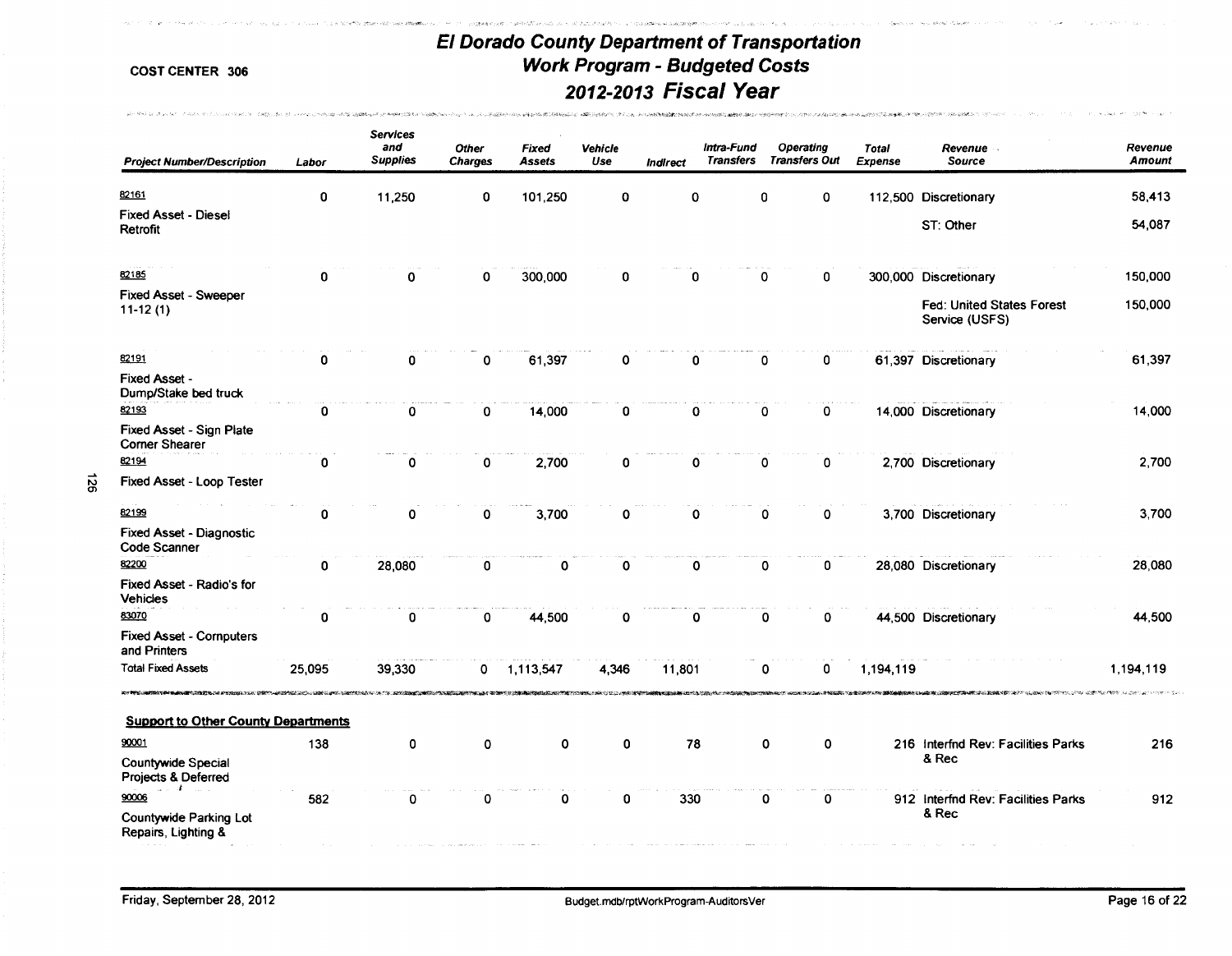2012年10月10日 10月20日 10月11日 10月11日 10月11日 10月11日 10月11日 10月11日 10日

 $\sim 100$  M  $_{\odot}$  $\sim$ 

.<br>**Representative Markets control of the angle of the control of the angle of the Angles Mar** 

 $\tau_{\rm c,0}$  was  $\beta\sigma$  .

**Andret la Charles Community (Latitude Programma)** 

| <b>Project Number/Description</b>                                 | Labor  | <b>Services</b><br>and<br><b>Supplies</b> | <b>Other</b><br>Charges | Fixed<br>Assets | Vehicle<br>Use | <b>Indirect</b> | Intra-Fund | Operating<br>Transfers Transfers Out | Totai<br><b>Expense</b> | Revenue<br><b>Source</b>                                                   | Revenue<br><b>Amount</b> |
|-------------------------------------------------------------------|--------|-------------------------------------------|-------------------------|-----------------|----------------|-----------------|------------|--------------------------------------|-------------------------|----------------------------------------------------------------------------|--------------------------|
| 90009<br><b>Countywide Department</b><br><b>Moves</b>             | 3,193  | 0                                         | 0                       | 0               | $\Omega$       | 1,807           |            | O<br>0                               |                         | 5.000 Interfnd Rev: Facilities Parks<br>& Rec                              | 5,000                    |
| 90058<br>PVL and SLT-Energy<br><b>Retrofitting Project</b>        | 7,664  | $\mathbf 0$                               | 0                       | 0               | 0              | 4,336           |            | 0<br>0                               |                         | 12,000 Interfnd Rev: Facilities Parks<br>& Rec                             | 12,000                   |
| 90100<br>Court PVL - Main Street<br>Sesmic Retrofit (Corbel)      | 6,079  | 0                                         | 0                       | $\mathbf 0$     | 0              | 3,440           |            | 0<br>0                               |                         | 9.519 Interfnd Rev: Facilities Parks<br>& Rec                              | 9,519                    |
| 90102<br>Court SLT - Johnson<br><b>Buildings Seismic Retrofit</b> | 35     | $\mathbf 0$                               | 0                       | 0               | 0              | 20              |            | 0<br>0                               |                         | 55 Interfnd Rev: Facilities Parks<br>& Rec                                 | 55                       |
| 90103<br>Court Cameron Park -<br><b>ADA Improvements</b>          | 12,562 | 0                                         | 0                       | 0               | 0              | 7,108           |            | 0<br>0                               |                         | 19,670 Interfnd Rev: Facilities Parks<br>& Rec                             | 19,670                   |
| 90104<br><b>Court ADA</b><br>Improvements - Bldg C                | 13,840 | 0                                         | 0                       | 0               | 0              | 7,830           |            | O<br>0                               |                         | 21,670 Interfnd Rev: Facilities Parks<br>& Rec                             | 21,670                   |
| 90106<br>Juvenile Hall<br>Construction/Remodel                    | 254    | 0                                         | 0                       | 0               | 0              | 144             |            | 0<br>0                               |                         | 398 Interfnd Rev: Facilities Parks<br>& Rec                                | 398                      |
| 90108<br>Court SLT - ADA<br><b>Improvements</b>                   | 17,544 | 0                                         | 0                       | 0               | $\Omega$       | 9.926           |            | 0<br>0                               |                         | 27.470 Interfnd Rev: Facilities Parks<br>& Rec                             | 27,470                   |
| 90214<br>Jail - SLT HVAC<br>Replacement                           | 17,980 | 0                                         | 0                       | $\Omega$        | $\Omega$       | 10,173          |            | O<br>0                               |                         | 28,153 Interfnd Rev: Facilities Parks<br>& Rec                             | 28,153                   |
| 90600<br>Animal Control - PVL                                     | 114    | 0                                         | 0                       | 0               | 0              | 64              |            | 0<br>0                               |                         | 178 Interfnd Rev: Facilities Parks<br>& Rec                                | 178                      |
| 91901<br>Cemetery - Not Specific                                  | 32,752 | 0                                         | 0                       | 0               | $\Omega$       | 9,639           |            | 0<br>0                               |                         | 42,391 Discretionary<br>Interfnd Rev: Service Between<br><b>Fund Types</b> | (7, 014)<br>49,405       |
| 91902<br><b>Placerville Union</b><br>Cemetery                     | 20,504 | 0                                         | 0                       | 0               | $\Omega$       | 6,033           | (30, 929)  | 0                                    |                         | (4,392) Discretionary                                                      | (4, 392)                 |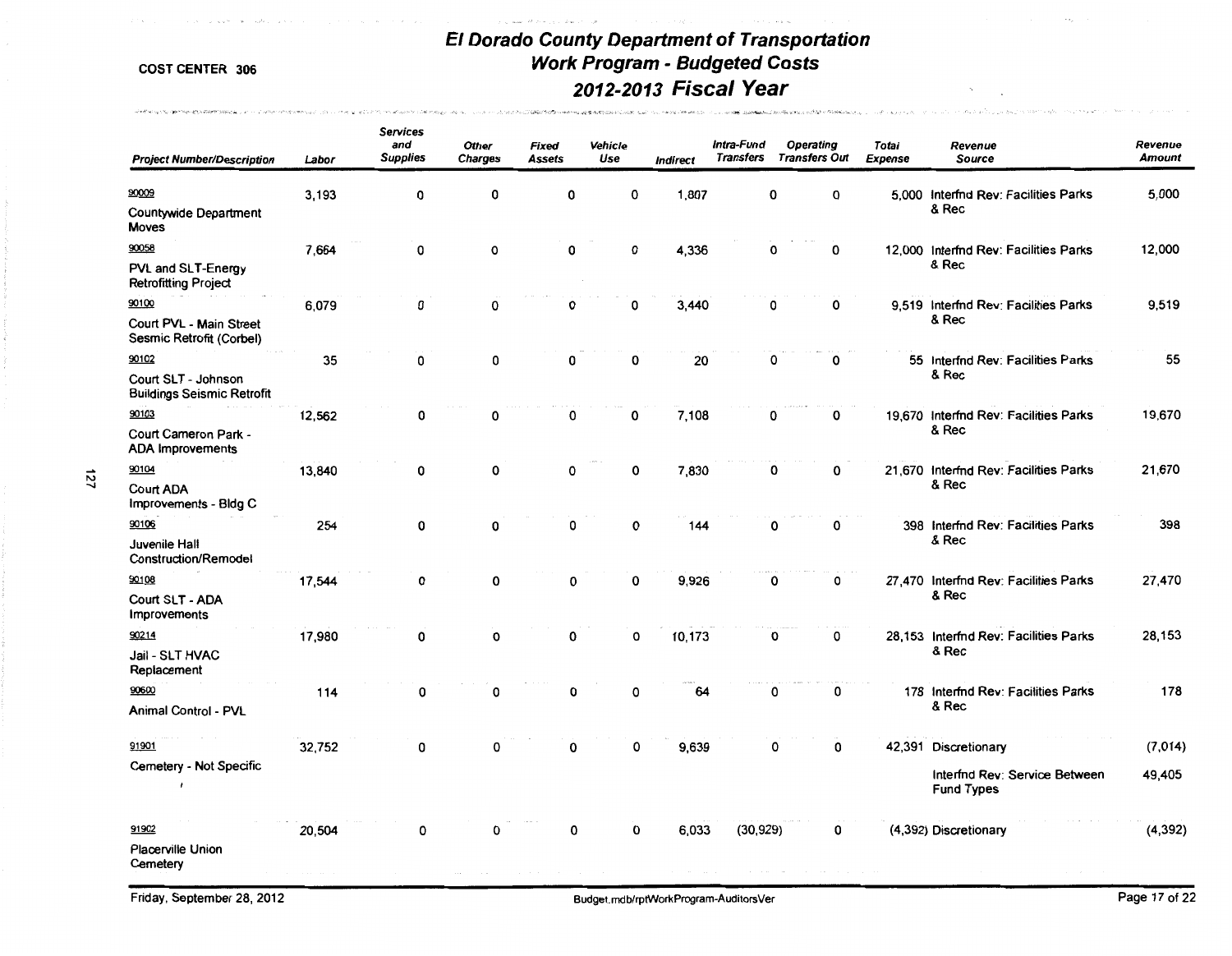cate withdraw

\_\_. I'V co

| <b>Project Number/Description</b>                           | Labor  | <b>Services</b><br>and<br><b>Supplies</b> | <b>Other</b><br><b>Charges</b> | Fixed<br><b>Assets</b> | <b>Vehicle</b><br>Use | <b>Indirect</b> | Intra-Fund<br><b>Transfers</b> | Operating<br><b>Transfers Out</b> | Total<br><b>Expense</b> | Revenue<br>Source                                        | Revenue<br><b>Amount</b> |
|-------------------------------------------------------------|--------|-------------------------------------------|--------------------------------|------------------------|-----------------------|-----------------|--------------------------------|-----------------------------------|-------------------------|----------------------------------------------------------|--------------------------|
| 92000                                                       | 11,874 | 0                                         | O                              | 0                      | O                     | 10,620          | 0                              | 0                                 | 22.494                  | Discretionary                                            | (2,506)                  |
| Fleet Management -<br>Vehicle Maintenance                   |        |                                           |                                |                        |                       |                 |                                |                                   |                         | Interfnd Rev: Service Between<br><b>Fund Types</b>       | 25,000                   |
| 93000                                                       | 20,788 | 0                                         | O                              |                        | $\Omega$              | 2,438           | 0                              | 0                                 |                         | 23,226 Discretionary                                     | (1,774)                  |
| Airport - Activity<br>Applicable to both                    |        |                                           |                                |                        |                       |                 |                                |                                   |                         | Interfnd Rev: Service Between<br><b>Fund Types</b>       | 25,000                   |
| 93100                                                       | 1,577  | 0                                         | O                              | 0                      | O                     | 0               | 0                              | 0                                 |                         | 1,577 Interfnd Rev: Service Between<br><b>Fund Types</b> | 1,577                    |
| Airport - Placerville<br>Operations                         |        |                                           |                                |                        |                       |                 |                                |                                   |                         |                                                          |                          |
| 93124                                                       | 955    | $\Omega$                                  | ი                              | 0                      | 203                   | 572             | 0                              | 0                                 |                         | 1,730 Discretionary                                      | (201)                    |
| Airport - Placerville CIP<br>Habitat/Security Fence &       |        |                                           |                                |                        |                       |                 |                                |                                   |                         | Interfnd Rev: Service Between<br><b>Fund Types</b>       | 1,931                    |
| 95000                                                       | 13,477 | 0                                         | 0                              | 0                      | 430                   | 8,635           | (25, 673)                      | 0                                 |                         | (3,131) Discretionary                                    | (3, 131)                 |
| <b>Erosion Control Roll Up</b>                              |        |                                           |                                |                        |                       |                 |                                |                                   |                         |                                                          |                          |
| 95153                                                       | 52,502 | 0                                         | 0                              | 0                      | 1,674                 | 33,634          | (100,000)                      | 0                                 |                         | (12,190) Discretionary                                   | (12, 190)                |
| <b>Boulder Mountain</b><br><b>Erosion Control Project</b>   |        |                                           |                                |                        |                       |                 |                                |                                   |                         |                                                          |                          |
| 95155                                                       | 7,875  | 0                                         | 0                              | 0                      | 251                   | 5,045           | (15,000)                       | 0                                 |                         | (1,829) Discretionary                                    | (1,829)                  |
| <b>Montgomery Estates</b><br><b>Erosion Control Project</b> |        |                                           |                                |                        |                       |                 |                                |                                   |                         |                                                          |                          |
| 95157                                                       | 7,981  | 0                                         | 0                              | $\mathbf{o}$           | 254                   | 5,111           | (15, 200)                      | 0                                 |                         | (1,854) Discretionary                                    | (1, 854)                 |
| <b>CSA 5 Erosion Control</b><br>Project                     |        |                                           |                                |                        |                       |                 |                                |                                   |                         |                                                          |                          |
| 95161                                                       | 4,987  | 0                                         | 0                              | 0                      | 158                   | 3,196           | (9,500)                        | 0                                 |                         | (1,159) Discretionary                                    | (1, 159)                 |
| Angora Creek Fisheries<br><b>Enhancement Project</b>        |        |                                           |                                |                        |                       |                 |                                |                                   |                         |                                                          |                          |
| 95163                                                       | 28,666 | 0                                         | 0                              | 0                      | 914                   | 18,364          | (54, 600)                      | 0                                 |                         | (6,656) Discretionary                                    | (6,656)                  |
| Lake Tahoe Boulevard -<br><b>Erosion Control Project</b>    |        |                                           |                                |                        |                       |                 |                                |                                   |                         |                                                          |                          |
| 95165                                                       | 58,805 | 0                                         | 0                              | 0                      | 1,876                 | 37,669          | (12,000)                       | 0                                 |                         | 86,350 Discretionary                                     | 86,350                   |
| Sawmill 2 Bike Path<br><b>Erosion Control Project</b>       |        |                                           |                                |                        |                       |                 |                                |                                   |                         |                                                          |                          |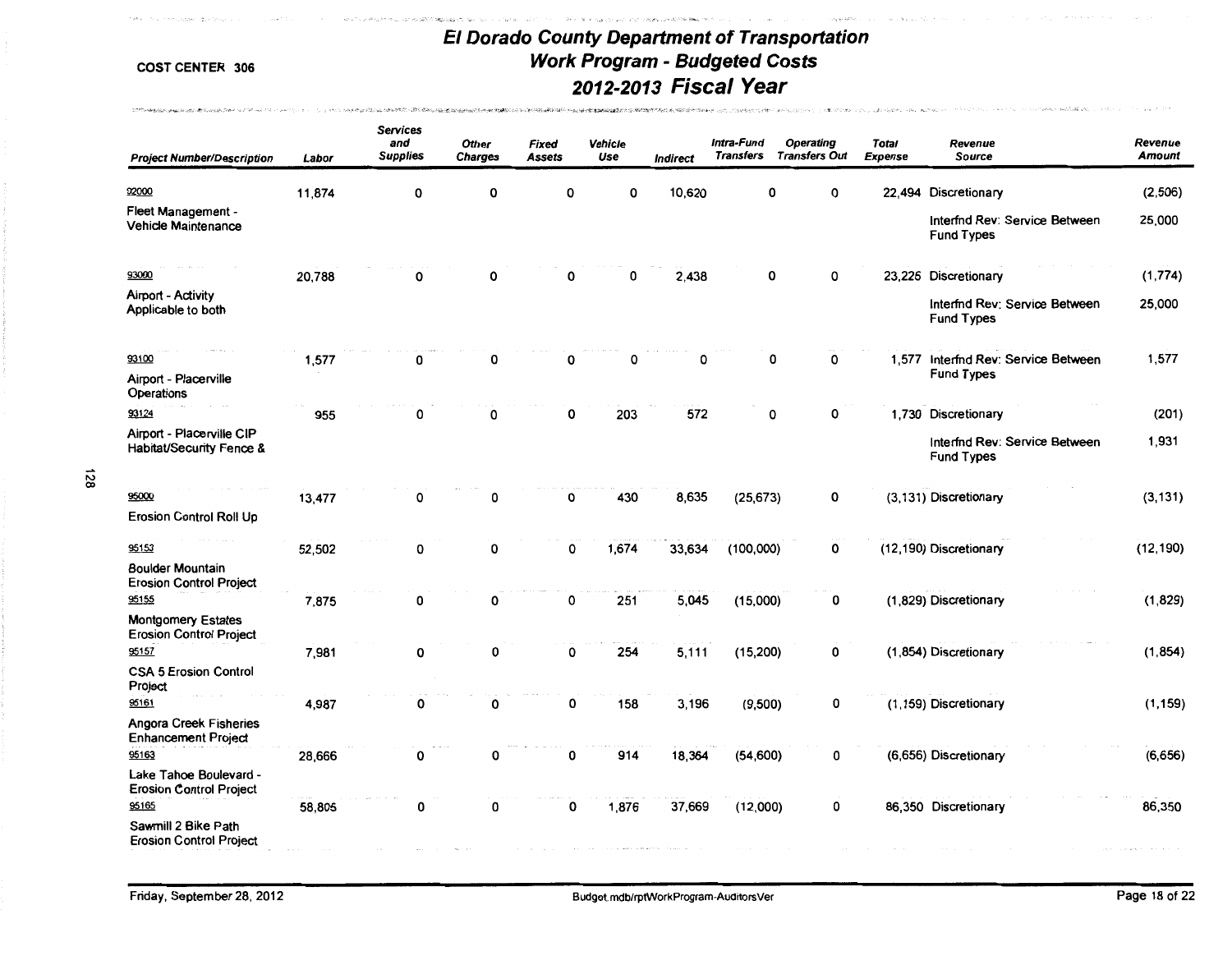.<br>START IN START OF THE TANK OF THE CONSTITUTION OF A START OF THE START OF THE CONSTITUTION OF THE CONSTITUTION

.<br>The completed to a contract the state of the contract of the second complete the state of the contract of the

**Contractor** Contractor

-<br>Walterschaftschaft was 1980sted to the accompany of the control of the control of the control of the control of

**MALON ALL CONFIRMATION** INVESTIGATION ON SERVICE PROPERTY

6Z<sub>1</sub>

| <b>Project Number/Description</b>                          | Labor  | <b>Services</b><br>and<br><b>Supplies</b> | Other<br><b>Charges</b> | Fixed<br>Assets | Vehicle<br>Use | Indirect | Intra-Fund<br><b>Transfers</b> | <b>Operating</b><br><b>Transfers Out</b> | <b>Total</b><br>Expense | Revenue<br>Source      | Revenue<br><b>Amount</b> |
|------------------------------------------------------------|--------|-------------------------------------------|-------------------------|-----------------|----------------|----------|--------------------------------|------------------------------------------|-------------------------|------------------------|--------------------------|
| 95169                                                      | 45,676 | $\mathbf 0$                               | 0                       | $\mathbf 0$     | 1,457          | 29,261   | (87,000)                       | 0                                        |                         | (10,606) Discretionary | (10, 606)                |
| Echo View 2 Erosion<br><b>Control Project</b>              |        |                                           |                         |                 |                |          |                                |                                          |                         |                        |                          |
| 95170                                                      | 67,728 | 0                                         | 0                       | 0               | 2,161          | 43,386   | (129,000)                      | 0                                        |                         | (15,725) Discretionary | (15, 725)                |
| <b>Montgomery Estates</b><br>Area 2 Erosion Control        |        |                                           |                         |                 |                |          |                                |                                          |                         |                        |                          |
| 95171                                                      | 59,328 | 0                                         | 0                       | 0               | 1,892          | 38,006   | (113,000)                      | 0                                        |                         | (13,774) Discretionary | (13, 774)                |
| <b>Tahoe Hills Erosion</b><br><b>Control Project</b>       |        |                                           |                         |                 |                |          |                                |                                          |                         |                        |                          |
| 95172                                                      | 34,125 | 0                                         | $\mathbf o$             | 0               | 1,089          | 21,863   | (65,000)                       | $\mathbf 0$                              |                         | (7,923) Discretionary  | (7, 923)                 |
| <b>Montgomery Estates</b><br>Area 3 Erosion Control        |        |                                           |                         |                 |                |          |                                |                                          |                         |                        |                          |
| 95175                                                      | 11,027 | ٥                                         | 0                       | 0               | 352            | 7,062    | (21,000)                       | 0                                        |                         | (2,559) Discretionary  | (2, 559)                 |
| Lake Tahoe Boulevard -<br><b>SEZ Project</b>               |        |                                           |                         |                 |                |          |                                |                                          |                         |                        |                          |
| 95176                                                      | 18,900 | 0                                         | 0                       | 0               | 602            | 12,108   | (36,000)                       | 0                                        |                         | (4,390) Discretionary  | (4, 390)                 |
| Golden Bear Erosion<br><b>Control Project</b>              |        |                                           |                         |                 |                |          |                                |                                          |                         |                        |                          |
| 95178                                                      | 4,987  | ٥                                         | 0                       | 0               | 158            | 3,196    | (9,500)                        | 0                                        |                         | (1,159) Discretionary  | (1, 159)                 |
| Rubicon 5                                                  |        |                                           |                         |                 |                |          |                                |                                          |                         |                        |                          |
| 95179                                                      | 55,652 | 0                                         | $\mathbf 0$             | 0               | 1,775          | 35,652   | (106,000)                      | 0                                        |                         | (12,921) Discretionary | (12, 921)                |
| <b>Meyers Erosion Control</b><br>Project                   |        |                                           |                         |                 |                |          |                                |                                          |                         |                        |                          |
| 95186                                                      | 40,585 | 0                                         | $\mathbf 0$             | 0               | 1,294          | 25,998   | (50, 400)                      | $\mathbf 0$                              |                         | 17,477 Discretionary   | 17,477                   |
| Lake Tahoe Boulevard -<br><b>Bike Trail Project</b>        |        |                                           |                         |                 |                |          |                                |                                          |                         |                        |                          |
| 95189                                                      | 5,251  | 0                                         | 0                       | 0               | 168            | 3,364    | (10,000)                       | 0                                        |                         | (1,217) Discretionary  | (1, 217)                 |
| <b>Christmas Valley Phase</b><br>2B Erosion Control        |        |                                           |                         |                 |                |          |                                |                                          |                         |                        |                          |
| 95190                                                      | 54,602 | 0                                         | 0                       | 0               | 1,741          | 34,978   | (104,000)                      | 0                                        |                         | (12,679) Discretionary | (12, 679)                |
| <b>Christmas Valley Phase</b><br><b>2C Erosion Control</b> |        |                                           |                         |                 |                |          |                                |                                          |                         |                        |                          |
| 95191                                                      | 24,415 | 0                                         | $\mathbf 0$             | $\Omega$        | 779            | 15,640   | (46, 500)                      | $\mathbf 0$                              |                         | (5,666) Discretionary  | (5,666)                  |
| <b>Country Club Heights</b><br>Area 1 Erosion Control      |        |                                           |                         |                 |                |          |                                |                                          |                         |                        |                          |
| 95192                                                      | 55,129 | 0                                         | 0                       | 0               | 1,758          | 35,315   | (105,000)                      | 0                                        |                         | (12,798) Discretionary | (12, 798)                |
| Sawmill 2B Bike Path<br>and Erosion Control                |        |                                           |                         |                 |                |          |                                |                                          |                         |                        |                          |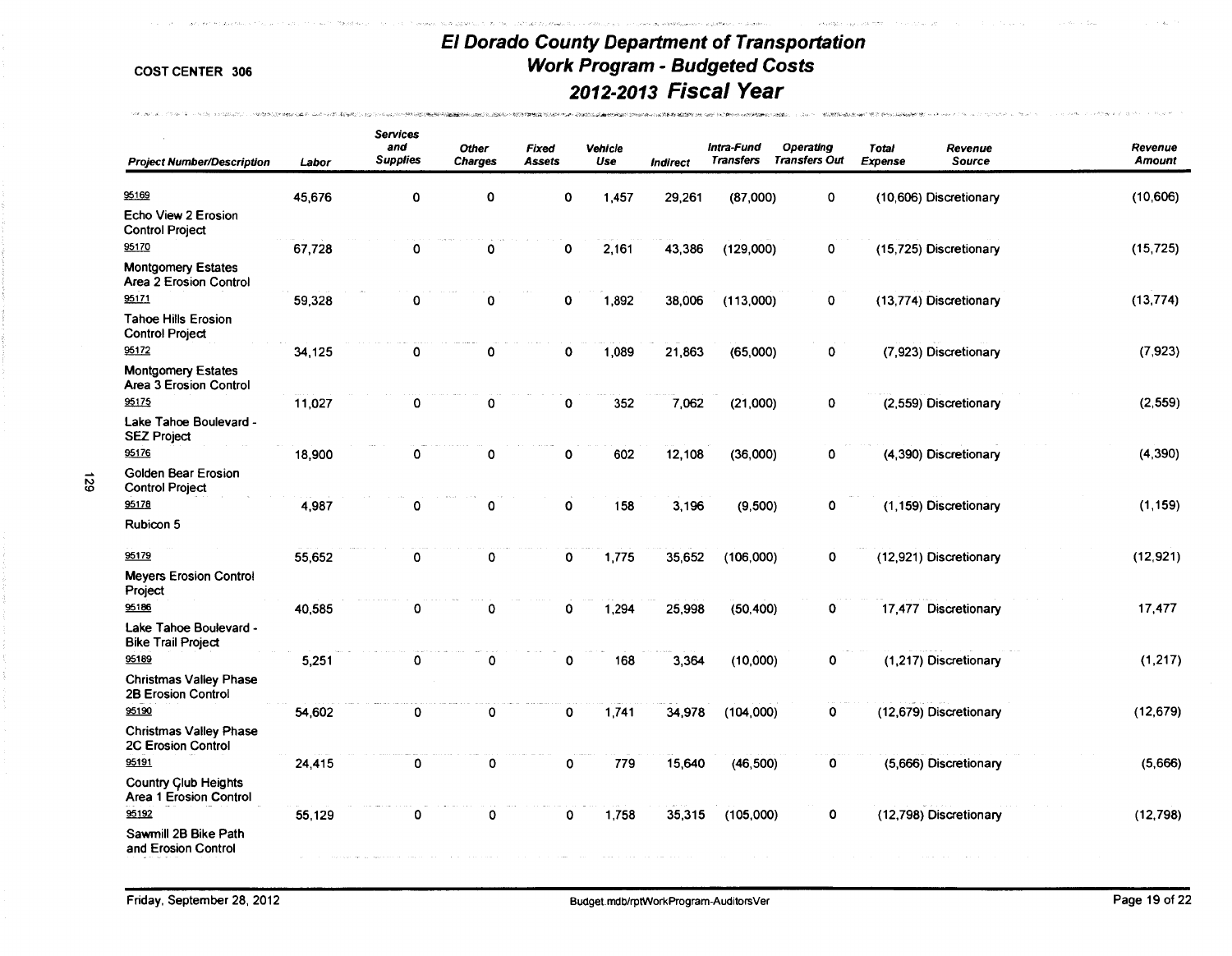TOWN WELL-REVISED FOR THE COLLEGE AND RESIDENCE TO A REPORT

**NUMBER OF STREET** 

TROSPECTRONAL SHANILITY CARD COLLECTS

האומלו המלאומלו במחיר מואי מאוד מולי מולי בלא המאוד מאוד מאוד המיישור ביותר ביותר.

,,,

Caracteristics of the company and a most ex-

|   | <b>Project Number/Description</b>                          | Labor   | <b>Services</b><br>and<br><b>Supplies</b> | <b>Other</b><br><b>Charges</b> | <b>Fixed</b><br><b>Assets</b> | Vehicle<br>Use | Indirect | Intra-Fund<br><b>Transfers</b> | <b>Operating</b><br><b>Transfers Out</b> | <b>Total</b><br><b>Expense</b> | Revenue<br><b>Source</b>                      | Revenue<br><b>Amount</b> |
|---|------------------------------------------------------------|---------|-------------------------------------------|--------------------------------|-------------------------------|----------------|----------|--------------------------------|------------------------------------------|--------------------------------|-----------------------------------------------|--------------------------|
|   | 95193                                                      | 54,219  | 0                                         | 0                              | 0                             | 1,731          | 34,734   | (103, 270)                     | 0                                        |                                | (12,586) Discretionary                        | (12, 586)                |
|   | <b>Montgomery Estates</b><br>Area 1B                       |         |                                           |                                |                               |                |          |                                |                                          |                                |                                               |                          |
|   | 95194                                                      | 16,070  | 0                                         | 0                              | 0                             | 512            | 10,293   | (30, 607)                      | 0                                        |                                | (3,732) Discretionary                         | (3,732)                  |
|   | Apalachee Phase 3B 2<br><b>Erosion Control Project</b>     |         |                                           |                                |                               |                |          |                                |                                          |                                |                                               |                          |
|   | 96000                                                      | 378,575 | 0                                         | 0                              | 0                             | 7,740          | 239,644  | O                              | 0                                        |                                | 625,959 Discretionary                         | (93, 664)                |
|   | <b>County Engineer - Misc</b>                              |         |                                           |                                |                               |                |          |                                |                                          |                                | <b>Interfnd Rev: County Engineer</b>          | 719,623                  |
|   | 97005                                                      | 31,216  | 0                                         | 0                              | 0                             | 2,432          | 16,352   | (57, 721)                      | 0                                        |                                | (7,721) Discretionary                         | (7, 721)                 |
|   | <b>New York Creek Trail</b><br>(East)                      |         |                                           |                                |                               |                |          |                                |                                          |                                |                                               |                          |
|   | 97009                                                      | 3,832   | 0                                         | 0                              | 0                             | 0              | 2,168    | 0                              | 0                                        |                                | 6,000 Interfnd Rev: Facilities Parks<br>& Rec | 6,000                    |
|   | <b>Bradford Park Restrooms</b>                             |         |                                           |                                |                               |                |          |                                |                                          |                                |                                               |                          |
| ឨ | 98000                                                      | 161,002 | 0                                         | 0                              | 0                             | 12,336         | 47,782   | 0                              | 0                                        |                                | 221,120 Discretionary                         | (34, 241)                |
|   | <b>Special Districts -</b><br><b>Drainage Zones</b>        |         |                                           |                                |                               |                |          |                                |                                          |                                | Interfnd Rev: Special Districts               | 255.361                  |
|   | 98132                                                      | 2,450   | 0                                         | 0                              | 0                             | 0              | 0        | 0                              | 0                                        |                                | 2,450 Interfnd Rev: Special Districts         | 2,450                    |
|   | Many Oaks Lane<br>#32/Csa 9                                |         |                                           |                                |                               |                |          |                                |                                          |                                |                                               |                          |
|   | 98503                                                      | 13,314  | ٥                                         | o                              | 0                             | 0              | 3,918    | 0                              | 0                                        |                                | 17,232 Discretionary                          | (2, 852)                 |
|   | Georgetown<br>Cemeteries - Cemetery                        |         |                                           |                                |                               |                |          |                                |                                          |                                | <b>Interfnd Rev: Special Districts</b>        | 20,084                   |
|   | 99230                                                      | 198,860 | 0                                         | 0                              | 0                             | 1,250          | 138,888  | 0                              | 0                                        |                                | 338,998 Discretionary                         | (49,009)                 |
|   | <b>NPDES - SLT (National</b><br><b>Pollutant Discharge</b> |         |                                           |                                |                               |                |          |                                |                                          |                                | Interfnd Rev: County Engineer                 | 388,007                  |
|   | 99240                                                      | 75,559  | 0                                         | 0                              | 0                             | 100            | 47,654   | 0                              | 0                                        |                                | 123,313 Discretionary                         | (17, 926)                |
|   | NPDES - WS                                                 |         |                                           |                                |                               |                |          |                                |                                          |                                | Interfnd Rev: County Engineer                 | 141,239                  |
|   |                                                            |         |                                           |                                |                               |                |          |                                |                                          |                                |                                               |                          |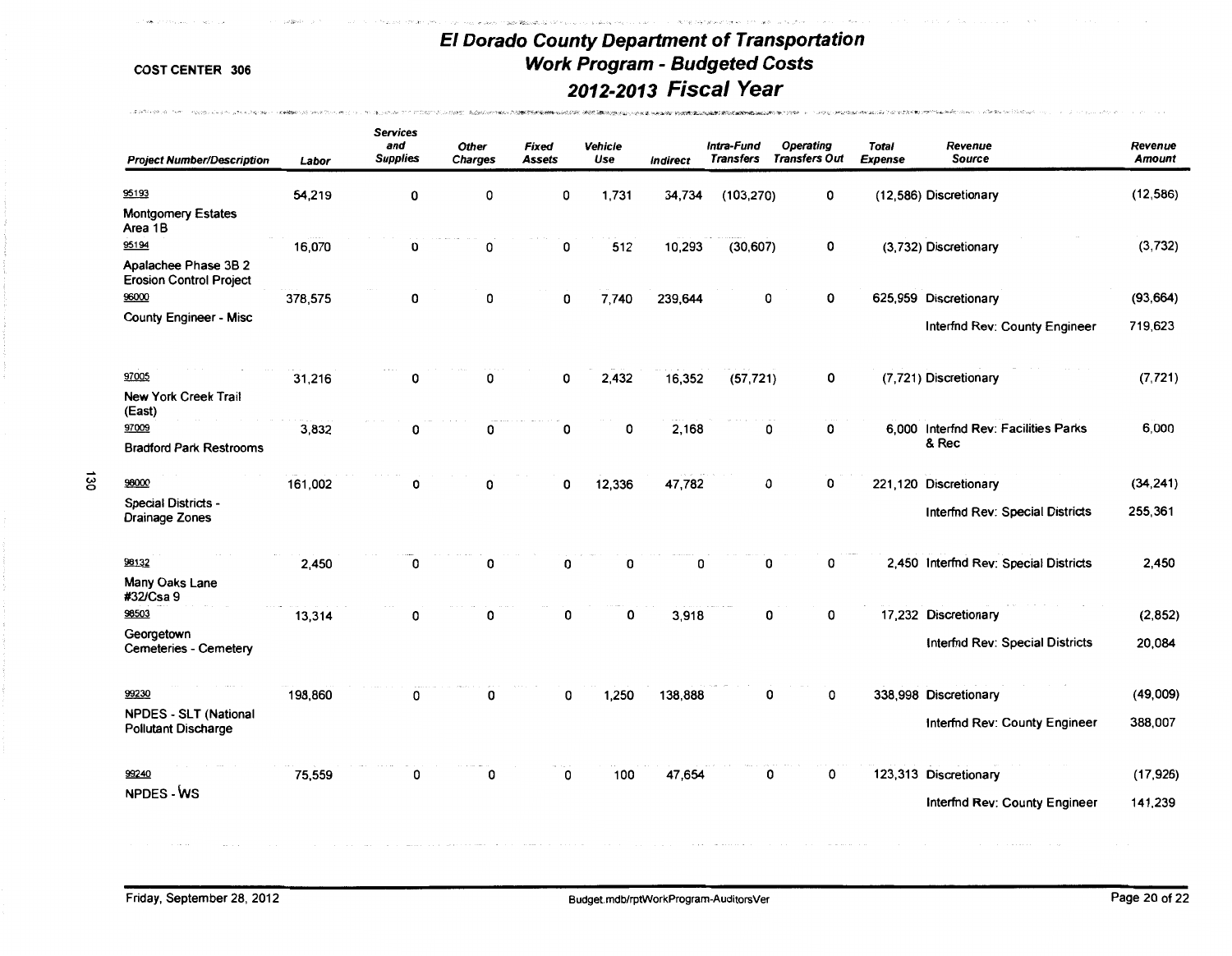أأصحفوه بدأ

.<br>ביותר לאור האשר לאור האשר להיה להיה במהלך היה היה המהלך המהלך להיה לאור האשר להיה להיה להיה בבית המהלך היה המה

and the action of the

 $\sim$ 

**DREWSBREE** 

such to wood at an annual car

sonomianesis media and the construction

مواليف والأقافات

| <b>Project Number/Description</b>                         | Labor  | <b>Services</b><br>and<br><b>Supplies</b> | <b>Other</b><br><b>Charges</b> | Fixed<br><b>Assets</b> | Vehicle<br>Use | <b>Indirect</b>       | Intra-Fund<br><b>Transfers</b> | Operating<br><b>Transfers Out</b> | <b>Total</b><br><b>Expense</b> | Revenue<br><b>Source</b>                           | Revenue<br><b>Amount</b> |
|-----------------------------------------------------------|--------|-------------------------------------------|--------------------------------|------------------------|----------------|-----------------------|--------------------------------|-----------------------------------|--------------------------------|----------------------------------------------------|--------------------------|
| 99430                                                     | 54,685 | 0                                         | 0                              | 0                      | 5,907          | 19,421                |                                | 0<br>0                            |                                | 80,013 Discretionary                               | (2,621)                  |
| <b>Rubicon Trail Ground</b><br>Op - Phase 2 2010/2011     |        |                                           |                                |                        |                |                       |                                |                                   |                                | Interfnd Rev: Service Between<br><b>Fund Types</b> | 82,634                   |
| 99431                                                     | 55,807 | 0                                         | 0                              | 0                      | 5,009          | 17,214                |                                | 0<br>0                            |                                | 78,030 Discretionary                               | (2,676)                  |
| <b>Rubicon Trail Route</b><br><b>Variants Restoration</b> |        |                                           |                                |                        |                |                       |                                |                                   |                                | Interfnd Rev: Service Between<br><b>Fund Types</b> | 80,706                   |
| 99432                                                     | 519    | 0                                         | 0                              | 0                      | 150            | 363                   |                                | 0<br>0                            |                                | 1,032 Discretionary                                | (25)                     |
| <b>Rubicon Trail Restroom</b><br>at Winter Camp 10/11     |        |                                           |                                |                        |                |                       |                                |                                   |                                | Interfnd Rev: Service Between<br><b>Fund Types</b> | 1.057                    |
| 99435                                                     | 1,557  | O                                         | ŋ                              | 0                      | 150            | 1,088                 |                                | 0<br>0                            |                                | 2,795 Discretionary                                | (75)                     |
| <b>Rubicon Trai Grounds</b><br>Ops-Seasonal Drainage      |        |                                           |                                |                        |                |                       |                                |                                   |                                | Interfnd Rev: Service Between<br><b>Fund Types</b> | 2,870                    |
| 99436                                                     | 29,196 | 7,706                                     | o                              | $\Omega$               | 2,756          | 9,315                 |                                | 0<br>0                            |                                | 48,973 Discretionary                               | (1,401)                  |
| <b>Rubicon Trail Ground</b><br>Op - Phase 1 2011/2012     |        |                                           |                                |                        |                |                       |                                |                                   |                                | Interfnd Rev: Service Between<br><b>Fund Types</b> | 50,374                   |
| 99437                                                     | 6,164  |                                           |                                | O                      | 709            | 3.719                 |                                | 0<br>ŋ                            |                                | 10,592 Discretionary                               | (294)                    |
| <b>Rubicon Trail Acquisition</b><br>2011/2012             |        |                                           |                                |                        |                |                       |                                |                                   |                                | Interfnd Rev: Service Between<br><b>Fund Types</b> | 10,886                   |
| 99438                                                     | 18,897 | 1,500                                     | 0                              | $\Omega$               | 2,597          | 6.476                 |                                | 0<br>ი                            |                                | 29,470 Discretionary                               | (907)                    |
| Rubicon Trail Gound Op -<br>Annual 2011/2012              |        |                                           |                                |                        |                |                       |                                |                                   |                                | Interfnd Rev: Service Between<br><b>Fund Types</b> | 30,377                   |
| Total Support to Other County 1,922,055                   |        | 9,206                                     | O                              | ŋ                      | 64.365         | 1,091,070 (1,336,900) |                                | 0                                 | 1,749,796                      |                                                    | 1,749,796                |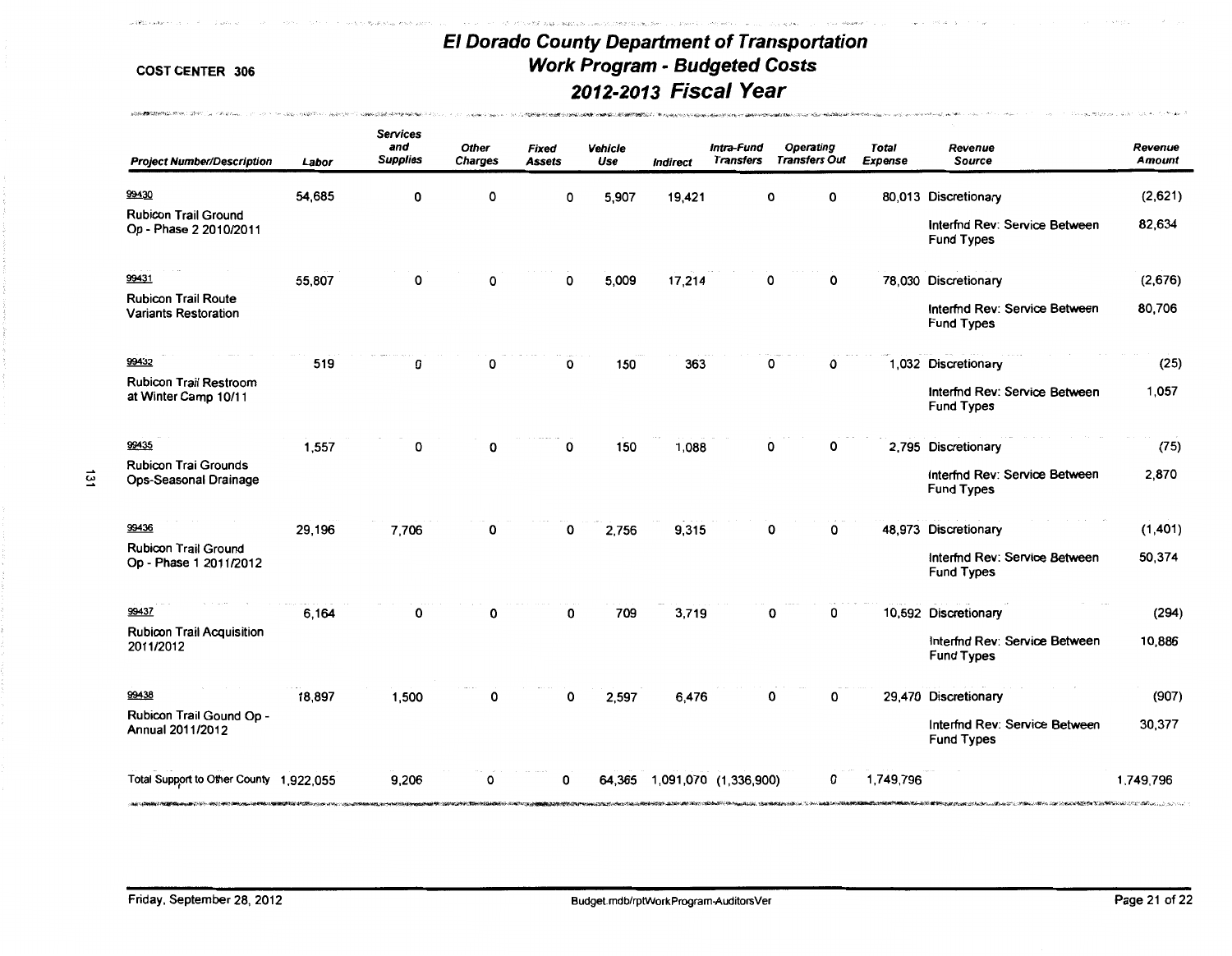**Constantial Constant** 

**Service South Institute** 

 $\label{eq:1} \mathcal{L}_{\mathcal{P}}(\mathcal{L}_{\mathcal{P}}(\mathcal{L}_{\mathcal{P}})) = \mathcal{L}_{\mathcal{P}}^{\mathcal{P}}(\mathcal{L}_{\mathcal{P}}(\mathcal{L}_{\mathcal{P}}) \otimes \mathcal{L}_{\mathcal{P}}^{\mathcal{P}}(\mathcal{L}_{\mathcal{P}}))$ 

。<br>※2010年以**次は必須的には**のの情報を確**認的に必須のことを意味したが、そのこの**のことを見ていた。そのこのことを確認することを確認することをしていることです。このこのことをして、この意味したとしては、このことにいいることを思います。まず、「そのことにしていて、このことに

Linder Levin

**COST CENTER 306** 

of AWA from it, with much a 926 but it as supply

La Cones

CONFIDENTIAL COMMUNISTIC CONSULTANCE ON A CONTINUE OF A CONFIDENCIAL CONFIDENCIAL CONFIDENTIAL CONFIDENTIAL CONFIDENTIAL CONFIDENTIAL CONFIDENTIAL CONFIDENTIAL CONFIDENTIAL CONFIDENTIAL CONFIDENTIAL CONFIDENTIAL CONFIDENTI

 $\label{eq:1} \mathcal{E} = \mathcal{E}_{\text{max}} + \mathcal{E}_{\text{max}} \mathcal{E} = \mathcal{E}_{\text{max}} \mathcal{E}_{\text{max}}$ 

**Standards** Toldard Wood

| <b>Project Number/Description</b>                                                                                 | Labor         | <b>Services</b><br>and<br><b>Supplies</b> | Other<br><b>Charges</b>            | <b>Fixed</b><br>Assets | Vehicle<br>Use | <b>Indirect</b> | Intra-Fund<br><b>Transfers</b> | <b>Operating</b><br><b>Transfers Out</b>   | <b>Total</b><br><b>Expense</b> | Revenue<br>Source   | Revenue<br><b>Amount</b>                                                                  |
|-------------------------------------------------------------------------------------------------------------------|---------------|-------------------------------------------|------------------------------------|------------------------|----------------|-----------------|--------------------------------|--------------------------------------------|--------------------------------|---------------------|-------------------------------------------------------------------------------------------|
| the company from the first company of the property of the company of the company of the company of the company of |               |                                           |                                    |                        |                |                 |                                | the first that the control of the control  |                                | the contract of the | the contract of the contract of the contract of<br>to different the state of the          |
| Subtotal                                                                                                          | 18,332,603    | 6,682,533                                 | 12,415,145                         | 1,113,547              | 3,152,988      | 5,981,937       | (7,098,738)                    | 0                                          | 40,580,015                     |                     | 40,580,015                                                                                |
| <b>Total Allocated Costs</b>                                                                                      | (2, 872, 325) | (2,033,585)                               | (3,503,533)                        | 0                      | 0              | (721, 353)      | (342)                          | 0                                          | (9, 134, 925)                  |                     | (9, 134, 925)                                                                             |
| Total                                                                                                             | 15,460,278    | 4,648,948                                 | 8,911,612                          | 1,113,547              | 0              | 5,260,584       | (7,099,080)                    | 0                                          | 31,445,090                     |                     | 31,445,090                                                                                |
|                                                                                                                   |               |                                           | Intrafnd: Erosion Control          |                        |                |                 |                                | 126,900                                    |                                |                     | 126,900                                                                                   |
|                                                                                                                   |               |                                           | Intrind Abatement: CIP             |                        |                |                 |                                | 5,820,559                                  |                                |                     | 5,820,559                                                                                 |
|                                                                                                                   |               |                                           | Intrind Abatement: Erosion Control |                        |                |                 |                                | 1,375,150                                  |                                |                     | 1,375,150                                                                                 |
|                                                                                                                   |               |                                           | <b>Adjusted Total</b>              |                        |                |                 |                                | 38,513,899<br>____________________________ |                                |                     | 38,513,899<br>management with the control of the control of the control of the control of |

 $\mathbb{S}^1$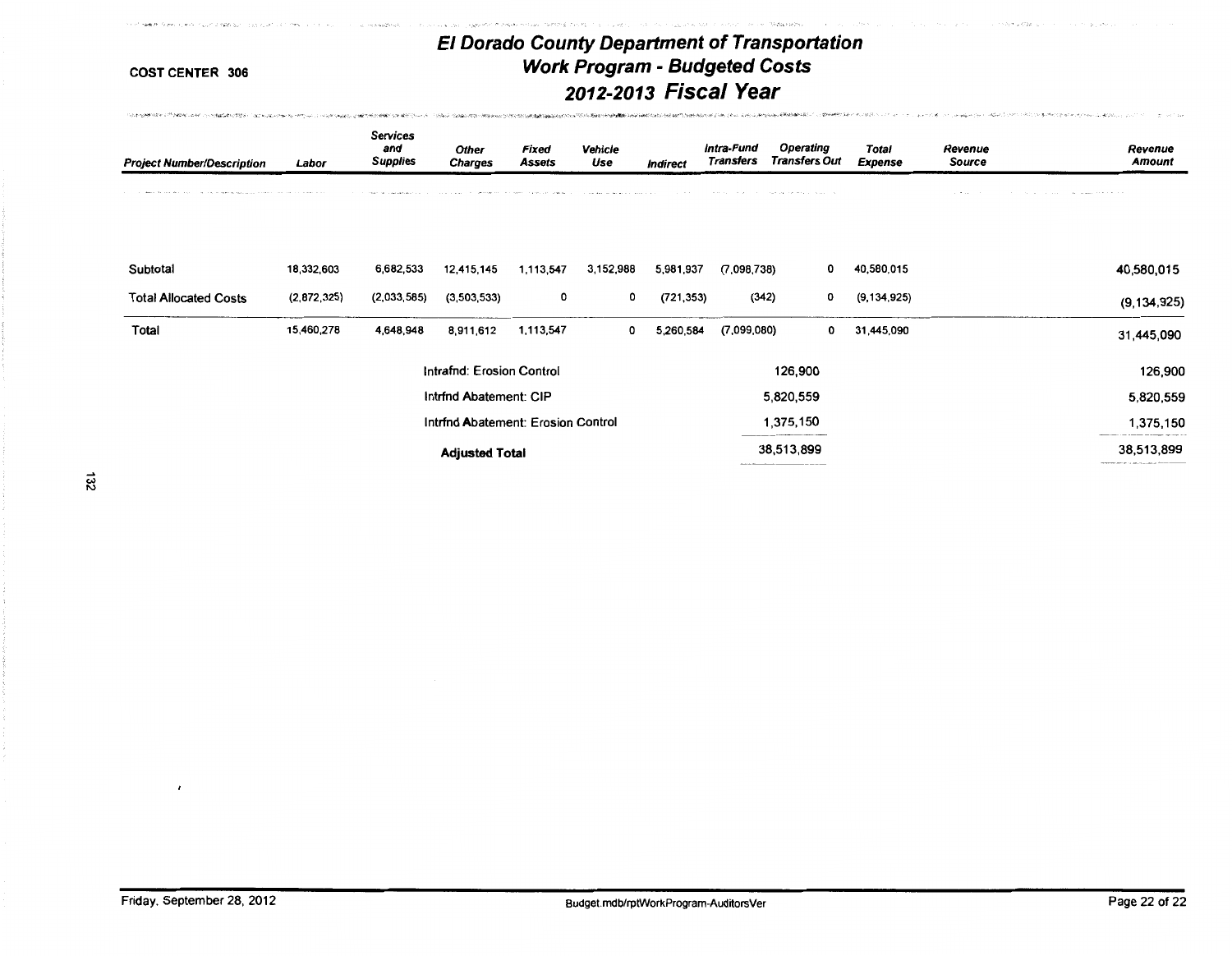Schedule 9

| illielitai Fullus |  |
|-------------------|--|
| Year 2012-13      |  |

Budget Unit **30 Road District Tax**

Function **Public Ways and Facilities**

|                                                             | <b>Activity Public Ways</b> |                |                                     |              |                        |                |                                                      |               |
|-------------------------------------------------------------|-----------------------------|----------------|-------------------------------------|--------------|------------------------|----------------|------------------------------------------------------|---------------|
| Detail by Revenue Category and<br><b>Expenditure Object</b> | 2010-11<br>Actual           |                | 2011-12<br>⋜<br>Actual<br>Estimated |              | 2012-13<br>Recommended |                | 2012-13<br>Adopted by<br>the Board of<br>Supervisors |               |
| $\mathbf{1}$                                                |                             | $\mathbf{2}$   |                                     | 3            |                        | $\overline{4}$ |                                                      | 5             |
| <b>Taxes</b><br>0100 Property Taxes - Current Secured       | \$                          | 4,648,794 \$   |                                     | 4,617,171 \$ |                        | 4,517,782 \$   |                                                      | 4,517,782     |
| 0110 Property Taxes - Current Unsecured                     |                             | 100,195        |                                     | 92,610       |                        | 99,560         |                                                      | 99,560        |
| 0120 Property Taxes - Prior Secured                         |                             | (736)          |                                     | (5,670)      |                        |                |                                                      |               |
| 0130 Property Taxes - Prior Unsecured                       |                             | 8,329          |                                     | 4,023        |                        | 3,290          |                                                      | 3,290         |
| 0140 Supplemental Property Taxes - Current                  |                             | (574)          |                                     | (7, 776)     |                        |                |                                                      |               |
| 0150 Supplemental Property Taxes - Prior                    |                             | 21,830         |                                     | 11,521       |                        | 21,830         |                                                      | 21,830        |
| <b>Total Taxes</b>                                          | \$                          | 4,777,838      | \$                                  | 4,711,879    | \$                     | 4,642,462      | \$                                                   | 4,642,462     |
| Fines, Forfeitures and Penalties                            |                             |                |                                     |              |                        |                |                                                      |               |
| 0360 Penalties and Costs on Delinquent Taxes                | \$                          | 2,979          | - \$                                | $2,681$ \$   |                        | $2,904$ \$     |                                                      | 2,904         |
| Total Fines, Forfeitures and Penalties                      | \$                          | 2.979          | \$                                  | 2.681        | \$                     | 2,904          | \$                                                   | 2,904         |
| Revenue from Use of Money and Property                      |                             |                |                                     |              |                        |                |                                                      |               |
| 0400 Interest                                               | \$                          | 5,642 \$       |                                     | $12,143$ \$  |                        | 10,000         | \$                                                   | 10,000        |
| Total Revenue from Use of Money and Property                | \$                          | $5,642$ \$     |                                     | 12,143       | \$                     | 10,000         | \$                                                   | 10,000        |
| <b>Intergovernmental Revenue - State</b>                    |                             |                |                                     |              |                        |                |                                                      |               |
| 0820 State - Homeowners' Property Tax Relief                | \$                          | 54,014         | \$                                  | 54,040 \$    |                        | 54,014         | \$                                                   | 54,014        |
| Total Intergovernmental Revenue - State                     | \$                          | 54,014         | \$                                  | 54,040       | \$                     | 54,014         | \$                                                   | 54,014        |
| Total Revenue \$                                            |                             | 4,840,474      | $\mathfrak{L}$                      | 4,780,744    | $\mathfrak{F}$         | 4,709,380      | \$                                                   | 4,709,380     |
| <b>Other Charges</b>                                        |                             |                |                                     |              |                        |                |                                                      |               |
| 5240 Contribution To Non-county Governmental                | \$                          | 10,248         | \$                                  | $10,150$ \$  |                        | $10,150$ \$    |                                                      | 10,150        |
| <b>Total Other Charges</b>                                  | \$                          | 10,248         | \$                                  | 10,150       | \$                     | 10,150         | \$                                                   | 10,150        |
| <b>Other Financing Uses</b>                                 |                             |                |                                     |              |                        |                |                                                      |               |
| 7000 Operating Transfers Out                                | \$                          | $\blacksquare$ | \$                                  | 4,810,318 \$ |                        | 7,833,073      | \$                                                   | 9,494,297     |
| <b>Total Other Financing Uses</b>                           | \$                          |                | $-$ \$                              | 4,810,318    | \$                     | 7,833,073      | \$                                                   | 9,494,297     |
| Total Expenditures/Appropriations \$                        |                             | 10,248         | $\mathfrak{L}$                      | 4,820,468    | \$                     | 7,843,223      | \$                                                   | 9,504,447     |
| Net Cost \$                                                 |                             | 4,830,226      | \$                                  | (39, 724)    | \$                     | (3, 133, 843)  | \$                                                   | (4, 795, 067) |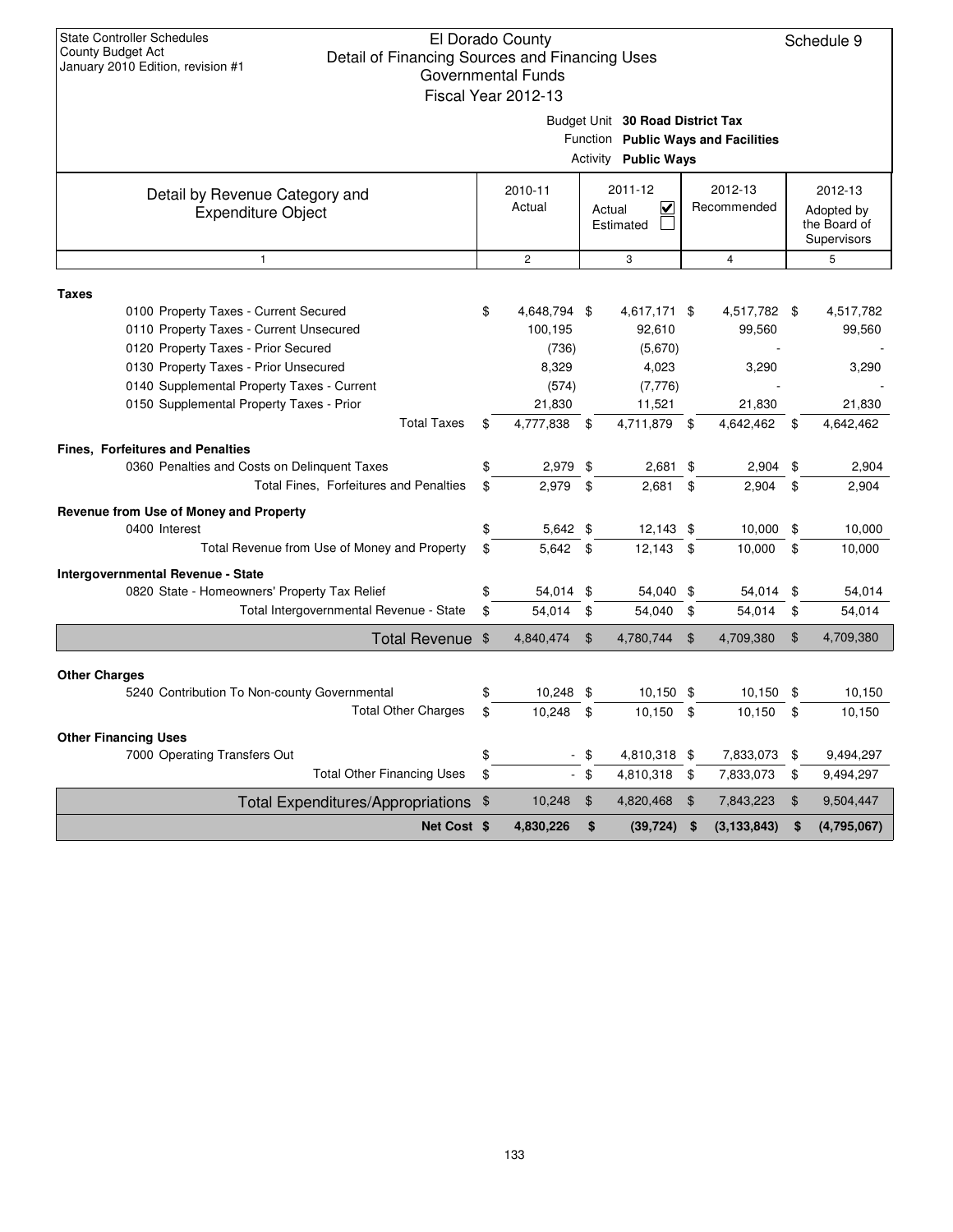| <b>State Controller Schedules</b><br>El Dorado County<br>County Budget Act<br>Detail of Financing Sources and Financing Uses<br>January 2010 Edition, revision #1<br>Governmental Funds<br>Fiscal Year 2012-13 |    |                   |    |                                                           |    |                        |                | Schedule 9                                           |  |  |
|----------------------------------------------------------------------------------------------------------------------------------------------------------------------------------------------------------------|----|-------------------|----|-----------------------------------------------------------|----|------------------------|----------------|------------------------------------------------------|--|--|
| Budget Unit 30 Special Aviation<br>Function<br><b>Public Ways and Facilities</b><br><b>Transportation Terminals</b><br>Activity                                                                                |    |                   |    |                                                           |    |                        |                |                                                      |  |  |
| Detail by Revenue Category and<br><b>Expenditure Object</b>                                                                                                                                                    |    | 2010-11<br>Actual |    | 2011-12<br>$\overline{\mathbf{v}}$<br>Actual<br>Estimated |    | 2012-13<br>Recommended |                | 2012-13<br>Adopted by<br>the Board of<br>Supervisors |  |  |
| 1                                                                                                                                                                                                              |    | $\overline{2}$    |    | 3                                                         |    | $\overline{4}$         | 5              |                                                      |  |  |
| Revenue from Use of Money and Property                                                                                                                                                                         |    |                   |    |                                                           |    |                        |                |                                                      |  |  |
| 0400 Interest                                                                                                                                                                                                  | \$ | $24 \text{ } $$   |    | $22 \text{ } $$                                           |    |                        |                |                                                      |  |  |
| Total Revenue from Use of Money and Property                                                                                                                                                                   | \$ | 24                | \$ | 22 <sub>2</sub>                                           | \$ |                        | \$             |                                                      |  |  |
| <b>Intergovernmental Revenue - State</b>                                                                                                                                                                       |    |                   |    |                                                           |    |                        |                |                                                      |  |  |
| 0500 State - Aviation                                                                                                                                                                                          | \$ | 40,000            | \$ | 20,000 \$                                                 |    | 20,000                 | \$             | 20,000                                               |  |  |
| Total Intergovernmental Revenue - State                                                                                                                                                                        | \$ | 40,000            | \$ | 20,000                                                    | \$ | 20,000                 | \$             | 20,000                                               |  |  |
| Total Revenue \$                                                                                                                                                                                               |    | 40,024            | \$ | 20,022                                                    | \$ | 20,000                 | $\mathfrak{L}$ | 20,000                                               |  |  |
| <b>Other Financing Uses</b>                                                                                                                                                                                    |    |                   |    |                                                           |    |                        |                |                                                      |  |  |
| 7000 Operating Transfers Out                                                                                                                                                                                   | \$ | 40,000            | \$ | 20,000 \$                                                 |    | 20,000                 | \$             | 20,000                                               |  |  |
| <b>Total Other Financing Uses</b>                                                                                                                                                                              | \$ | 40,000            | \$ | 20,000                                                    | \$ | 20,000                 | \$             | 20,000                                               |  |  |
| Total Expenditures/Appropriations                                                                                                                                                                              | \$ | 40,000            | \$ | 20,000                                                    | \$ | 20,000                 | $\mathfrak{F}$ | 20,000                                               |  |  |
| Net Cost \$                                                                                                                                                                                                    |    | 24                | \$ | 22                                                        | \$ |                        | \$             |                                                      |  |  |